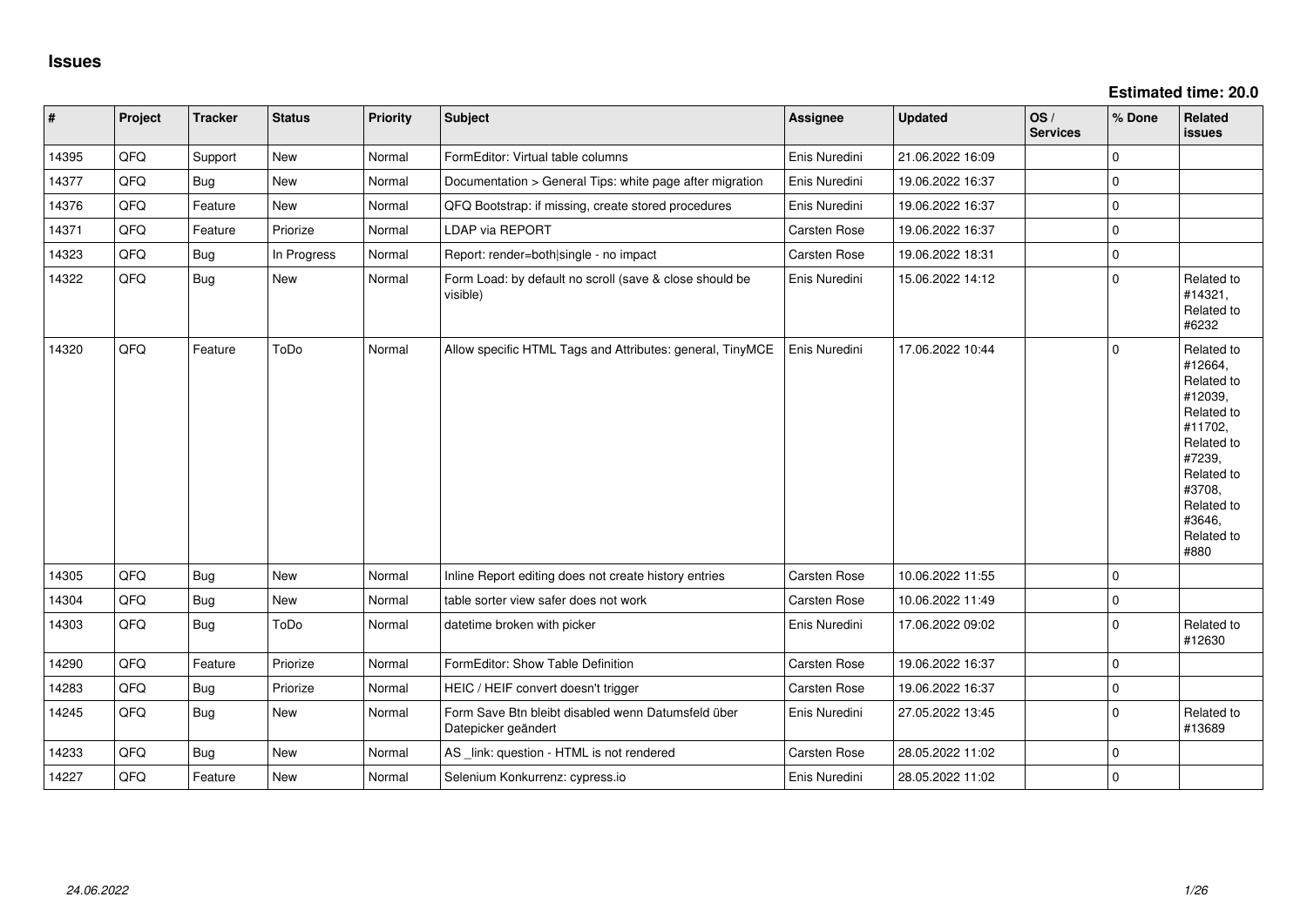| $\vert$ # | Project | <b>Tracker</b> | <b>Status</b>     | <b>Priority</b> | <b>Subject</b>                                                         | Assignee               | <b>Updated</b>   | OS/<br><b>Services</b> | % Done      | Related<br><b>issues</b>                                               |
|-----------|---------|----------------|-------------------|-----------------|------------------------------------------------------------------------|------------------------|------------------|------------------------|-------------|------------------------------------------------------------------------|
| 14187     | QFQ     | Feature        | <b>New</b>        | High            | qfq.log: show current URL                                              | <b>Carsten Rose</b>    | 28.05.2022 11:02 |                        | $\mathbf 0$ | Related to<br>#13933,<br>Related to<br>#12532,<br>Related to<br>#11893 |
| 14185     | QFQ     | Feature        | <b>New</b>        | Normal          | External/Autocron.php - better suitable directory                      | Support: System        | 28.05.2022 11:03 |                        | $\mathbf 0$ |                                                                        |
| 14175     | QFQ     | Bug            | In Progress       | Normal          | Opening a form with no QFQ Session cookie fails                        | Carsten Rose           | 03.06.2022 10:40 |                        | $\mathbf 0$ |                                                                        |
| 14091     | QFQ     | <b>Bug</b>     | New               | Normal          | inconsistent template path for twig                                    | Carsten Rose           | 19.04.2022 18:36 |                        | $\mathbf 0$ |                                                                        |
| 14090     | QFQ     | Feature        | <b>New</b>        | Normal          | Nützliche _script funktionen                                           | <b>Carsten Rose</b>    | 28.05.2022 11:03 |                        | $\mathbf 0$ |                                                                        |
| 14077     | QFQ     | <b>Bug</b>     | New               | Normal          | As _link: Attribute 'class' missing by r:1 and r:3 - but should<br>set | Carsten Rose           | 28.05.2022 11:02 |                        | $\mathbf 0$ | Related to<br>#5342,<br>Related to<br>#4343                            |
| 14028     | QFQ     | Feature        | <b>New</b>        | Normal          | Required notification: visual nicer                                    | Enis Nuredini          | 28.05.2022 11:01 |                        | $\mathbf 0$ |                                                                        |
| 13945     | QFQ     | Feature        | <b>New</b>        | Normal          | As _link: content before/after link                                    | Enis Nuredini          | 28.05.2022 11:01 |                        | $\mathbf 0$ | Related to<br>#12262                                                   |
| 13943     | QFQ     | Bug            | Priorize          | Normal          | unable to find formgroup                                               | Enis Nuredini          | 28.05.2022 11:03 |                        | $\mathbf 0$ |                                                                        |
| 13900     | QFQ     | Feature        | Priorize          | Normal          | Selenium: Check das Cookie/PDF funktioniert                            | Enis Nuredini          | 25.03.2022 12:45 |                        | $\mathbf 0$ |                                                                        |
| 13899     | QFQ     | <b>Bug</b>     | ToDo              | Normal          | Selenium: zum laufen bringen                                           | Enis Nuredini          | 25.03.2022 10:24 |                        | $\mathbf 0$ |                                                                        |
| 13843     | QFQ     | Feature        | New               | Normal          | Create JWT via QFQ                                                     | <b>Carsten Rose</b>    | 19.03.2022 17:42 |                        | $\mathbf 0$ |                                                                        |
| 13841     | QFQ     | Feature        | New               | Normal          | Create PDF via iText - evaluate                                        | Carsten Rose           | 19.03.2022 17:42 |                        | $\mathbf 0$ |                                                                        |
| 13767     | QFQ     | Bug            | Feedback          | Normal          | date/time-picker: required shows up/down button orange                 | Enis Nuredini          | 16.05.2022 23:16 |                        | $\mathbf 0$ |                                                                        |
| 13757     | QFQ     | Feature        | New               | High            | QR / Bar-Code Plugin                                                   | Enis Nuredini          | 19.03.2022 17:43 |                        | $\mathbf 0$ |                                                                        |
| 13716     | QFQ     | Bug            | New               | High            | Firefox ask to store username/password                                 | Enis Nuredini          | 30.05.2022 09:31 |                        | $\mathbf 0$ | Related to<br>#13827                                                   |
| 13706     | QFQ     | Bug            | <b>New</b>        | Normal          | Wrong CheckType in FieldElement LastStatus of Form Cron                | <b>Carsten Rose</b>    | 21.01.2022 18:20 |                        | $\mathbf 0$ |                                                                        |
| 13700     | QFQ     | Feature        | <b>New</b>        | Normal          | Redesign qfq.io Seite                                                  | Carsten Rose           | 19.03.2022 17:43 |                        | $\mathbf 0$ |                                                                        |
| 13689     | QFQ     | <b>Bug</b>     | New               | Normal          | Enter auf Eingabefeld mit ungültigem Wert führt zu blurry<br>Seite     | Enis Nuredini          | 28.05.2022 10:53 |                        | $\mathbf 0$ | Related to<br>#14245, Has<br>duplicate<br>#11891                       |
| 13659     | QFQ     | <b>Bug</b>     | New               | Normal          | wrong sanitize class applied to R-store                                | Carsten Rose           | 15.01.2022 14:23 |                        | $\mathbf 0$ |                                                                        |
| 13647     | QFQ     | <b>Bug</b>     | New               | Normal          | Autofocus funktioniert nicht auf Chrome                                | Benjamin Baer          | 19.03.2022 17:44 |                        | $\mathbf 0$ |                                                                        |
| 13609     | QFQ     | Feature        | New               | Normal          | QFQ Introduction: Seite aufloesen                                      | Philipp<br>Gröbelbauer | 28.05.2022 11:02 |                        | $\mathbf 0$ |                                                                        |
| 13608     | QFQ     | Feature        | Some day<br>maybe | Normal          | Automatic Browser Language Redirect                                    | Enis Nuredini          | 17.06.2022 08:35 |                        | $\pmb{0}$   |                                                                        |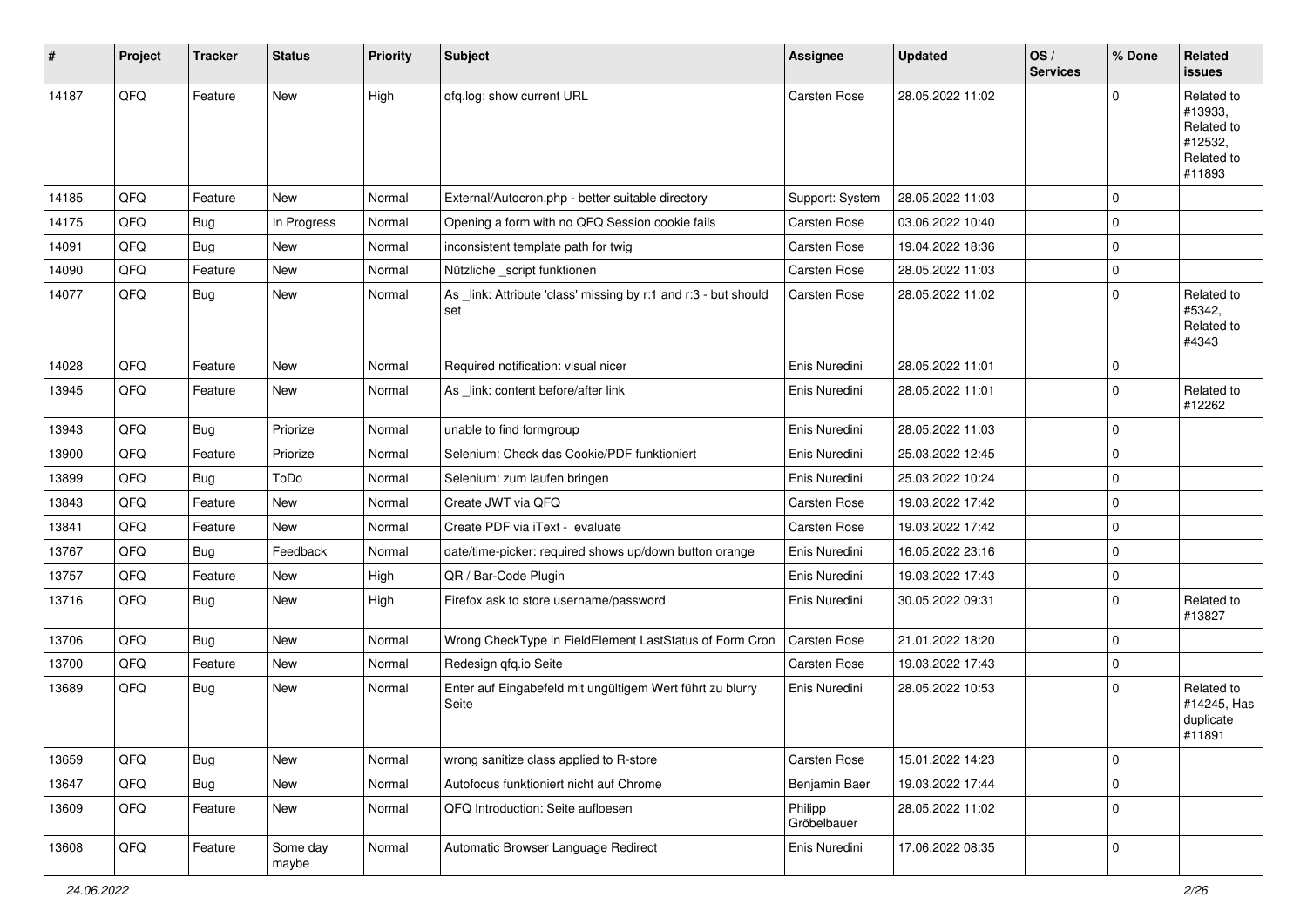| #     | Project | <b>Tracker</b> | <b>Status</b>              | <b>Priority</b> | Subject                                                                                  | <b>Assignee</b>     | <b>Updated</b>   | OS/<br><b>Services</b> | % Done      | Related<br><b>issues</b>                                               |
|-------|---------|----------------|----------------------------|-----------------|------------------------------------------------------------------------------------------|---------------------|------------------|------------------------|-------------|------------------------------------------------------------------------|
| 13592 | QFQ     | <b>Bug</b>     | <b>New</b>                 | Normal          | QFQ Build Queue: das vergeben von Tags klappt nicht. Es<br>werden keine Releases gebaut. | Carsten Rose        | 19.03.2022 17:45 |                        | $\mathbf 0$ |                                                                        |
| 13572 | QFQ     | Feature        | Feedback                   | Normal          | Form Load: misleading error message on trying to load non<br>existent primary record     | Enis Nuredini       | 16.05.2022 23:16 |                        | 100         |                                                                        |
| 13566 | QFQ     | Feature        | Ready to sync<br>(develop) | Normal          | Delete config-example.qfq.php file                                                       | Carsten Rose        | 23.12.2021 09:25 |                        | $\mathbf 0$ |                                                                        |
| 13528 | QFQ     | Bug            | <b>New</b>                 | Normal          | qfq.io > releases: es wird kein neues Release angelegt                                   | Benjamin Baer       | 19.03.2022 17:46 |                        | $\mathbf 0$ |                                                                        |
| 13467 | QFQ     | Feature        | <b>New</b>                 | Normal          | ChangeLog Generator                                                                      | Carsten Rose        | 19.03.2022 17:46 |                        | $\mathbf 0$ | Related to<br>#11460                                                   |
| 13460 | QFQ     | Bug            | <b>New</b>                 | Normal          | Doc: Password set/reset  password should not processed<br>with 'html encode'             | Carsten Rose        | 19.03.2022 17:46 |                        | $\Omega$    |                                                                        |
| 13451 | QFQ     | <b>Bug</b>     | <b>New</b>                 | Normal          | Character Counter / Max Character: Problem in Safari                                     | Carsten Rose        | 15.04.2022 17:18 |                        | $\mathbf 0$ |                                                                        |
| 13354 | QFQ     | Feature        | <b>New</b>                 | Normal          | Using Websocket in QFQ                                                                   | Carsten Rose        | 10.11.2021 15:47 |                        | $\mathbf 0$ |                                                                        |
| 13332 | QFQ     | <b>Bug</b>     | <b>New</b>                 | Normal          | Multi Form: Required Felder werden visuell nicht markiert.                               | <b>Carsten Rose</b> | 19.03.2022 17:47 |                        | $\mathbf 0$ |                                                                        |
| 13331 | QFQ     | <b>Bug</b>     | <b>New</b>                 | Normal          | Multi Form: Clear Icon misplaced                                                         | Carsten Rose        | 19.03.2022 17:47 |                        | $\pmb{0}$   |                                                                        |
| 13330 | QFQ     | Feature        | In Progress                | Normal          | Multi Form: Upload                                                                       | Carsten Rose        | 07.11.2021 12:40 |                        | 50          | Related to<br>#9706                                                    |
| 12989 | QFQ     | <b>Bug</b>     | <b>New</b>                 | Normal          | empty string does not trigger dynamic update                                             | Enis Nuredini       | 28.05.2022 11:09 |                        | $\mathbf 0$ |                                                                        |
| 12974 | QFQ     | <b>Bug</b>     | <b>New</b>                 | High            | Sanitize Queries in Action-Elements                                                      | <b>Carsten Rose</b> | 07.12.2021 17:19 |                        | $\mathbf 0$ |                                                                        |
| 12716 | QFQ     | Bug            | <b>New</b>                 | Normal          | template group: Pattern only applied to first instance                                   | Carsten Rose        | 19.03.2022 17:47 |                        | $\mathbf 0$ |                                                                        |
| 12714 | QFQ     | <b>Bug</b>     | New                        | Normal          | Conversion of GIF to PDF broken when GIF contains Alpha.                                 | Carsten Rose        | 19.03.2022 17:49 |                        | $\mathbf 0$ |                                                                        |
| 12702 | QFQ     | Bug            | <b>New</b>                 | High            | templateGroup: broken in multiDb Setup                                                   | Carsten Rose        | 14.12.2021 16:02 |                        | $\pmb{0}$   |                                                                        |
| 12679 | QFQ     | Feature        | <b>New</b>                 | Normal          | tablesorter: custom column width                                                         | Carsten Rose        | 16.06.2021 11:10 |                        | $\mathbf 0$ |                                                                        |
| 12670 | QFQ     | <b>Bug</b>     | <b>New</b>                 | High            | Dropdown-Menu classes können nicht mehr angegeben<br>werden                              | Carsten Rose        | 07.12.2021 17:19 |                        | $\Omega$    |                                                                        |
| 12664 | QFQ     | Feature        | <b>New</b>                 | Normal          | TinyMCE: report/remove malicous HTML/JS Code                                             | Carsten Rose        | 19.03.2022 17:47 |                        | $\Omega$    | Related to<br>#14320                                                   |
| 12632 | QFQ     | Feature        | <b>New</b>                 | Normal          | TinyMCE: Prepare CSS classes for images                                                  | Carsten Rose        | 04.06.2021 14:35 |                        | 100         | Blocked by<br>#12186                                                   |
| 12630 | QFQ     | Feature        | In Progress                | Normal          | Input: date[time]: min / max values                                                      | Enis Nuredini       | 20.06.2022 18:31 |                        | $\mathbf 0$ | Related to<br>#10096,<br>Related to<br>#14302.<br>Related to<br>#14303 |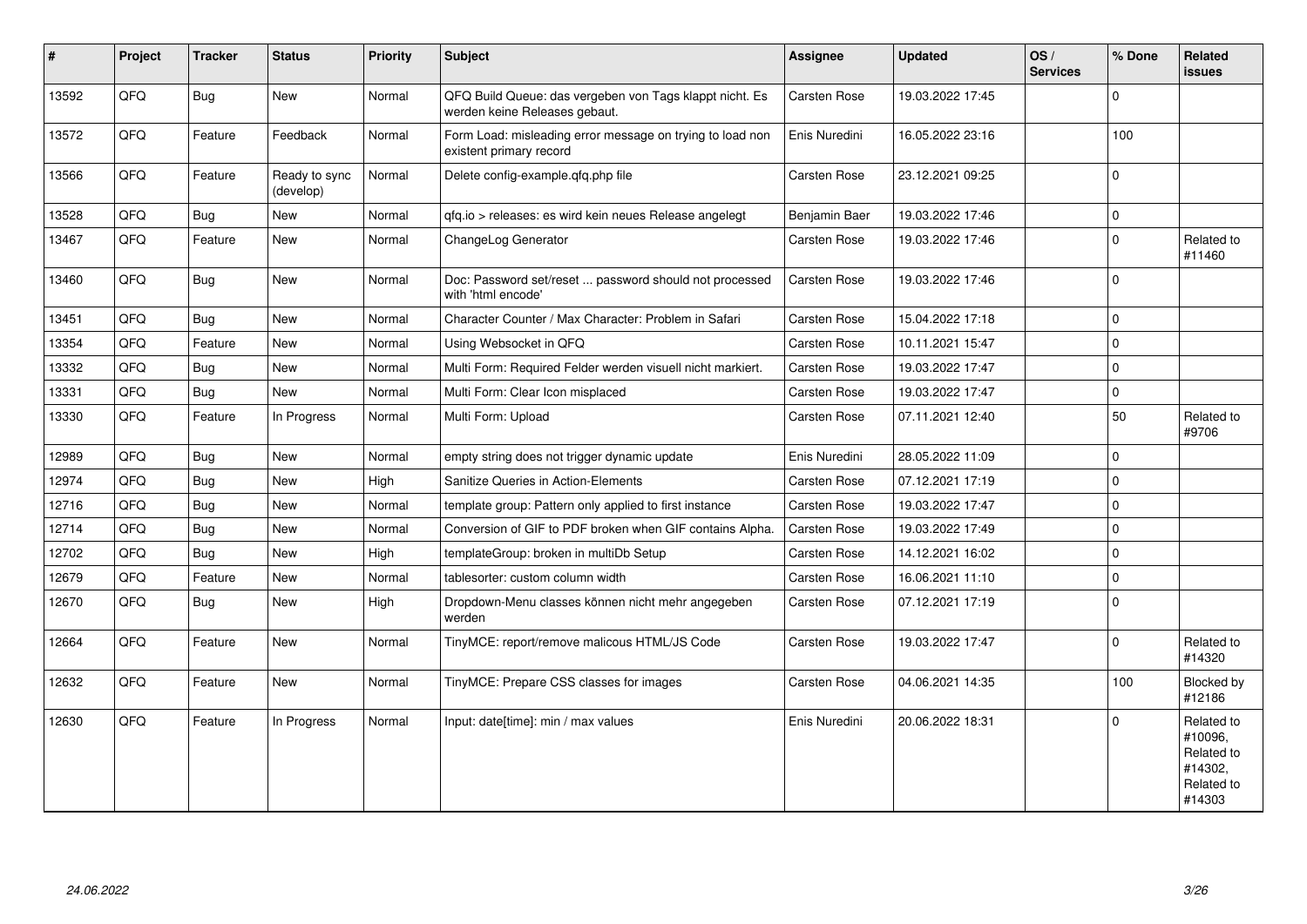| $\sharp$ | Project | <b>Tracker</b> | <b>Status</b>     | <b>Priority</b> | <b>Subject</b>                                                                                                                                      | <b>Assignee</b>     | <b>Updated</b>   | OS/<br><b>Services</b> | % Done      | Related<br>issues                                                     |
|----------|---------|----------------|-------------------|-----------------|-----------------------------------------------------------------------------------------------------------------------------------------------------|---------------------|------------------|------------------------|-------------|-----------------------------------------------------------------------|
| 12611    | QFQ     | Feature        | Some day<br>maybe | Normal          | Refactoring: Bootstrap with Lazy Loading                                                                                                            | Carsten Rose        | 08.06.2022 10:37 |                        | $\Omega$    | Related to<br>#12490,<br>Related to<br>#10013,<br>Related to<br>#7732 |
| 12603    | QFQ     | Feature        | <b>New</b>        | Normal          | Dropdown (Select), Radio, checkbox:<br>itemListAlways={{!SELECT key, value}}                                                                        | <b>Carsten Rose</b> | 19.03.2022 17:47 |                        | $\Omega$    |                                                                       |
| 12584    | QFQ     | Feature        | Feedback          | Normal          | T3 v10 migration script: replace alias-patterns (v11)                                                                                               | Carsten Rose        | 28.05.2022 11:12 |                        | 100         |                                                                       |
| 12581    | QFQ     | <b>Bug</b>     | New               | Normal          | Form.forward=close: Record 'new' in new browser tab ><br>save (& close) >> Form is not reloaded with new created<br>record id and stays in mode=new | Carsten Rose        | 19.03.2022 17:48 |                        | $\Omega$    |                                                                       |
| 12556    | QFQ     | Feature        | New               | Normal          | Pills Title: colored = static or dynamic on allrequiredgiven                                                                                        | Benjamin Baer       | 19.03.2022 17:49 |                        | $\mathbf 0$ |                                                                       |
| 12546    | QFQ     | Bug            | Feedback          | Normal          | Branch 'Development' - Unit Tests mit dirty workaround<br>angepasst                                                                                 | Carsten Rose        | 19.03.2022 17:48 |                        | $\Omega$    |                                                                       |
| 12545    | QFQ     | <b>Bug</b>     | New               | Urgent          | sql.log not created / updated                                                                                                                       | Carsten Rose        | 14.12.2021 16:02 |                        | $\mathbf 0$ |                                                                       |
| 12544    | QFQ     | Feature        | New               | High            | a) ' AS _link' new also as ' AS _format', b) sortierung via<br>'display: none;', c) '_format' benoeitgt nicht zwingend<br>u/U/p/m/z/d               | Carsten Rose        | 14.12.2021 16:03 |                        | $\mathbf 0$ |                                                                       |
| 12532    | QFQ     | Feature        | <b>New</b>        | High            | SIP-Parameter bei Seitenaufruf in Browser-Console<br>anzeigen                                                                                       | Carsten Rose        | 07.12.2021 17:19 |                        | $\Omega$    | Related to<br>#11893.<br>Related to<br>#14187                         |
| 12520    | QFQ     | <b>Bug</b>     | New               | Normal          | Switch FE User: still active even FE User session expired                                                                                           | Carsten Rose        | 19.03.2022 17:48 |                        | $\mathbf 0$ |                                                                       |
| 12513    | QFQ     | <b>Bug</b>     | <b>New</b>        | High            | Implement server side check of maxlength                                                                                                            | Carsten Rose        | 07.12.2021 17:19 |                        | $\Omega$    |                                                                       |
| 12512    | QFQ     | <b>Bug</b>     | New               | Normal          | Some MySQL Installation can't use 'stored procedures'                                                                                               | <b>Carsten Rose</b> | 19.03.2022 17:48 |                        | $\mathbf 0$ |                                                                       |
| 12508    | QFQ     | <b>Bug</b>     | In Progress       | High            | qfq Form: sendMail                                                                                                                                  | Karin Niffeler      | 19.03.2022 17:48 |                        | $\mathbf 0$ |                                                                       |
| 12504    | QFQ     | Feature        | Priorize          | Normal          | sql.log: report fe.id                                                                                                                               | Carsten Rose        | 05.05.2021 22:09 |                        | $\Omega$    |                                                                       |
| 12503    | QFQ     | Feature        | Priorize          | Normal          | Detect dangerous UPDATE statement with missing WHERE                                                                                                | Carsten Rose        | 05.05.2021 22:09 |                        | $\mathbf 0$ |                                                                       |
| 12490    | QFQ     | Feature        | New               | Normal          | Loading Plugins in QFQ - see what tinymce does. (lazy<br>loading)                                                                                   | Benjamin Baer       | 08.06.2022 10:37 |                        | $\Omega$    | Related to<br>#12611,<br>Related to<br>#10013,<br>Related to<br>#7732 |
| 12480    | QFQ     | Feature        | New               | Normal          | If QFQ upgrade is running, block further request                                                                                                    | Carsten Rose        | 03.05.2021 20:45 |                        | $\mathbf 0$ |                                                                       |
| 12477    | QFQ     | Feature        | New               | Normal          | Support for refactoring: Form, FormElement, diverse<br>Tabellen/Spalten, tt-content Records                                                         | Carsten Rose        | 03.05.2021 20:45 |                        | $\mathbf 0$ |                                                                       |
| 12476    | QFQ     | Feature        | New               | Normal          | clearMe: a) should trigger 'dirty', b) sticky on textarea resize                                                                                    | Benjamin Baer       | 04.01.2022 08:40 |                        | $\mathbf 0$ | Related to<br>#9528                                                   |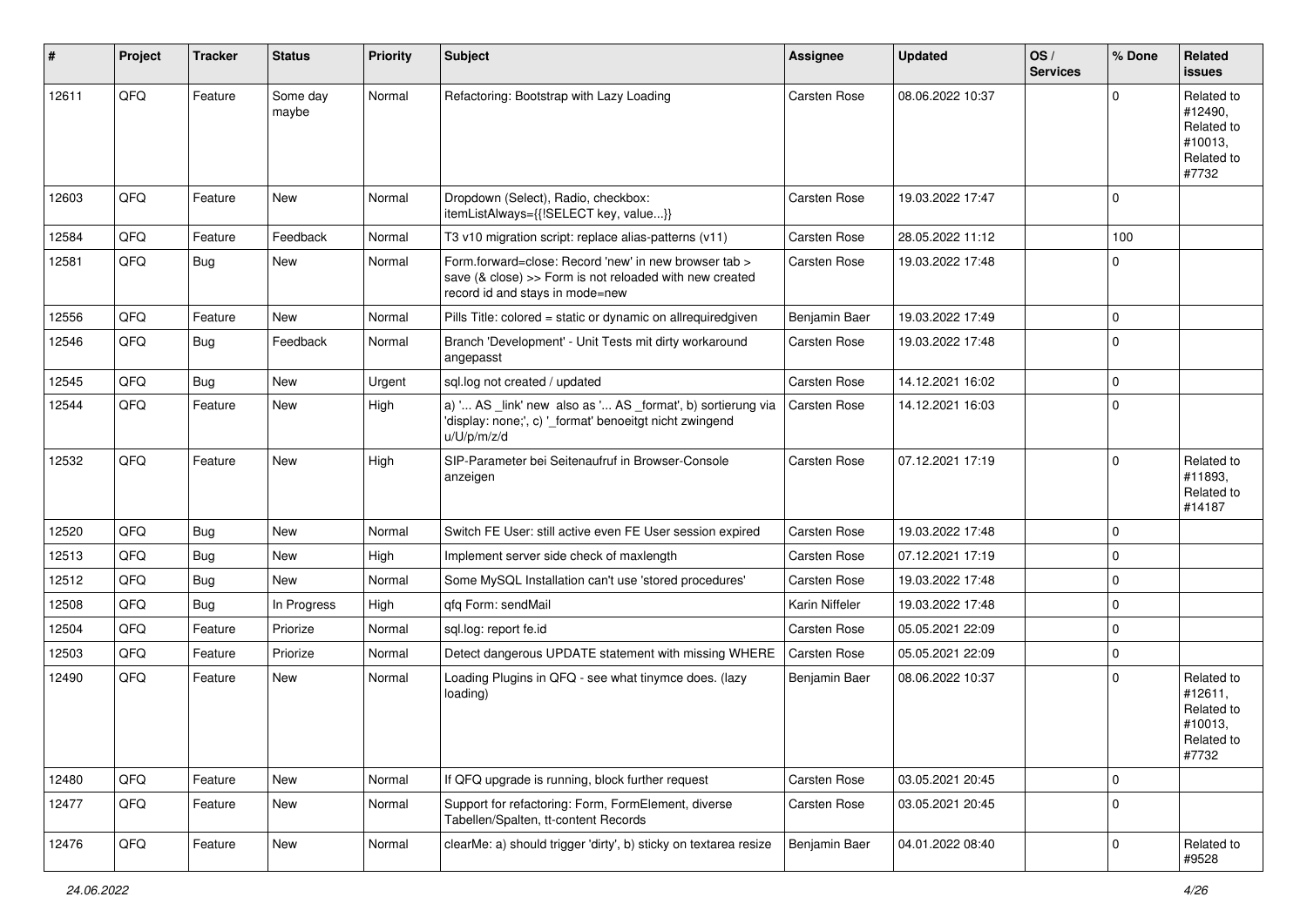| #     | Project | <b>Tracker</b> | <b>Status</b>     | <b>Priority</b> | Subject                                                                                                        | <b>Assignee</b>     | <b>Updated</b>   | OS/<br><b>Services</b> | % Done      | <b>Related</b><br><b>issues</b>                                        |
|-------|---------|----------------|-------------------|-----------------|----------------------------------------------------------------------------------------------------------------|---------------------|------------------|------------------------|-------------|------------------------------------------------------------------------|
| 12474 | QFQ     | Feature        | <b>New</b>        | Normal          | Check BaseConfigURL if it is given and the the last char is '/'                                                | Carsten Rose        | 03.05.2021 20:45 |                        | $\mathbf 0$ |                                                                        |
| 12468 | QFQ     | <b>Bug</b>     | <b>New</b>        | Urgent          | Form: update Form.title after save                                                                             | <b>Carsten Rose</b> | 03.05.2021 21:12 |                        | $\Omega$    |                                                                        |
| 12465 | QFQ     | Feature        | <b>New</b>        | Normal          | QFQ Function: use in FE to fill StoreRecord                                                                    | Carsten Rose        | 05.05.2021 21:58 |                        | $\pmb{0}$   |                                                                        |
| 12463 | QFQ     | Bug            | ToDo              | High            | QFQ Function: 'function' and 'sql' on same level - output of<br>sql is shown two times.                        | Carsten Rose        | 15.12.2021 16:31 |                        | $\mathbf 0$ |                                                                        |
| 12452 | QFQ     | Feature        | Priorize          | Normal          | BaseURL: alsways with '/' at the end                                                                           | Carsten Rose        | 19.06.2022 13:45 |                        | $\mathbf 0$ | Related to<br>#10782                                                   |
| 12440 | QFQ     | Feature        | In Progress       | Normal          | Typo3 V10 upgrade (durchfuehren und testen)                                                                    | Carsten Rose        | 21.03.2022 09:53 |                        | 50          | Related to<br>#12357,<br>Related to<br>#12067,<br>Related to<br>#10661 |
| 12439 | QFQ     | Feature        | In Progress       | Normal          | TinyMCE Paste from Word & Character Count/Limit                                                                | Carsten Rose        | 05.05.2021 22:15 |                        | $\pmb{0}$   |                                                                        |
| 12413 | QFQ     | Feature        | <b>New</b>        | Normal          | STORE_TYPO3: enhance for {{be_users.email:T}},<br>{{fe_users.email:T}}                                         | Carsten Rose        | 03.05.2021 20:45 |                        | $\Omega$    | Related to<br>#12412,<br>Related to<br>#10012                          |
| 12412 | QFQ     | Feature        | <b>New</b>        | Normal          | Action/Escape qualifier 'e' (empty), '0': if given, an empty<br>string (or '0') will be treated as 'not found' | Carsten Rose        | 08.05.2021 09:40 |                        | $\Omega$    | Related to<br>#12413,<br>Related to<br>#10012                          |
| 12400 | QFQ     | Feature        | <b>New</b>        | Normal          | Tutorial ist in QFQ Doku, Wird in der Suche gefunden, es<br>gibt aber kein Menupunkt - Inhalt ueberpruefen     | Carsten Rose        | 03.05.2021 20:45 |                        | $\mathbf 0$ |                                                                        |
| 12395 | QFQ     | <b>Bug</b>     | ToDo              | High            | QFQ Function: Result two times shown                                                                           | Carsten Rose        | 18.02.2022 08:59 |                        | $\pmb{0}$   |                                                                        |
| 12337 | QFQ     | Feature        | Some day<br>maybe | Normal          | Database.php: better caching                                                                                   | Carsten Rose        | 16.09.2021 15:10 |                        | $\mathbf 0$ |                                                                        |
| 12330 | QFQ     | Feature        | <b>New</b>        | Normal          | Copy to input field / text area / TinyMCE                                                                      | Carsten Rose        | 07.04.2021 09:01 |                        | $\mathbf 0$ |                                                                        |
| 12327 | QFQ     | Bug            | New               | Normal          | Copy to clipboard: Glyphicon can not be changed                                                                | Carsten Rose        | 27.12.2021 17:59 |                        | $\mathbf 0$ |                                                                        |
| 12325 | QFQ     | Bug            | Priorize          | Normal          | MultiDB form.dblndex not working for report syntax                                                             | Carsten Rose        | 07.09.2021 13:37 |                        | $\Omega$    | Related to<br>#12145,<br>Related to<br>#12314                          |
| 12315 | QFQ     | Feature        | Some day<br>maybe | Normal          | Form History (Diffs) / Backups                                                                                 | <b>Carsten Rose</b> | 16.09.2021 15:10 |                        | $\mathbf 0$ |                                                                        |
| 12269 | QFQ     | Feature        | <b>New</b>        | Normal          | 2FA - Login                                                                                                    | Carsten Rose        | 03.05.2021 20:45 |                        | $\pmb{0}$   |                                                                        |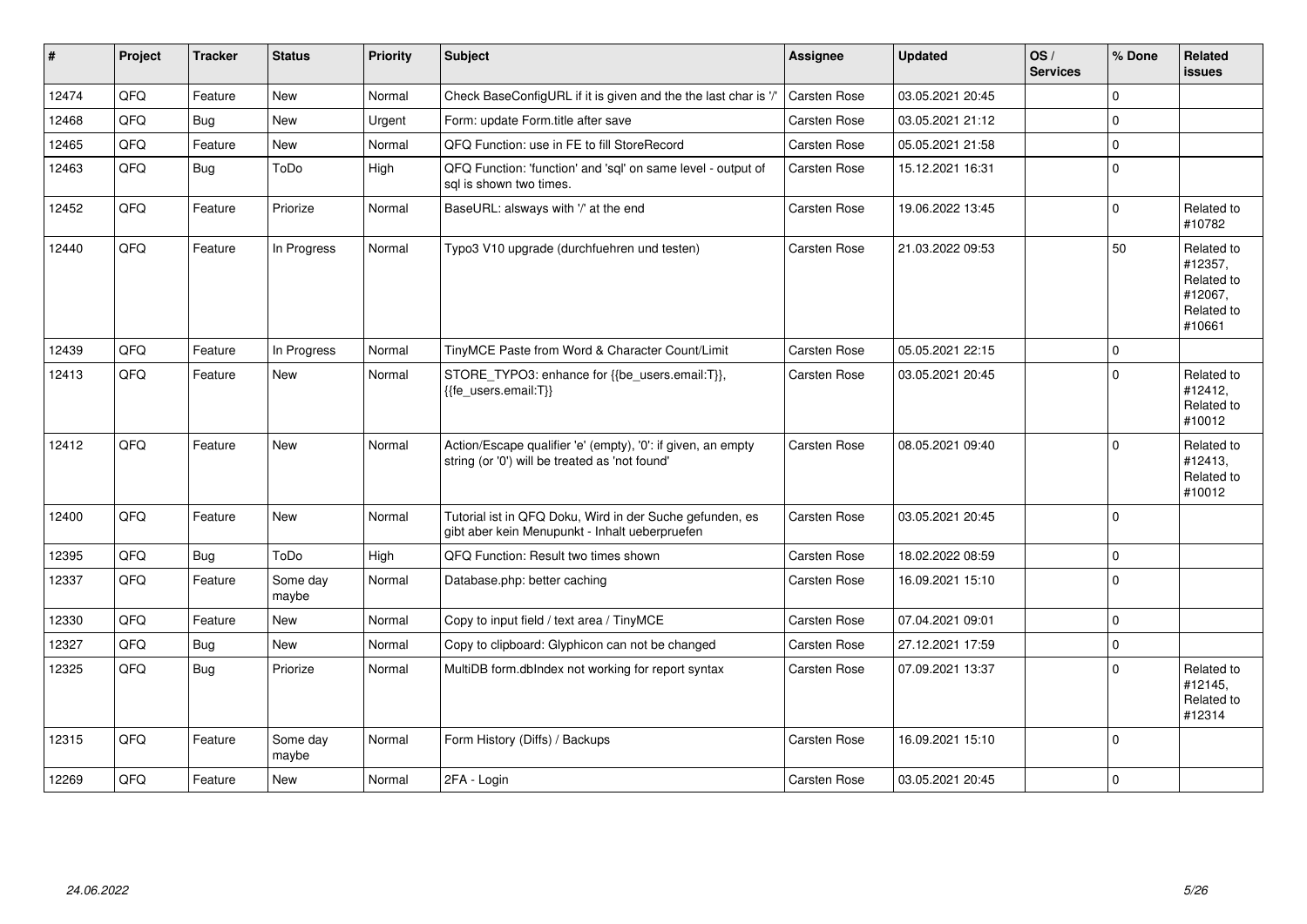| #     | Project | <b>Tracker</b> | <b>Status</b> | <b>Priority</b> | <b>Subject</b>                                                                                       | Assignee                                               | <b>Updated</b>      | OS/<br><b>Services</b> | % Done       | Related<br><b>issues</b>                                                    |                      |
|-------|---------|----------------|---------------|-----------------|------------------------------------------------------------------------------------------------------|--------------------------------------------------------|---------------------|------------------------|--------------|-----------------------------------------------------------------------------|----------------------|
| 12262 | QFQ     | Feature        | ToDo          | Normal          | Form buttons on top: more customable                                                                 | Enis Nuredini                                          | 17.06.2022 10:44    |                        | $\mathbf 0$  | Related to<br>#13945, Has<br>duplicate<br>#4046, Has<br>duplicate<br>#10080 |                      |
| 12187 | QFQ     | <b>Bug</b>     | <b>New</b>    | Normal          | Trigger FormAsFile() via Report: probably problem with multi<br>DB setup                             | <b>Carsten Rose</b>                                    | 20.03.2021 21:20    |                        | $\mathbf 0$  |                                                                             |                      |
| 12186 | QFQ     | Feature        | <b>New</b>    | High            | TinyMCE Config für Objekte                                                                           | Carsten Rose                                           | 07.12.2021 17:19    |                        | $\mathbf 0$  | <b>Blocks</b><br>#12632                                                     |                      |
| 12163 | QFQ     | Feature        | <b>New</b>    | Normal          | Checkbox: table wrap                                                                                 | <b>Carsten Rose</b>                                    | 03.05.2021 20:51    |                        | $\mathbf 0$  |                                                                             |                      |
| 12162 | QFQ     | Feature        | <b>New</b>    | Normal          | FE.type=sendmail: personalized mailing (several mails) via<br>template                               | <b>Carsten Rose</b>                                    | 03.05.2021 20:45    |                        | $\mathbf 0$  |                                                                             |                      |
| 12156 | QFQ     | Feature        | <b>New</b>    | Normal          | Form: Optional disable 'leave page'                                                                  |                                                        | 03.05.2021 20:45    |                        | $\mathbf 0$  |                                                                             |                      |
| 12146 | QFQ     | Feature        | <b>New</b>    | Normal          | Autocron Job: Anzeigen wann der naechste Job ausgefuehrt<br>wird, resp das er nicht ausgefuehrt wird | <b>Carsten Rose</b>                                    | 15.03.2021 15:23    |                        | $\mathbf{0}$ |                                                                             |                      |
| 12135 | QFQ     | Feature        | <b>New</b>    | Normal          | Subrecord: Notiz                                                                                     |                                                        | 24.04.2021 16:58    |                        | $\mathbf 0$  |                                                                             |                      |
| 12133 | QFQ     | <b>Bug</b>     | New           | Normal          | NPM, phpSpreadSheet aktualisieren                                                                    | Carsten Rose                                           | 15.03.2021 09:04    |                        | $\mathbf 0$  |                                                                             |                      |
| 12119 | QFQ     | Feature        | <b>New</b>    | Normal          | AS paged: error message missing if there ist no 'r' argument.                                        | <b>Carsten Rose</b>                                    | 03.05.2021 20:51    |                        | $\mathbf 0$  |                                                                             |                      |
| 12109 | QFQ     | Feature        | New           | Normal          | Donwload Link: Plain, SIP, Persistent Link, Peristent SIP -<br>new notation                          | Carsten Rose                                           | 03.05.2021 20:45    |                        | $\mathbf 0$  | Related to<br>#12085                                                        |                      |
| 12066 | QFQ     | <b>Bug</b>     | <b>New</b>    | High            | enterAsSubmit: Forward wird nicht ausgeführt                                                         | Enis Nuredini                                          | 29.05.2022 09:23    |                        | $\mathbf 0$  |                                                                             |                      |
| 12045 | QFQ     | <b>Bug</b>     | <b>New</b>    | Normal          | templateGroup afterSave FE: Aufruf ohne<br>sqlHonorFormElements funktioniert nicht                   | Carsten Rose                                           | 18.02.2021 16:33    |                        | $\Omega$     |                                                                             |                      |
| 12040 | QFQ     | <b>Bug</b>     | <b>New</b>    | Normal          | FE Mode 'hidden' für zwei FEs auf einer Zeile                                                        | Carsten Rose                                           | 18.02.2021 10:13    |                        | $\pmb{0}$    |                                                                             |                      |
| 12039 | QFQ     | Feature        | <b>New</b>    | Normal          | Missing htmlSpecialChar() in pre processing on form submit                                           |                                                        | 18.02.2021 00:09    |                        | $\mathbf 0$  | Related to<br>#14320                                                        |                      |
| 12038 | QFQ     | Feature        | <b>New</b>    | Normal          | a) STORE_VAR: filenameOnlyStripUniq, b) SP:<br>QSTRIPUNIQ()                                          |                                                        | 17.02.2021 23:55    |                        | $\mathbf 0$  |                                                                             |                      |
| 12024 | QFQ     | Feature        | <b>New</b>    | Normal          | Excel Export: text columns by default decode<br>htmlspeciachar()                                     | Carsten Rose                                           | 17.02.2021 23:55    |                        | $\mathbf 0$  | Related to<br>#12022                                                        |                      |
| 12023 | QFQ     | Feature        | <b>New</b>    | Normal          | MySQL Stored Precdure: QDECODESPECIALCHAR()                                                          | Carsten Rose                                           | 16.02.2021 11:16    |                        | $\mathbf 0$  | Related to<br>#12022                                                        |                      |
| 11980 | QFQ     | Feature        | In Progress   | Normal          | protected verzeichnis MUSS geschützt werden                                                          | <b>Carsten Rose</b>                                    | 07.09.2021 13:30    |                        | $\mathbf 0$  |                                                                             |                      |
| 11955 | QFQ     | Feature        | <b>New</b>    | Normal          | subrecord: new title option to set <th> attributes - e.g. to<br/>customize tablesorter options.</th> | attributes - e.g. to<br>customize tablesorter options. | <b>Carsten Rose</b> | 03.05.2021 20:47       |              | $\mathbf 0$                                                                 | Related to<br>#11775 |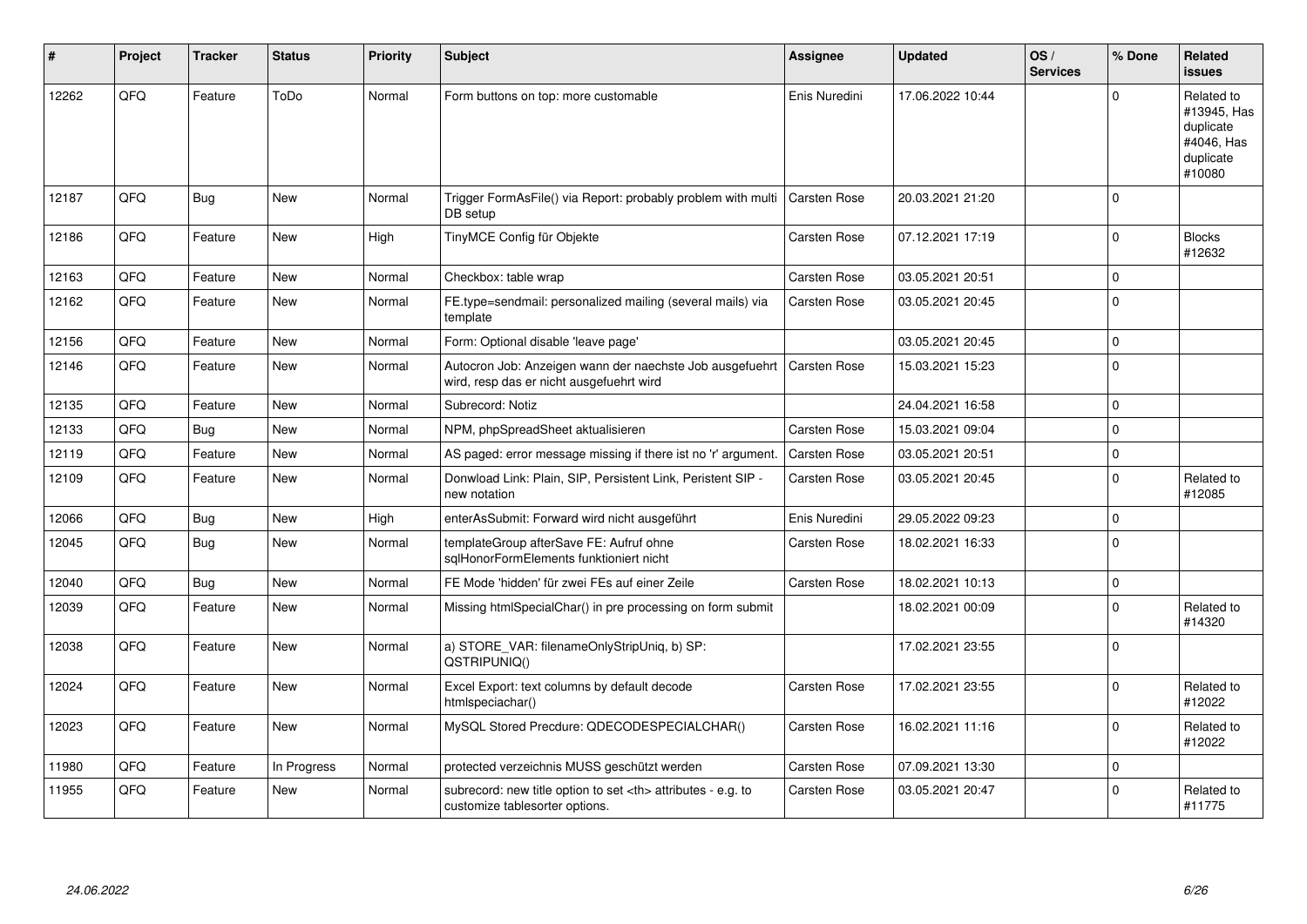| #     | Project | <b>Tracker</b> | <b>Status</b> | <b>Priority</b> | <b>Subject</b>                                                                        | Assignee            | <b>Updated</b>   | OS/<br><b>Services</b> | % Done      | Related<br>issues                             |
|-------|---------|----------------|---------------|-----------------|---------------------------------------------------------------------------------------|---------------------|------------------|------------------------|-------------|-----------------------------------------------|
| 11893 | QFQ     | Feature        | <b>New</b>    | High            | Broken SIP: a) only report one time, b) only report in main<br>column                 | <b>Carsten Rose</b> | 12.05.2021 12:13 |                        | $\Omega$    | Related to<br>#12532,<br>Related to<br>#14187 |
| 11892 | QFQ     | Feature        | <b>New</b>    | Normal          | tablesorter: columns with links are hard to order - new<br>qualifier 'Y: <ord>'</ord> | Enis Nuredini       | 23.03.2022 09:22 |                        | $\Omega$    |                                               |
| 11850 | QFQ     | Feature        | <b>New</b>    | Urgent          | Wizard Form: basierend auf einer Tabelle eine Form<br>anlegen.                        |                     | 03.05.2021 21:12 |                        | $\Omega$    | <b>Blocked by</b><br>#8082                    |
| 11775 | QFQ     | Feature        | <b>New</b>    | Normal          | Subrecord Tooltip pro Feld                                                            | Carsten Rose        | 18.12.2020 15:22 |                        | $\Omega$    | Related to<br>#11955                          |
| 11752 | QFQ     | Bug            | <b>New</b>    | Normal          | checkbox renders multiple input elements with same name                               | <b>Carsten Rose</b> | 17.12.2020 14:58 |                        | $\Omega$    | Related to<br>#11750                          |
| 11747 | QFQ     | Feature        | <b>New</b>    | Normal          | Maintenance Page with Redirect                                                        | Carsten Rose        | 03.05.2021 20:47 |                        | $\Omega$    | Related to<br>#11741                          |
| 11716 | QFQ     | Feature        | <b>New</b>    | Normal          | Form an beliebiger Stelle im Report anzeigen                                          |                     | 09.12.2020 09:47 |                        | $\Omega$    |                                               |
| 11715 | QFQ     | Bug            | <b>New</b>    | Normal          | acceptZeroAsRequired and requiredOffButMark do not<br>coincide                        |                     | 08.12.2020 12:13 |                        | $\Omega$    |                                               |
| 11702 | QFQ     | Feature        | New           | Normal          | HTML Special Char makes no sense for 'allbut' if '&' is<br>forbidden                  | Carsten Rose        | 07.12.2021 16:35 |                        | $\Omega$    | Related to<br>#5112,<br>Related to<br>#14320  |
| 11695 | QFQ     | Bug            | New           | Normal          | MultiForm required FE Error                                                           | Carsten Rose        | 04.12.2020 13:34 |                        | $\Omega$    |                                               |
| 11668 | QFQ     | Bug            | <b>New</b>    | Normal          | Play function.sgl - problem with mysgl                                                | <b>Carsten Rose</b> | 03.05.2021 20:48 |                        | $\Omega$    |                                               |
| 11667 | QFQ     | <b>Bug</b>     | New           | Normal          | MySQL mariadb-server-10.3: Incorrect datetime value                                   | Carsten Rose        | 03.05.2021 20:48 |                        | $\mathbf 0$ |                                               |
| 11630 | QFQ     | Bug            | Feedback      | High            | Bitte check ob CALL() in 20.11.0 noch so funktioniert wie in<br>20.4.1                | Enis Nuredini       | 28.05.2022 13:45 |                        | $\Omega$    | Related to<br>#11325                          |
| 11535 | QFQ     | Feature        | <b>New</b>    | Normal          | Ability to create SQL columns in frontend QFQ forms                                   |                     | 17.11.2020 12:11 |                        | $\Omega$    |                                               |
| 11534 | QFQ     | Feature        | <b>New</b>    | Normal          | Report: Action on selected rows - Table batchprocessing<br>feature                    |                     | 18.11.2020 08:15 |                        | $\Omega$    |                                               |
| 11523 | QFQ     | Feature        | New           | Normal          | Mit dynamic Update erkennen, ob Upload gemacht wurde                                  | Carsten Rose        | 13.11.2020 15:07 |                        | $\Omega$    | Related to<br>#9533                           |
| 11522 | QFQ     | <b>Bug</b>     | New           | Normal          | Aus/Einblenden von Reitern                                                            |                     | 13.11.2020 14:58 |                        | $\Omega$    |                                               |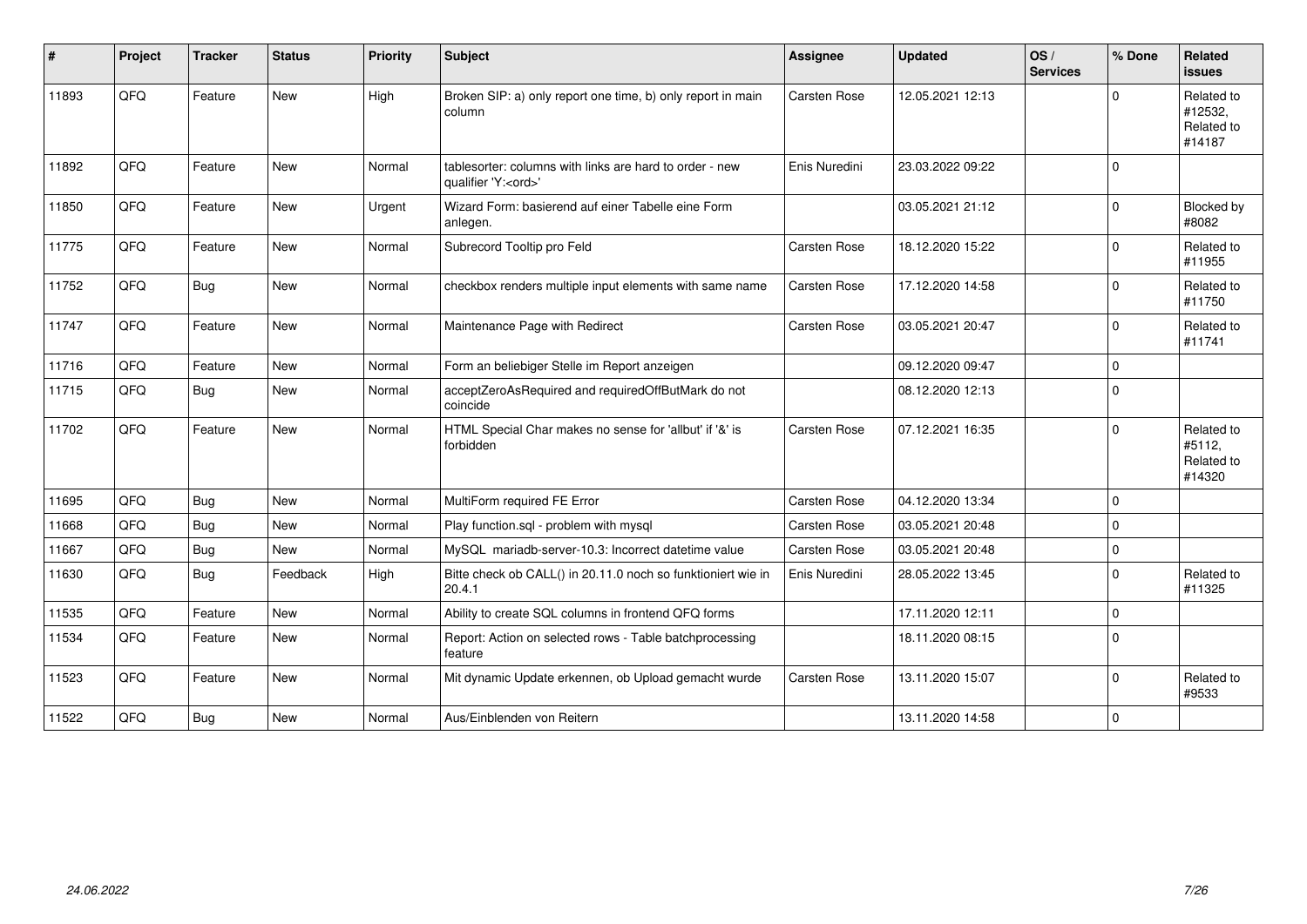| #     | Project | <b>Tracker</b> | <b>Status</b>     | <b>Priority</b> | <b>Subject</b>                                                                      | Assignee            | <b>Updated</b>   | OS/<br><b>Services</b> | % Done      | Related<br><b>issues</b>                                                                                                       |
|-------|---------|----------------|-------------------|-----------------|-------------------------------------------------------------------------------------|---------------------|------------------|------------------------|-------------|--------------------------------------------------------------------------------------------------------------------------------|
| 11517 | QFQ     | <b>Bug</b>     | In Progress       | Normal          | extraButtonInfo Broken for multiple FormElements                                    | <b>Carsten Rose</b> | 12.05.2022 13:12 |                        | $\mathbf 0$ | Related to<br>#7890,<br>Related to<br>#3811, Has<br>duplicate<br>#10905, Has<br>duplicate<br>#10553, Has<br>duplicate<br>#6779 |
| 11516 | QFQ     | Feature        | <b>New</b>        | Normal          | Multi Page Form (Previous/Next Buttons)                                             | <b>Carsten Rose</b> | 16.03.2021 17:52 |                        | $\mathbf 0$ |                                                                                                                                |
| 11504 | QFQ     | Feature        | New               | Normal          | Dynamic Update: Button text update for 'Save',' Close' &<br>'Delete'                | Carsten Rose        | 12.11.2020 23:44 |                        | $\mathbf 0$ |                                                                                                                                |
| 11460 | QFQ     | Feature        | <b>New</b>        | Normal          | Easier creation of changelog: gitchangelog                                          | <b>Carsten Rose</b> | 12.06.2021 10:20 |                        | $\mathbf 0$ | Related to<br>#13467                                                                                                           |
| 11347 | QFQ     | <b>Bug</b>     | Feedback          | Normal          | If Bedingungen funktionieren nicht korrekt                                          | Christoph Fuchs     | 21.03.2021 20:37 |                        | $\mathbf 0$ |                                                                                                                                |
| 11323 | QFQ     | Feature        | Some day<br>maybe | Normal          | Report Frontend Editor Modal + Codemirror                                           | Carsten Rose        | 16.09.2021 15:10 |                        | $\mathbf 0$ | Related to<br>#11036                                                                                                           |
| 11322 | QFQ     | Feature        | Some day<br>maybe | Normal          | Form Element JSON - (multiline parameter field)                                     | Carsten Rose        | 16.09.2021 15:10 |                        | $\mathbf 0$ |                                                                                                                                |
| 11320 | QFQ     | Feature        | Priorize          | Normal          | Typo3 Version 10 support                                                            | <b>Carsten Rose</b> | 05.05.2021 22:09 |                        | $\mathbf 0$ |                                                                                                                                |
| 11239 | QFQ     | <b>Bug</b>     | <b>New</b>        | Normal          | Radiobutton (plain): horizontales Rendern abhängig vom<br>Datentyp in der Datenbank | <b>Carsten Rose</b> | 30.09.2020 18:37 |                        | $\mathbf 0$ |                                                                                                                                |
| 11237 | QFQ     | <b>Bug</b>     | New               | High            | Radiobutton / parameter.buttonClass= btn-default - kein dirty<br>Trigger            | Benjamin Baer       | 03.05.2021 21:12 |                        | $\mathbf 0$ | Related to<br>#10766                                                                                                           |
| 11217 | QFQ     | Feature        | Some day<br>maybe | Normal          | <b>Extend Script Functionality</b>                                                  | Carsten Rose        | 16.09.2021 15:10 |                        | $\mathbf 0$ |                                                                                                                                |
| 11195 | QFQ     | <b>Bug</b>     | <b>New</b>        | Low             | Dynamic Update: Note not updated if new text is empty<br>(v20.4)                    |                     | 25.09.2020 11:14 |                        | $\mathbf 0$ |                                                                                                                                |
| 11080 | QFQ     | Feature        | New               | Normal          | Send MQTT messages                                                                  | <b>Carsten Rose</b> | 29.08.2020 19:49 |                        | $\mathbf 0$ |                                                                                                                                |
| 11076 | QFQ     | Feature        | In Progress       | Normal          | SELECT  AS _websocket                                                               | <b>Carsten Rose</b> | 30.08.2020 17:49 |                        | $\mathbf 0$ |                                                                                                                                |
| 11057 | QFQ     | <b>Bug</b>     | <b>New</b>        | High            | Checkboxes ohne span.checkmark im Report werden<br>ausgeblendet                     | Benjamin Baer       | 03.05.2021 21:12 |                        | $\mathbf 0$ | Related to<br>#11039                                                                                                           |
| 11036 | QFG     | Feature        | Some day<br>maybe | Normal          | inline report editor permissions                                                    | <b>Carsten Rose</b> | 16.09.2021 15:09 |                        | $\pmb{0}$   | Related to<br>#11323                                                                                                           |
| 10996 | QFQ     | Feature        | New               | Normal          | Download video via sip: no seek                                                     | Carsten Rose        | 12.08.2020 14:18 |                        | $\mathbf 0$ |                                                                                                                                |
| 10979 | QFQ     | Feature        | New               | Normal          | Ajax Calls an API - dataReport                                                      | Carsten Rose        | 11.05.2022 12:15 |                        | $\mathbf 0$ |                                                                                                                                |
| 10976 | QFQ     | Feature        | New               | Normal          | Excel Export Verbesserungen                                                         | Carsten Rose        | 06.08.2020 10:56 |                        | $\pmb{0}$   |                                                                                                                                |
| 10937 | QFQ     | Bug            | New               | Normal          | Fehler mit abhängigen Select- Feldern beim Positionieren                            | Carsten Rose        | 12.11.2020 23:45 |                        | $\pmb{0}$   |                                                                                                                                |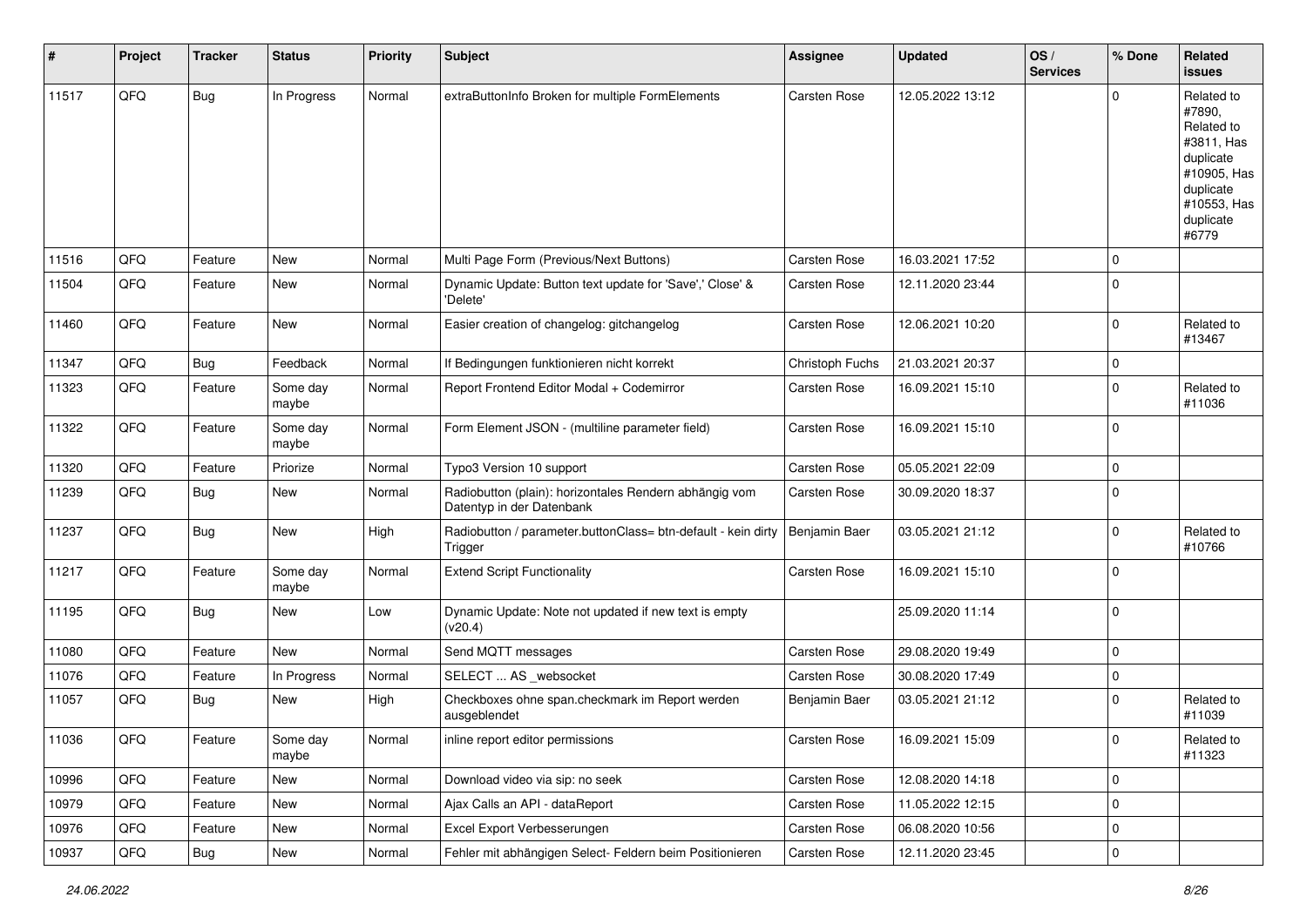| #     | Project | <b>Tracker</b> | <b>Status</b>     | <b>Priority</b> | <b>Subject</b>                                                                      | Assignee            | <b>Updated</b>   | OS/<br><b>Services</b> | % Done      | Related<br>issues                                                    |
|-------|---------|----------------|-------------------|-----------------|-------------------------------------------------------------------------------------|---------------------|------------------|------------------------|-------------|----------------------------------------------------------------------|
| 10890 | QFQ     | <b>Bug</b>     | New               | Normal          | AutoCron hangs                                                                      |                     | 20.07.2020 13:56 |                        | $\mathbf 0$ |                                                                      |
| 10874 | QFQ     | Feature        | <b>New</b>        | Normal          | Erstellen eines Foreign Keys in der Tabelle "FormElement"                           |                     | 13.07.2020 10:11 |                        | $\mathbf 0$ |                                                                      |
| 10819 | QFQ     | Feature        | New               | Normal          | Persistent SIP - second try                                                         | Carsten Rose        | 29.06.2020 23:02 |                        | $\mathbf 0$ | Related to<br>#6261                                                  |
| 10793 | QFQ     | Feature        | In Progress       | Normal          | Update NPM Packages                                                                 | <b>Carsten Rose</b> | 07.09.2021 13:25 |                        | 30          |                                                                      |
| 10782 | QFQ     | Feature        | Feedback          | Normal          | Tiny MCE: Image Upload                                                              | Enis Nuredini       | 16.05.2022 23:16 |                        | $\mathbf 0$ | Related to<br>#12452                                                 |
| 10766 | QFQ     | <b>Bug</b>     | New               | High            | Radiobutton / parameter.buttonClass=btn-default: dynamic<br>update                  |                     | 03.05.2021 21:12 |                        | $\mathbf 0$ | Related to<br>#11237                                                 |
| 10763 | QFQ     | Feature        | <b>New</b>        | Normal          | form accessed and submitted despite logout?                                         |                     | 16.06.2020 11:43 |                        | $\mathbf 0$ |                                                                      |
| 10759 | QFQ     | Bug            | <b>New</b>        | Normal          | emptyMeansNull - Feld falsch aktualisiert                                           |                     | 12.11.2020 23:45 |                        | $\mathbf 0$ |                                                                      |
| 10745 | QFQ     | Feature        | Some day<br>maybe | Normal          | Tablesorter Excel Export                                                            | <b>Carsten Rose</b> | 16.09.2021 15:09 |                        | $\mathbf 0$ |                                                                      |
| 10738 | QFQ     | Feature        | Some day<br>maybe | Normal          | CORS headers for external API requests                                              |                     | 10.06.2020 14:00 |                        | $\mathbf 0$ |                                                                      |
| 10716 | QFQ     | Feature        | Some day<br>maybe | Normal          | Business Logic mit Externen Skripten                                                | Carsten Rose        | 16.09.2021 15:10 |                        | $\mathbf 0$ | Related to<br>#10713,<br>Related to<br>#8217                         |
| 10714 | QFQ     | Feature        | <b>New</b>        | Normal          | multi Table Form                                                                    | Carsten Rose        | 16.03.2021 18:44 |                        | $\mathbf 0$ |                                                                      |
| 10704 | QFQ     | Bug            | New               | Normal          | wkhtml problem rendering fullCalendar.js / fabric.js >><br>successor: puppeteer     | Carsten Rose        | 12.11.2020 23:45 |                        | $\mathbf 0$ | Related to<br>#5024,<br>Related to<br>#4650,<br>Related to<br>#10715 |
| 10661 | QFQ     | <b>Bug</b>     | In Progress       | Normal          | Typo3 Warnungen                                                                     | Carsten Rose        | 07.09.2021 13:23 |                        | $\mathbf 0$ | Related to<br>#12440                                                 |
| 10658 | QFQ     | Bug            | New               | Normal          | processReadOnly broken                                                              | <b>Carsten Rose</b> | 27.05.2020 17:55 |                        | $\mathbf 0$ |                                                                      |
| 10640 | QFQ     | <b>Bug</b>     | <b>New</b>        | High            | TypeAhead Tag: FE editierbar trotz readOnly                                         | <b>Carsten Rose</b> | 03.05.2021 21:12 |                        | $\mathbf 0$ |                                                                      |
| 10593 | QFQ     | Feature        | New               | Normal          | label2: text behind input element                                                   | Carsten Rose        | 16.05.2020 10:57 |                        | $\mathbf 0$ |                                                                      |
| 10588 | QFQ     | <b>Bug</b>     | New               | Normal          | typeahed Tag: Doku anpassen                                                         | <b>Carsten Rose</b> | 12.11.2020 23:45 |                        | $\mathbf 0$ |                                                                      |
| 10569 | QFO     | Feature        | Priorize          | Normal          | link _blank more safe                                                               | Enis Nuredini       | 25.03.2022 12:44 |                        | $\pmb{0}$   |                                                                      |
| 10508 | QFQ     | <b>Bug</b>     | New               | High            | Multi Form broken on Multi DB Instance                                              | Carsten Rose        | 03.05.2021 21:12 |                        | $\mathbf 0$ |                                                                      |
| 10506 | QFQ     | Bug            | New               | High            | Template Group broken on MultiDB instance                                           | Carsten Rose        | 03.05.2021 21:12 |                        | $\mathbf 0$ | Related to<br>#10505                                                 |
| 10463 | QFO     | Feature        | New               | Normal          | Report link: expliztes setzen von HTML Tags (Bedarf fuer<br>'data-selenium' & 'id') | Enis Nuredini       | 23.03.2022 09:23 |                        | $\pmb{0}$   | Related to<br>#7648                                                  |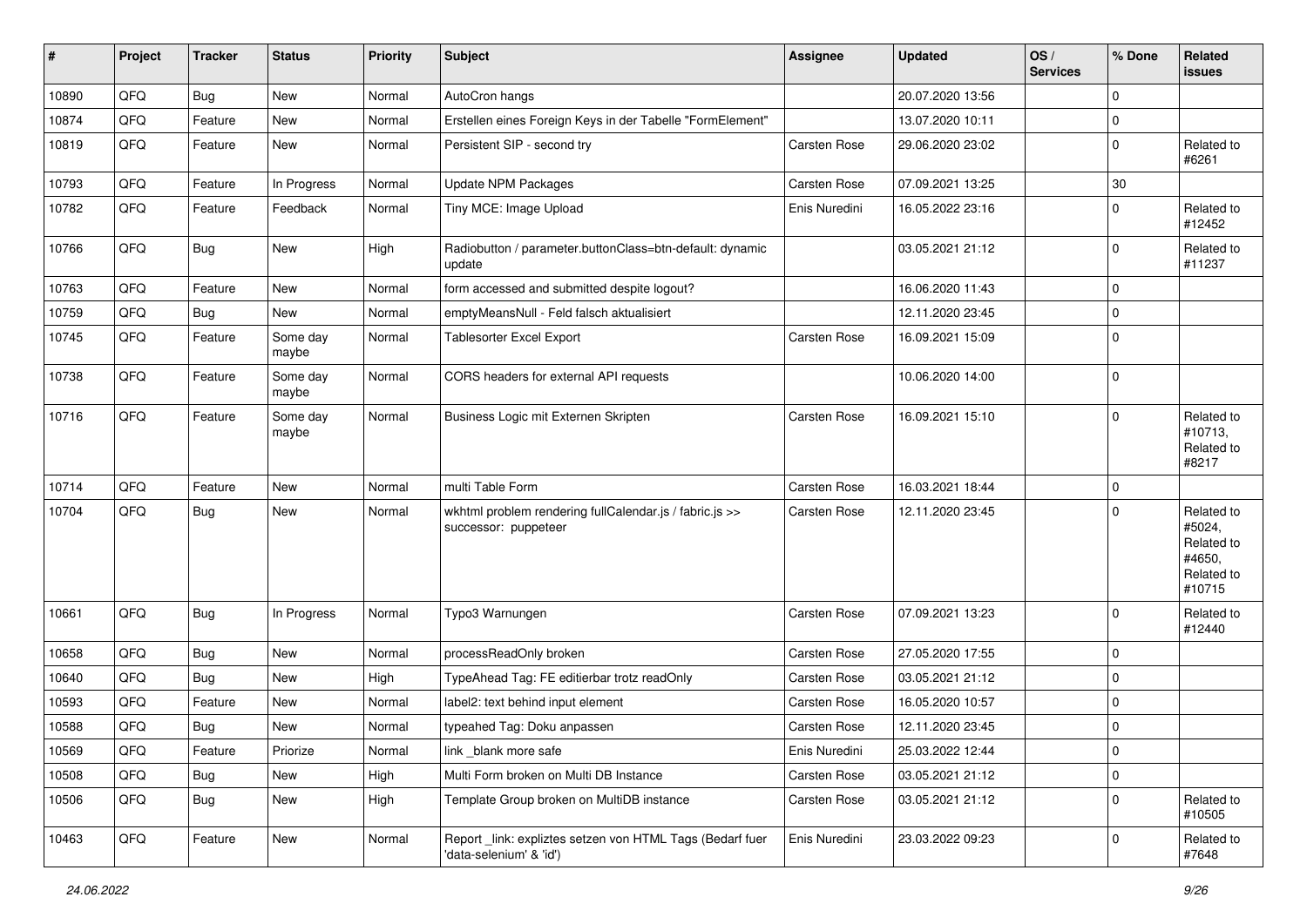| $\vert$ # | Project | <b>Tracker</b> | <b>Status</b>     | <b>Priority</b> | <b>Subject</b>                                                                           | Assignee            | <b>Updated</b>   | OS/<br><b>Services</b> | % Done      | Related<br><b>issues</b>                                              |
|-----------|---------|----------------|-------------------|-----------------|------------------------------------------------------------------------------------------|---------------------|------------------|------------------------|-------------|-----------------------------------------------------------------------|
| 10443     | QFQ     | Feature        | In Progress       | Normal          | Konzept_api / _live                                                                      | Carsten Rose        | 07.05.2020 09:39 |                        | $\mathbf 0$ |                                                                       |
| 10384     | QFQ     | Feature        | <b>New</b>        | Normal          | Parameter Exchange QFQ Instances                                                         |                     | 07.05.2020 09:38 |                        | $\pmb{0}$   |                                                                       |
| 10345     | QFQ     | Feature        | New               | Normal          | Templates - Patterns QFQ Style                                                           |                     | 03.05.2021 21:01 |                        | $\pmb{0}$   | Related to<br>#10713                                                  |
| 10324     | QFQ     | Bug            | New               | Normal          | Excel Export mit Template funktioniert nur, wenn Template<br>vor uid kommt               |                     | 30.03.2020 11:20 |                        | $\mathbf 0$ | Related to<br>#10257                                                  |
| 10322     | QFQ     | Bug            | New               | Normal          | FormElement / Radio: missing column 'enum' >> FE not<br>reported                         | Carsten Rose        | 07.05.2020 09:37 |                        | $\pmb{0}$   |                                                                       |
| 10124     | QFQ     | Feature        | Feedback          | Normal          | qfq AAI-Login                                                                            | Karin Niffeler      | 07.05.2020 09:36 |                        | $\pmb{0}$   |                                                                       |
| 10119     | QFQ     | Feature        | New               | Normal          | Dropdown (selectlist) & TypeAhead: format and catagorize<br>list                         | <b>Carsten Rose</b> | 07.05.2020 09:36 |                        | $\mathbf 0$ |                                                                       |
| 10116     | QFQ     | Feature        | Some day<br>maybe | Normal          | TypeAhead: Tag - show inside 'input' element                                             | Carsten Rose        | 16.09.2021 15:09 |                        | $\mathbf 0$ |                                                                       |
| 10115     | QFQ     | Feature        | New               | Normal          | TypeAhead: static list                                                                   | Carsten Rose        | 26.02.2020 16:42 |                        | 100         |                                                                       |
| 10114     | QFQ     | Feature        | New               | High            | Symbol (Link): 'G:' (Glyphicon) replaced by 'i:' (icon)                                  |                     | 07.12.2021 17:19 |                        | $\mathbf 0$ | Related to<br>#3797,<br>Related to<br>#4194                           |
| 10095     | QFQ     | Feature        | Some day<br>maybe | Normal          | Generic Gitlab Integration into QFQ                                                      | <b>Carsten Rose</b> | 16.09.2021 15:10 |                        | $\mathbf 0$ |                                                                       |
| 10082     | QFQ     | Bug            | New               | Normal          | FE.type=SELECT - 'sanatize' Class                                                        | Carsten Rose        | 07.05.2020 09:36 |                        | $\Omega$    | Related to<br>#10081                                                  |
| 10081     | QFQ     | Bug            | New               | High            | Stale record lock after 'forbidden' character                                            | Carsten Rose        | 03.05.2021 21:12 |                        | $\mathbf 0$ | Related to<br>#10082,<br>Related to<br>#9789                          |
| 10080     | QFQ     | Feature        | New               | Normal          | Popup on 'save' / 'close': configure dialog (answer<br>yes/no/cancle/)                   | Carsten Rose        | 28.03.2021 20:52 |                        | $\mathbf 0$ | Is duplicate<br>of #12262                                             |
| 10015     | QFQ     | Feature        | Priorize          | Normal          | Monospace in Textarea                                                                    | Carsten Rose        | 03.02.2020 13:40 |                        | $\pmb{0}$   |                                                                       |
| 10014     | QFQ     | Feature        | New               | Normal          | Manual.rst: describe behaviour and process order of<br>fillStoreVar, slaveId, sqlBefore, | <b>Carsten Rose</b> | 01.02.2020 22:31 |                        | $\mathbf 0$ |                                                                       |
| 10013     | QFQ     | Feature        | Some day<br>maybe | Normal          | FE.typ=editor: CodeMirror                                                                | Carsten Rose        | 08.06.2022 10:37 |                        | $\mathbf 0$ | Related to<br>#12611,<br>Related to<br>#12490,<br>Related to<br>#7732 |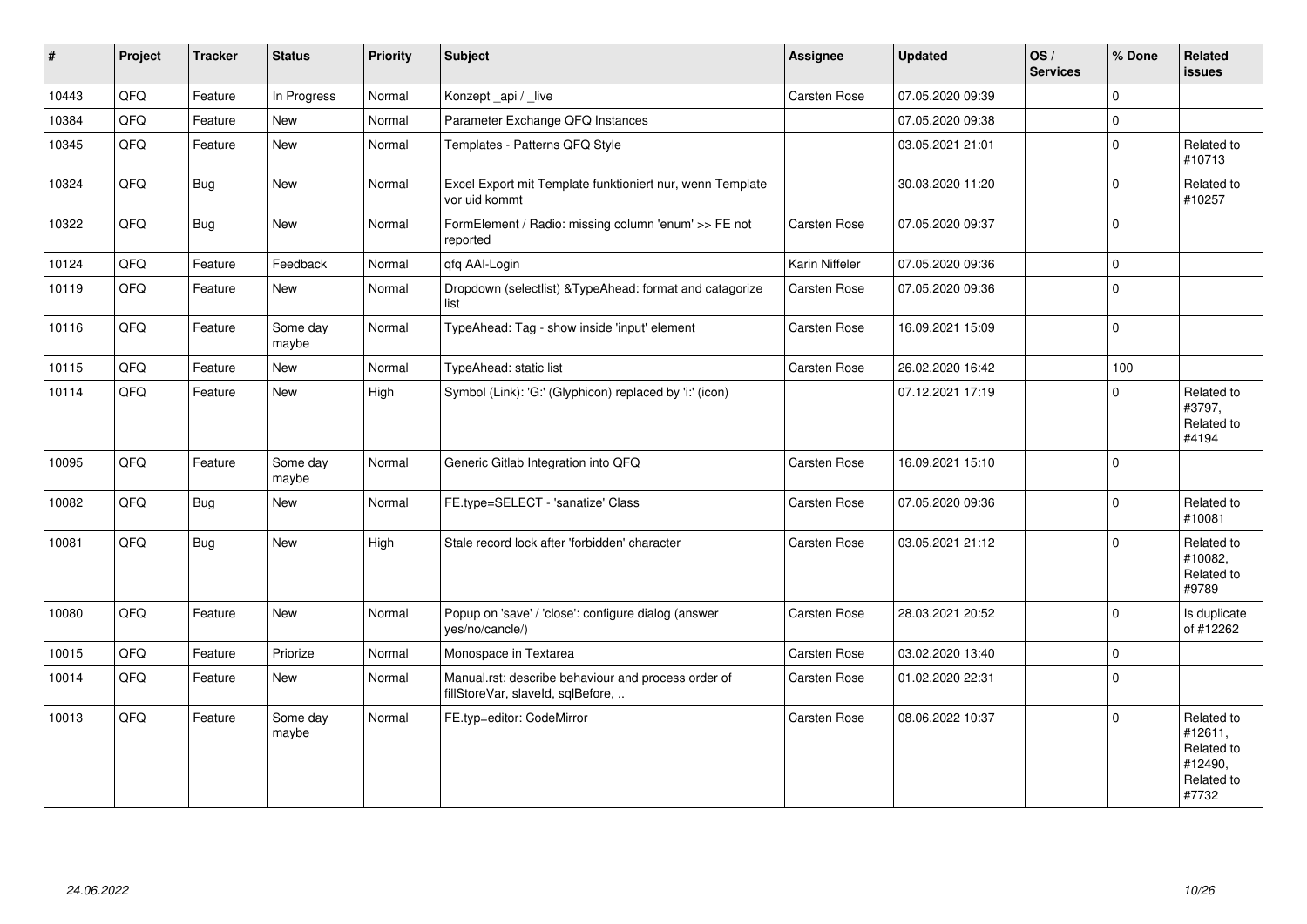| #     | Project | <b>Tracker</b> | <b>Status</b> | <b>Priority</b> | Subject                                                                                                                               | Assignee            | <b>Updated</b>   | OS/<br><b>Services</b> | % Done      | Related<br><b>issues</b>                                                |
|-------|---------|----------------|---------------|-----------------|---------------------------------------------------------------------------------------------------------------------------------------|---------------------|------------------|------------------------|-------------|-------------------------------------------------------------------------|
| 10012 | QFQ     | Feature        | Priorize      | Normal          | redirectAllMailTo: {{beEmail:T}}                                                                                                      | <b>Carsten Rose</b> | 08.05.2021 09:54 |                        | $\Omega$    | Related to<br>#12412,<br>Related to<br>#12413,<br>Related to<br>#10011  |
| 10011 | QFQ     | Feature        | Priorize      | Normal          | Offer new STORE_TYPO3 Variable 'beUser', 'beEmail'                                                                                    | <b>Carsten Rose</b> | 08.05.2021 09:51 |                        | $\mathbf 0$ | Related to<br>#10012,<br>Related to<br>#12511                           |
| 10005 | QFQ     | Feature        | Priorize      | Normal          | Report / special column name:  AS _calendar                                                                                           | Carsten Rose        | 03.06.2020 17:28 |                        | $\mathbf 0$ |                                                                         |
| 10003 | QFQ     | Feature        | Priorize      | Normal          | fieldset: stronger visualize group                                                                                                    | Benjamin Baer       | 12.02.2020 08:13 |                        | $\mathbf 0$ |                                                                         |
| 9983  | QFQ     | Feature        | New           | Normal          | Report Notation: new keyword 'range'                                                                                                  | <b>Carsten Rose</b> | 01.02.2020 15:55 |                        | $\mathbf 0$ |                                                                         |
| 9975  | QFQ     | <b>Bug</b>     | Priorize      | Normal          | Dropdown Menu: 'r:3' broken                                                                                                           | Carsten Rose        | 01.02.2020 10:13 |                        | $\mathbf 0$ |                                                                         |
| 9968  | QFQ     | Feature        | Priorize      | Normal          | Tooltip in Links for Developer                                                                                                        | <b>Carsten Rose</b> | 01.02.2020 23:17 |                        | $\mathbf 0$ |                                                                         |
| 9958  | QFQ     | <b>Bug</b>     | Priorize      | Normal          | Broken subrecord query: no error message                                                                                              | Carsten Rose        | 05.02.2021 15:15 |                        | $\mathbf 0$ |                                                                         |
| 9947  | QFQ     | <b>Bug</b>     | Priorize      | Normal          | Unwanted error message if missing 'typeAheadSqlPrefetch'                                                                              | Carsten Rose        | 01.02.2020 10:13 |                        | $\mathbf 0$ |                                                                         |
| 9928  | QFQ     | Feature        | Priorize      | Normal          | SpecialColumnName: a) Deprecated: ' AS "_+tag "', b)<br>New: ' AS "_ <tag1><tag2>" '</tag2></tag1>                                    | Carsten Rose        | 01.02.2020 23:17 |                        | $\mathbf 0$ | Related to<br>#9929                                                     |
| 9927  | QFQ     | Feature        | <b>New</b>    | Normal          | QFQ Update: a) Update nur machen wenn BE User<br>eingeloggt ist., b) Bei Fehler genaue Meldung welcher<br>Updateschritt Probleme hat. | Carsten Rose        | 22.01.2020 12:59 |                        | $\mathbf 0$ |                                                                         |
| 9900  | QFQ     | Feature        | Priorize      | Normal          | Generic API Call: tt-content record >> JSON                                                                                           | Carsten Rose        | 01.02.2020 10:13 |                        | $\mathbf 0$ |                                                                         |
| 9898  | QFQ     | <b>Bug</b>     | Feedback      | Normal          | Formular trotz Timeout gespeichert                                                                                                    | Benjamin Baer       | 01.02.2020 15:56 |                        | $\mathbf 0$ |                                                                         |
| 9862  | QFQ     | <b>Bug</b>     | Priorize      | Normal          | Failed writing to sql mail qfq.log should throw an exception                                                                          | Carsten Rose        | 01.02.2020 10:13 |                        | $\mathbf 0$ |                                                                         |
| 9855  | QFQ     | <b>Bug</b>     | <b>New</b>    | Normal          | <b>Required Check</b>                                                                                                                 |                     | 01.02.2020 15:56 |                        | $\mathbf 0$ |                                                                         |
| 9853  | QFQ     | Feature        | New           | Normal          | Check das SQL / QFQ / Mail Logfile geschrieben wird                                                                                   |                     | 09.01.2020 11:15 |                        | $\mathbf 0$ |                                                                         |
| 9834  | QFQ     | Bug            | Priorize      | Normal          | Input elements with tag 'disabled' are missing on<br>form-submit: server option 'processReadOnly' broken                              | Carsten Rose        | 07.12.2021 16:43 |                        | $\mathbf 0$ | Related to<br>#9691,<br>Related to<br>#5305, Has<br>duplicate<br>#12331 |
| 9811  | QFQ     | Feature        | New           | Normal          | Report: tag every n'th row                                                                                                            | Carsten Rose        | 01.02.2020 23:22 |                        | $\pmb{0}$   |                                                                         |
| 9789  | QFQ     | Bug            | In Progress   | High            | Record Lock: release to early on 'leave page'                                                                                         | Carsten Rose        | 10.01.2022 09:25 |                        | 100         | Related to<br>#10081,<br>Related to<br>#9173,<br>Related to<br>#8702    |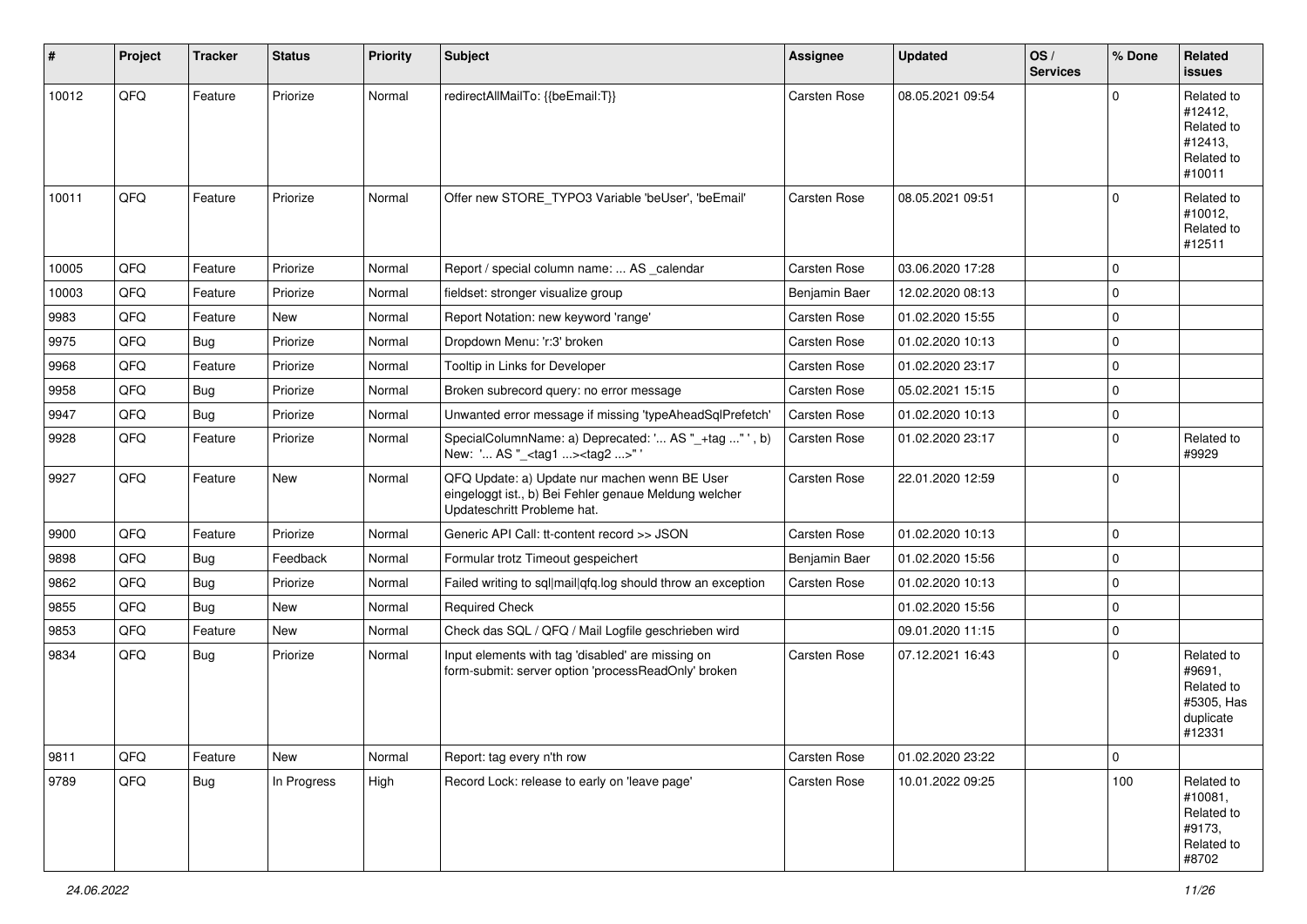| #    | Project | <b>Tracker</b> | <b>Status</b>     | <b>Priority</b> | Subject                                                                               | Assignee      | <b>Updated</b>   | OS/<br><b>Services</b> | % Done      | Related<br>issues                                                    |
|------|---------|----------------|-------------------|-----------------|---------------------------------------------------------------------------------------|---------------|------------------|------------------------|-------------|----------------------------------------------------------------------|
| 9783 | QFQ     | <b>Bug</b>     | <b>New</b>        | Normal          | Email with special characters                                                         | Carsten Rose  | 01.02.2020 23:22 |                        | 0           |                                                                      |
| 9781 | QFQ     | Feature        | <b>New</b>        | Normal          | Button: CSS class to make buttons smaller                                             | Carsten Rose  | 01.02.2020 23:22 |                        | 0           |                                                                      |
| 9777 | QFQ     | Feature        | New               | Normal          | Logging QFQ Variables                                                                 | Carsten Rose  | 16.12.2019 17:17 |                        | $\mathbf 0$ |                                                                      |
| 9773 | QFQ     | Bug            | New               | Normal          | form.parameter.formModeGlobal=requiredOff                                             | Carsten Rose  | 01.02.2020 15:56 |                        | $\pmb{0}$   |                                                                      |
| 9707 | QFQ     | Feature        | New               | Normal          | SIP security: encode pageld and check pageld on decode                                | Carsten Rose  | 01.02.2020 23:22 |                        | 0           |                                                                      |
| 9706 | QFQ     | Feature        | New               | Normal          | Multi File Upload (hidden template group)                                             | Carsten Rose  | 01.02.2020 23:22 |                        | $\mathbf 0$ | Related to<br>#7521,<br>Related to<br>#5562,<br>Related to<br>#13330 |
| 9704 | QFQ     | Feature        | Some day<br>maybe | Normal          | Thumbnails Generieren beim Splitten von PDF Files                                     | Carsten Rose  | 11.12.2019 16:01 |                        | $\Omega$    |                                                                      |
| 9691 | QFQ     | Bug            | In Progress       | Normal          | Checkbox: dynamic update > readonly                                                   | Carsten Rose  | 01.02.2020 23:22 |                        | 50          | Related to<br>#9834                                                  |
| 9669 | QFQ     | <b>Bug</b>     | Some day<br>maybe | Normal          | Checkbox / Template Group: radio/checkbox visible broken<br>after 'add'               | Carsten Rose  | 16.06.2021 13:47 |                        | $\mathbf 0$ | Related to<br>#8091                                                  |
| 9668 | QFQ     | Feature        | Priorize          | Normal          | Form.mode: rename 'hidden' to 'hide'                                                  | Carsten Rose  | 05.05.2021 22:14 |                        | $\mathbf 0$ | Related to<br>#6437                                                  |
| 9602 | QFQ     | Feature        | New               | Normal          | Form definition as JSON                                                               | Carsten Rose  | 01.02.2020 23:21 |                        | $\mathbf 0$ | Related to<br>#9600                                                  |
| 9579 | QFQ     | Feature        | Some day<br>maybe | Normal          | Multiform with Process Row                                                            | Carsten Rose  | 11.12.2019 16:01 |                        | $\mathbf 0$ |                                                                      |
| 9548 | QFQ     | Feature        | Feedback          | High            | FormElement: Pattern mismatch - optional report only on<br>focus lost                 | Benjamin Baer | 03.05.2021 21:14 |                        | $\mathbf 0$ |                                                                      |
| 9537 | QFQ     | Feature        | <b>New</b>        | Normal          | FormEditor: Edit fieldset in FrontEnd                                                 | Carsten Rose  | 01.02.2020 23:22 |                        | $\mathbf 0$ |                                                                      |
| 9535 | QFQ     | <b>Bug</b>     | Feedback          | Normal          | Report:  AS '_vertical' - column to wide - vertical >> rot45,<br>rot <sub>90</sub>    | Benjamin Baer | 01.02.2020 15:56 |                        | $\Omega$    |                                                                      |
| 9534 | QFQ     | Bug            | Priorize          | Urgent          | FE.type=upload: 'Unknown Mode: ID"                                                    | Carsten Rose  | 03.05.2021 21:14 |                        | $\mathbf 0$ | Related to<br>#9532                                                  |
| 9533 | QFQ     | Bug            | <b>New</b>        | Normal          | FE.type=upload: Check in 'beforeSave' if upload is given                              | Carsten Rose  | 01.02.2020 23:22 |                        | $\pmb{0}$   | Related to<br>#11523                                                 |
| 9531 | QFQ     | Bug            | New               | High            | FE File: Dynamic Update / modeSql / required detected even Carsten Rose<br>it not set |               | 11.06.2021 20:32 |                        | $\bf{0}$    | Related to<br>#12398                                                 |
| 9517 | QFQ     | Feature        | In Progress       | High            | Input multiple tags with typeahead                                                    | Carsten Rose  | 03.05.2021 21:14 |                        | 40          | Related to<br>#10150                                                 |
| 9394 | QFQ     | Feature        | Priorize          | Normal          | REST: allow for non numerical ids in get requests                                     | Carsten Rose  | 05.05.2021 22:10 |                        | $\pmb{0}$   |                                                                      |
| 9352 | QFQ     | Feature        | New               | Normal          | FE 'Native' fire slaveld, sqlAfter, sqlIns                                            | Carsten Rose  | 01.02.2020 23:22 |                        | $\pmb{0}$   |                                                                      |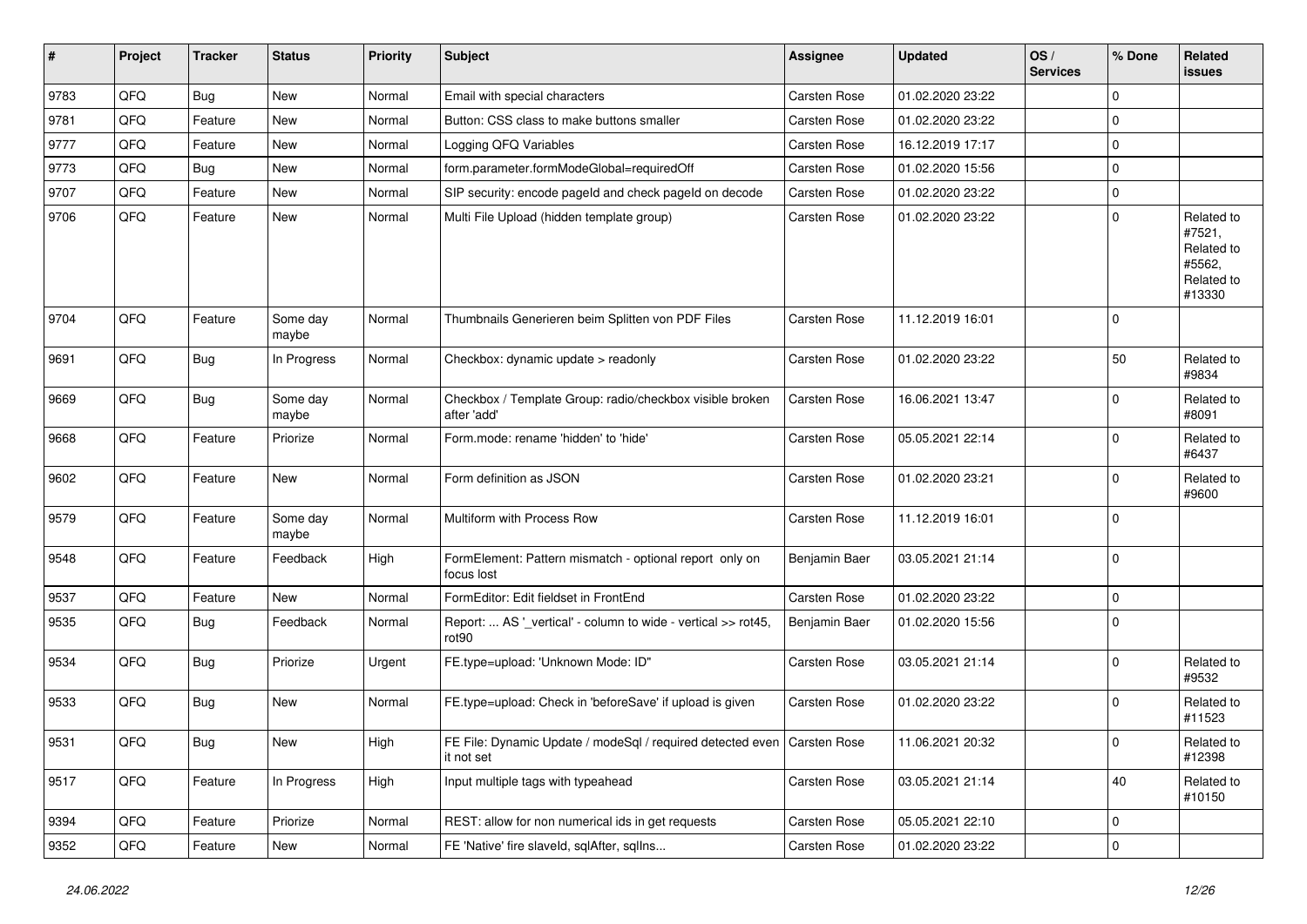| #    | Project | <b>Tracker</b> | <b>Status</b>     | <b>Priority</b> | <b>Subject</b>                                                                  | <b>Assignee</b>     | <b>Updated</b>   | OS/<br><b>Services</b> | % Done      | Related<br><b>issues</b>                     |
|------|---------|----------------|-------------------|-----------------|---------------------------------------------------------------------------------|---------------------|------------------|------------------------|-------------|----------------------------------------------|
| 9348 | QFQ     | Feature        | <b>New</b>        | Normal          | defaultThumbnailSize: pre render thumbnails                                     | Carsten Rose        | 12.06.2021 09:05 |                        | $\mathbf 0$ |                                              |
| 9347 | QFQ     | <b>Bug</b>     | <b>New</b>        | High            | FE.type=upload with dynamic show/hidden: required not<br>detected               | <b>Carsten Rose</b> | 12.06.2021 10:40 |                        | $\mathbf 0$ | Related to<br>#5305,<br>Related to<br>#12398 |
| 9346 | QFQ     | Feature        | Priorize          | Normal          | beforeSave: check if an upload is given                                         | Carsten Rose        | 11.06.2021 21:18 |                        | $\mathbf 0$ |                                              |
| 9317 | QFQ     | Bug            | New               | Normal          | FE.type=note: with dynamic show/hidden an empty label<br>causes trouble         | <b>Carsten Rose</b> | 01.02.2020 23:22 |                        | $\mathbf 0$ |                                              |
| 9281 | QFQ     | <b>Bug</b>     | Some day<br>maybe | Normal          | Allow STRICT_TRANS_TABLES                                                       | <b>Carsten Rose</b> | 02.01.2021 18:43 |                        | $\mathbf 0$ |                                              |
| 9275 | QFQ     | Bug            | New               | Normal          | autcron: t3 page, which takes to long to respond, is not<br>reported properly   | <b>Carsten Rose</b> | 01.02.2020 23:22 |                        | 100         |                                              |
| 9221 | QFQ     | Feature        | <b>New</b>        | Normal          | typeAhead: Zeichenlimite ausschalten                                            | <b>Carsten Rose</b> | 08.05.2021 17:06 |                        | $\mathbf 0$ |                                              |
| 9208 | QFQ     | Feature        | <b>New</b>        | Normal          | Manage 'recent' records                                                         | Carsten Rose        | 01.02.2020 23:22 |                        | $\mathbf 0$ |                                              |
| 9177 | QFQ     | <b>Bug</b>     | New               | Normal          | Bug? QFQ tries to save an action FE, which has real<br>existing column name     | <b>Carsten Rose</b> | 01.02.2020 23:22 |                        | $\mathbf 0$ |                                              |
| 9173 | QFQ     | <b>Bug</b>     | Priorize          | Urgent          | Stale Record Lock: Firefox                                                      | <b>Carsten Rose</b> | 03.05.2021 21:14 |                        | $\mathbf 0$ | Related to<br>#9789                          |
| 9136 | QFQ     | Feature        | New               | Normal          | Create ZIP files with dynamic PDFs                                              | Carsten Rose        | 01.02.2020 23:22 |                        | $\mathbf 0$ |                                              |
| 9135 | QFQ     | Feature        | Priorize          | Normal          | Progress Bar generic / replace old hourglass download<br>popup                  | Benjamin Baer       | 03.01.2022 07:43 |                        | $\mathbf 0$ |                                              |
| 9130 | QFQ     | Feature        | Some day<br>maybe | Normal          | tablesorter: Automatic Row numbering / Zeilenummer                              | Benjamin Baer       | 01.02.2020 23:22 |                        | $\mathbf 0$ |                                              |
| 9129 | QFQ     | Feature        | <b>New</b>        | Normal          | sqlValidate: Message as notification, not as error                              | Carsten Rose        | 01.02.2020 23:22 |                        | $\mathbf 0$ | Related to<br>#9128                          |
| 9128 | QFQ     | Feature        | New               | Normal          | Error Message: not replaced variables- a) replace back to<br>'{{', b) underline | <b>Carsten Rose</b> | 01.02.2020 23:22 |                        | $\mathbf 0$ | Related to<br>#9129                          |
| 9127 | QFQ     | <b>Bug</b>     | <b>New</b>        | Normal          | Error Message: change 'roll over' color - text not readable                     | Carsten Rose        | 01.02.2020 23:22 |                        | $\mathbf 0$ |                                              |
| 9126 | QFQ     | <b>Bug</b>     | Some day<br>maybe | Normal          | hidden Form elements are present in page source                                 |                     | 02.01.2021 18:41 |                        | $\mathbf 0$ |                                              |
| 9121 | QFQ     | <b>Bug</b>     | Priorize          | High            | sip links have r and __dbIndexData set                                          | <b>Carsten Rose</b> | 12.06.2021 10:41 |                        | $\mathbf 0$ |                                              |
| 9077 | QFQ     | Bug            | New               | Normal          | typeAheadSql: report broken SQL                                                 | <b>Carsten Rose</b> | 01.02.2020 23:22 |                        | $\Omega$    |                                              |
| 9052 | QFQ     | Feature        | Feedback          | High            | Report: CodeMirror with SQL Syntax Highlight in FE                              | Enis Nuredini       | 08.06.2022 10:25 |                        | $\mathbf 0$ |                                              |
| 9024 | QFQ     | Bug            | Some day<br>maybe | Normal          | QFQ Einarbeitung                                                                |                     | 01.02.2020 15:56 |                        | $\mathbf 0$ |                                              |
| 9020 | QFQ     | <b>Bug</b>     | Some day<br>maybe | Normal          | radio mit buttonClass und dynamicUpdate lassen sich nicht<br>kombinieren        |                     | 11.12.2019 16:01 |                        | $\mathsf 0$ |                                              |
| 9013 | QFQ     | <b>Bug</b>     | New               | Normal          | Error in Twig template not handled                                              | Carsten Rose        | 20.10.2021 13:43 |                        | $\mathsf 0$ |                                              |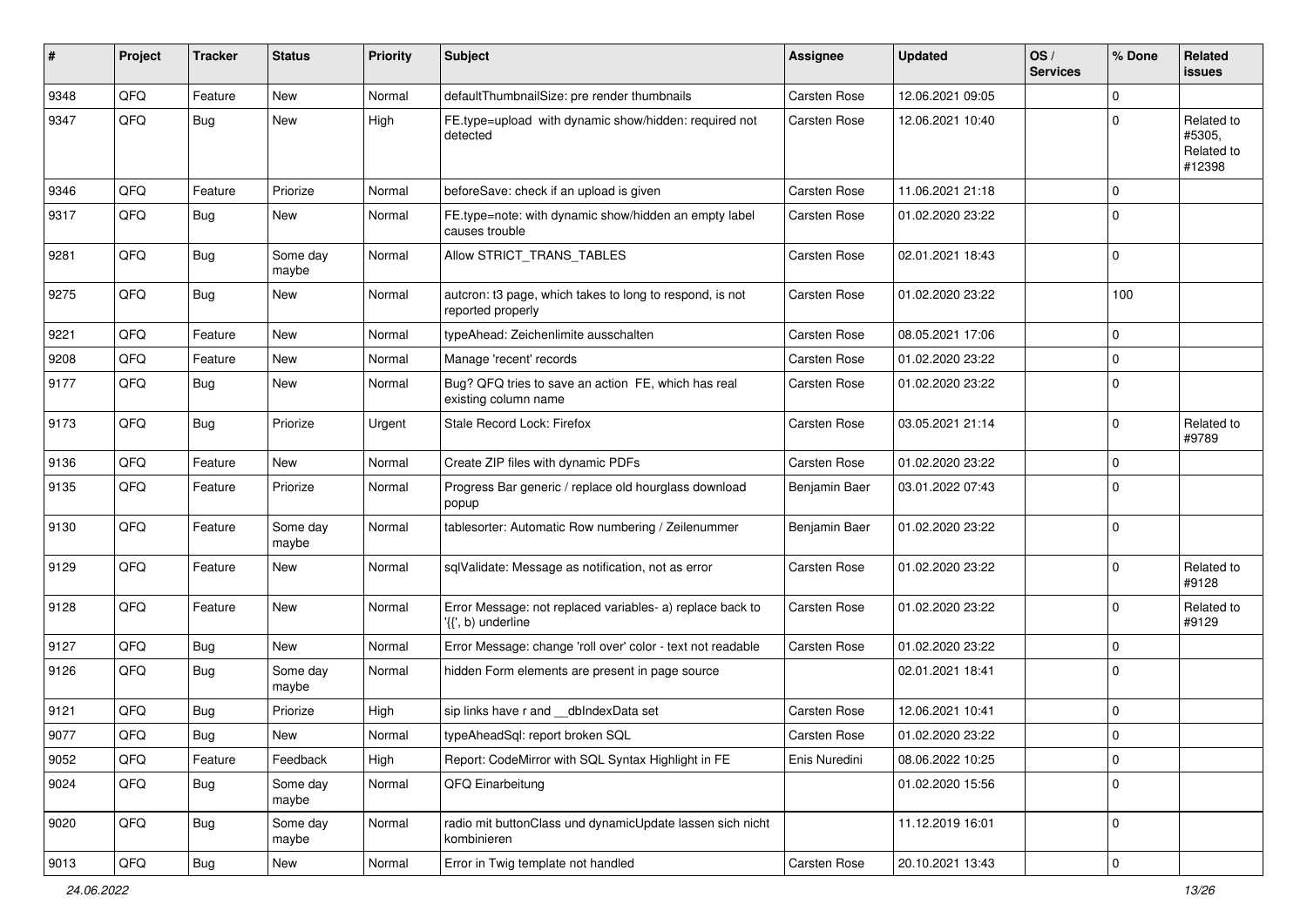| #    | Project | <b>Tracker</b> | <b>Status</b>     | <b>Priority</b> | <b>Subject</b>                                                                                         | Assignee            | <b>Updated</b>   | OS/<br><b>Services</b> | % Done      | Related<br><b>issues</b> |
|------|---------|----------------|-------------------|-----------------|--------------------------------------------------------------------------------------------------------|---------------------|------------------|------------------------|-------------|--------------------------|
| 8975 | QFQ     | Feature        | New               | Normal          | Report Notation: 2.0                                                                                   | <b>Carsten Rose</b> | 01.02.2020 23:22 |                        | $\Omega$    | Related to<br>#8963      |
| 8963 | QFQ     | Feature        | Priorize          | Normal          | Setting values in a store: flexible way                                                                | <b>Carsten Rose</b> | 05.05.2021 22:10 |                        | $\mathbf 0$ | Related to<br>#8975      |
| 8962 | QFQ     | Feature        | <b>New</b>        | High            | allow for form fields with identical names                                                             | Carsten Rose        | 03.05.2021 21:14 |                        | $\mathbf 0$ |                          |
| 8894 | QFQ     | Feature        | Some day<br>maybe | Normal          | Documentation Tags Usable in QFQ Application                                                           | <b>Carsten Rose</b> | 11.12.2019 16:01 |                        | $\mathbf 0$ |                          |
| 8892 | QFQ     | Feature        | Some day<br>maybe | Normal          | Display and Edit SQL Comments in Form Editor                                                           | Carsten Rose        | 11.12.2019 16:01 |                        | $\Omega$    |                          |
| 8891 | QFQ     | <b>Bug</b>     | <b>New</b>        | High            | formSubmitLog: do not log passwords                                                                    | Enis Nuredini       | 25.03.2022 09:06 |                        | $\mathbf 0$ |                          |
| 8806 | QFQ     | Feature        | New               | Normal          | SQL Function nl2br                                                                                     | Carsten Rose        | 01.02.2020 23:22 |                        | $\mathbf 0$ |                          |
| 8719 | QFQ     | Feature        | New               | Normal          | extraButtonLock: add support for 0/1                                                                   | Carsten Rose        | 01.02.2020 23:22 |                        | $\mathbf 0$ |                          |
| 8702 | QFQ     | Feature        | New               | Normal          | Load Record which is locked: missing user info                                                         | Carsten Rose        | 11.12.2019 16:16 |                        | $\mathbf 0$ | Related to<br>#9789      |
| 8668 | QFQ     | <b>Bug</b>     | New               | High            | Pill disabled: dyamic mode 'hidden' not respected - FE is still<br>required                            | <b>Carsten Rose</b> | 03.05.2021 21:14 |                        | $\Omega$    |                          |
| 8586 | QFQ     | Feature        | Some day<br>maybe | Normal          | QFQ: Enhance Error message for 'record not found'                                                      | Carsten Rose        | 16.09.2021 15:10 |                        | $\mathbf 0$ |                          |
| 8585 | QFQ     | Feature        | Priorize          | Normal          | Enhance Error message for 'unknown form'                                                               | <b>Carsten Rose</b> | 01.02.2020 10:13 |                        | $\mathbf 0$ |                          |
| 8584 | QFQ     | Feature        | Priorize          | Normal          | FE 'Action' - never assign to Container (except Template)<br>Group)                                    | Carsten Rose        | 01.02.2020 10:13 |                        | $\mathbf 0$ |                          |
| 8522 | QFQ     | Feature        | Some day<br>maybe | Normal          | build QFQ - npm warnings                                                                               | Benjamin Baer       | 01.02.2020 23:19 |                        | 50          |                          |
| 8520 | QFQ     | Feature        | Some day<br>maybe | Normal          | Bring QFQ to Composer                                                                                  | Carsten Rose        | 16.09.2021 15:10 |                        | $\Omega$    |                          |
| 8431 | QFQ     | <b>Bug</b>     | <b>New</b>        | High            | autocron.php with wrong path                                                                           | <b>Carsten Rose</b> | 03.05.2021 21:14 |                        | $\mathbf 0$ |                          |
| 8336 | QFQ     | Feature        | <b>New</b>        | Normal          | Form > modified > Close New: a) Optional disable popup, b)<br>custom text, c) mode on save: close stay | Carsten Rose        | 01.02.2020 23:22 |                        | $\Omega$    | Related to<br>#8335      |
| 8316 | QFQ     | Bug            | Feedback          | Normal          | Documentation/Behaviour for Nested Queries and<br>Record-Store confusing                               | Nicola Chiapolini   | 20.11.2019 09:14 |                        | $\mathbf 0$ |                          |
| 8277 | QFQ     | Feature        | Priorize          | Normal          | fe.parameter.default=                                                                                  | Carsten Rose        | 01.02.2020 23:17 |                        | $\mathbf 0$ | Related to<br>#8113      |
| 8217 | QFQ     | Feature        | New               | Normal          | if-elseif-else construct                                                                               | Carsten Rose        | 16.03.2021 18:41 |                        | $\Omega$    | Related to<br>#10716     |
| 8204 | QFQ     | Feature        | Priorize          | High            | Position 'required mark'                                                                               | Carsten Rose        | 16.06.2021 13:44 |                        | $\mathbf 0$ |                          |
| 8187 | QFQ     | Feature        | New               | Normal          | Subrecord: enable/hide new button - make new/edit/delete<br>customizeable.                             | Carsten Rose        | 06.03.2021 18:44 |                        | $\Omega$    | Related to<br>#11326     |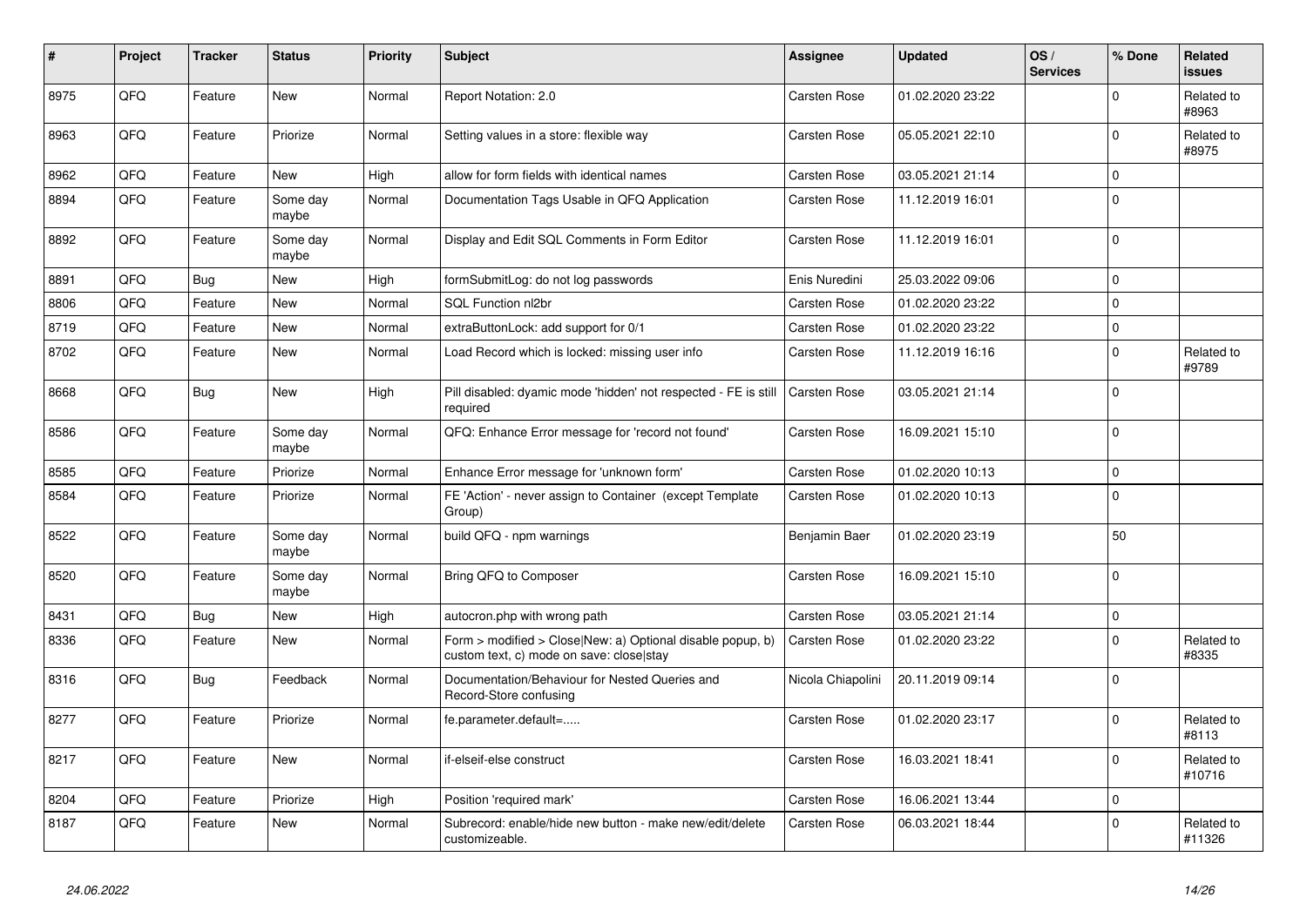| #    | Project | <b>Tracker</b> | <b>Status</b>     | Priority | <b>Subject</b>                                                                              | Assignee      | <b>Updated</b>   | OS/<br><b>Services</b> | % Done   | Related<br>issues                               |
|------|---------|----------------|-------------------|----------|---------------------------------------------------------------------------------------------|---------------|------------------|------------------------|----------|-------------------------------------------------|
| 8106 | QFQ     | <b>Bug</b>     | Some day<br>maybe | Normal   | Dynamic Update: Feld kann nicht auf empty zurückgesetzt<br>werden                           | Carsten Rose  | 11.12.2019 16:01 |                        | $\Omega$ |                                                 |
| 8101 | QFQ     | Feature        | Some day<br>maybe | Normal   | Password hash: support further hashing methods                                              | Carsten Rose  | 16.09.2021 15:10 |                        | $\Omega$ |                                                 |
| 8089 | QFQ     | Feature        | New               | Normal   | Copy/Paste for FormElements                                                                 | Carsten Rose  | 01.02.2020 23:22 |                        | $\Omega$ |                                                 |
| 8083 | QFQ     | Bug            | New               | High     | FormEditor: primary table list does not respect<br>'indexDb={{indexData:Y}}'                | Carsten Rose  | 03.05.2021 21:14 |                        | $\Omega$ | Has<br>duplicate<br>#6678                       |
| 8082 | QFQ     | Feature        | Priorize          | High     | Contact form without saving record                                                          | Carsten Rose  | 07.12.2021 15:20 |                        | $\Omega$ | Related to<br>#8587,<br><b>Blocks</b><br>#11850 |
| 8056 | QFQ     | Feature        | Some day<br>maybe | Normal   | Termin Organisation (Reservation)                                                           |               | 01.02.2020 23:19 |                        | $\Omega$ | Related to<br>#8658                             |
| 8049 | QFQ     | Bug            | New               | Normal   | FE.type=note, column 'value': text moves some pixel to top<br>after save                    | Carsten Rose  | 01.02.2020 23:22 |                        | $\Omega$ |                                                 |
| 8044 | QFQ     | Feature        | Priorize          | Normal   | Transaction: a) Form, b) Report                                                             | Carsten Rose  | 05.05.2021 22:14 |                        | $\Omega$ | Related to<br>#8043                             |
| 8037 | QFQ     | Bug            | Priorize          | Normal   | FE.type=upload (advanced mode): {{slaveld:V}} missing<br>during dynamic update              | Carsten Rose  | 01.02.2020 10:13 |                        | $\Omega$ |                                                 |
| 8034 | QFQ     | Feature        | Priorize          | Normal   | FormElement 'data': 22.22.2222 should not be accepted                                       | Carsten Rose  | 01.02.2020 10:13 |                        | $\Omega$ |                                                 |
| 7965 | QFQ     | Feature        | Priorize          | Normal   | Input type 'text' with visual format - currency                                             | Benjamin Baer | 03.01.2022 07:45 |                        | $\Omega$ |                                                 |
| 7924 | QFQ     | Feature        | New               | Normal   | Radio/Checkbox with Tooltip                                                                 | Carsten Rose  | 01.02.2020 23:22 |                        | $\Omega$ |                                                 |
| 7921 | QFQ     | Feature        | Some day<br>maybe | Normal   | Rest API Export: URL kuerzer machen                                                         |               | 01.02.2020 23:19 |                        | $\Omega$ |                                                 |
| 7920 | QFQ     | Feature        | New               | Normal   | FE: Syntax Highlight, Zeinlenumbruch                                                        | Carsten Rose  | 01.02.2020 10:03 |                        | $\Omega$ |                                                 |
| 7899 | QFQ     | Bug            | <b>New</b>        | High     | Fe.type=password / retype / required: always complain about   Carsten Rose<br>missing value |               | 03.05.2021 21:14 |                        | $\Omega$ |                                                 |
| 7890 | QFQ     | <b>Bug</b>     | New               | Normal   | FormElement 'required': extraButtonInfo not aligned                                         | Carsten Rose  | 11.06.2021 21:17 |                        | $\Omega$ | Related to<br>#11517                            |
| 7850 | QFQ     | Feature        | New               | High     | Upload records: non 'pathFileName' column                                                   | Carsten Rose  | 03.05.2021 21:14 |                        | $\Omega$ |                                                 |
| 7812 | QFQ     | Feature        | <b>New</b>        | Normal   | FE 'Subrecord' - new option 'subrecordShowFilter',<br>'subrecordPaging'                     | Carsten Rose  | 01.02.2020 23:22 |                        | $\Omega$ |                                                 |
| 7795 | QFQ     | Bug            | New               | Normal   | Readonly Form: Typeahead-Felder                                                             | Carsten Rose  | 01.02.2020 23:22 |                        | $\Omega$ |                                                 |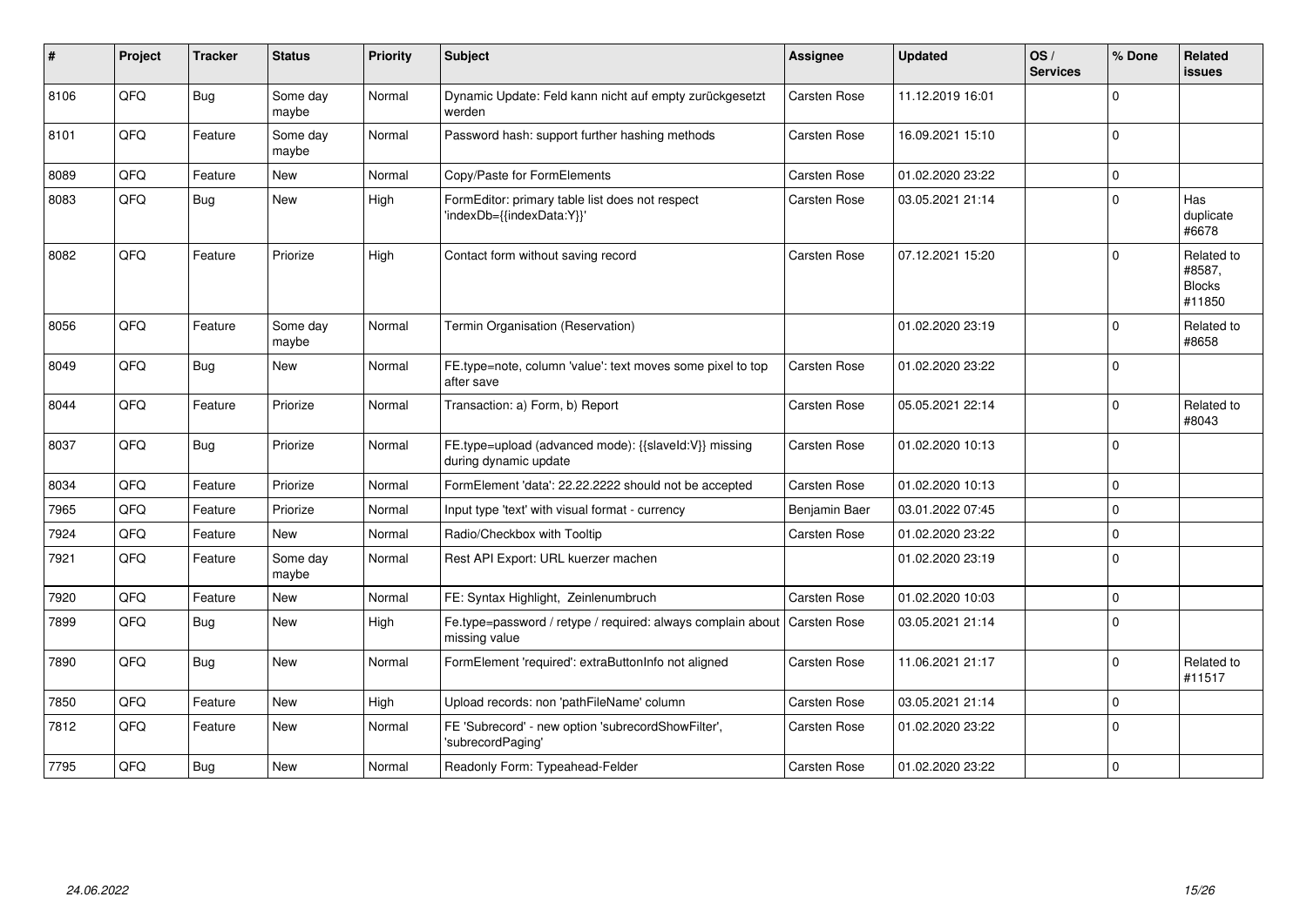| #    | Project | <b>Tracker</b> | <b>Status</b>     | <b>Priority</b> | Subject                                                                                               | Assignee            | <b>Updated</b>   | OS/<br><b>Services</b> | % Done      | Related<br>issues                                                      |
|------|---------|----------------|-------------------|-----------------|-------------------------------------------------------------------------------------------------------|---------------------|------------------|------------------------|-------------|------------------------------------------------------------------------|
| 7732 | QFQ     | Feature        | Some day<br>maybe | Normal          | Javascript: Lazy Loading der add on libs                                                              | Benjamin Baer       | 08.06.2022 10:38 |                        | $\Omega$    | Related to<br>#12611,<br>Related to<br>#12490,<br>Related to<br>#10013 |
| 7730 | QFQ     | Feature        | Priorize          | Normal          | SELECT Box: title in between                                                                          | Benjamin Baer       | 01.02.2020 23:22 |                        | $\mathbf 0$ |                                                                        |
| 7685 | QFQ     | Bug            | New               | Normal          | Open FormElement from QFQ error message and save<br>modified record: error about missing {{formId:F}} | <b>Carsten Rose</b> | 01.02.2020 23:22 |                        | $\Omega$    |                                                                        |
| 7683 | QFQ     | Feature        | <b>New</b>        | Normal          | Special column names in '{{ SELECT  AS _link }}' should<br>be detected                                | Carsten Rose        | 01.02.2020 23:21 |                        | $\mathbf 0$ |                                                                        |
| 7681 | QFQ     | Feature        | <b>New</b>        | Normal          | Optional switch off 'check for modified record'                                                       | <b>Carsten Rose</b> | 01.02.2020 23:21 |                        | $\mathbf 0$ |                                                                        |
| 7660 | QFQ     | Feature        | New               | Normal          | IMAP: import mails to DB, move / delete mails                                                         | Carsten Rose        | 01.02.2020 09:52 |                        | $\mathbf 0$ |                                                                        |
| 7656 | QFQ     | Bug            | Priorize          | Normal          | FE with required, 'pattern' and 'extraButtonLock': always<br>complain about missing value             | Carsten Rose        | 01.02.2020 10:13 |                        | $\Omega$    |                                                                        |
| 7650 | QFQ     | Bug            | <b>New</b>        | High            | Optional do not show 'required' sign on FormElement                                                   | Carsten Rose        | 03.05.2021 21:14 |                        | $\mathbf 0$ |                                                                        |
| 7630 | QFQ     | Feature        | Priorize          | Normal          | detailed error message for simple upload                                                              | Carsten Rose        | 01.02.2020 10:13 |                        | $\mathbf 0$ |                                                                        |
| 7616 | QFQ     | Bug            | Priorize          | Normal          | Selectlist with Enum & Dynamic Update                                                                 | Carsten Rose        | 01.02.2020 10:13 |                        | $\Omega$    |                                                                        |
| 7602 | QFQ     | Feature        | ToDo              | High            | Multi Select: with checkboxes                                                                         | Benjamin Baer       | 22.03.2022 09:07 |                        | $\Omega$    |                                                                        |
| 7574 | QFQ     | Bug            | New               | Normal          | Substitute error: form element not reported / dont parse<br>Form.note                                 | Carsten Rose        | 01.02.2020 23:21 |                        | $\mathbf 0$ |                                                                        |
| 7547 | QFQ     | Bug            | <b>New</b>        | Normal          | Error Message in afterSave: wrong parameter column<br>reported                                        | Carsten Rose        | 01.02.2020 23:22 |                        | $\Omega$    |                                                                        |
| 7524 | QFQ     | Bug            | New               | Normal          | QFQ throws a 'General Error' if 'fileadmin/protected/log/' is<br>not writeable                        | Carsten Rose        | 01.02.2020 23:22 |                        | $\Omega$    |                                                                        |
| 7522 | QFQ     | Feature        | Priorize          | Normal          | Inserting default index.html to folder (Avoid Apache<br>Indexing)                                     | Carsten Rose        | 01.02.2020 10:13 |                        | $\Omega$    |                                                                        |
| 7521 | QFQ     | Feature        | New               | Normal          | TemplateGroup: fe.type=upload                                                                         | Carsten Rose        | 01.02.2020 23:21 |                        | $\mathbf 0$ | Related to<br>#9706                                                    |
| 7520 | QFQ     | Feature        | <b>New</b>        | Normal          | QR Code:  AS _qr ( AS _link)                                                                          | Carsten Rose        | 01.02.2020 23:22 |                        | $\Omega$    |                                                                        |
| 7519 | QFQ     | Feature        | <b>New</b>        | Normal          | Select: Multi                                                                                         | <b>Carsten Rose</b> | 01.02.2020 23:22 |                        | $\mathbf 0$ |                                                                        |
| 7513 | QFQ     | Bug            | New               | Normal          | Radios not correct aligned                                                                            | Carsten Rose        | 01.02.2020 23:22 |                        | $\Omega$    |                                                                        |
| 7512 | QFQ     | Bug            | New               | Normal          | FE: inputType=number >> 'pattern' is not respected                                                    | Carsten Rose        | 01.02.2020 23:22 |                        | $\mathbf 0$ |                                                                        |
| 7481 | QFQ     | Feature        | New               | Normal          | Detect 'BaseUrl' automatically                                                                        | Carsten Rose        | 01.02.2020 23:21 |                        | $\mathbf 0$ |                                                                        |
| 7480 | QFQ     | Feature        | New               | Normal          | Record History (Undo / Redo)                                                                          | Carsten Rose        | 11.12.2019 16:16 |                        | $\Omega$    | Related to<br>#2361                                                    |
| 7456 | QFQ     | <b>Bug</b>     | Some day<br>maybe | Low             | Todos in Code: solve or make ticket                                                                   | Carsten Rose        | 16.09.2021 15:10 |                        | $\mathbf 0$ |                                                                        |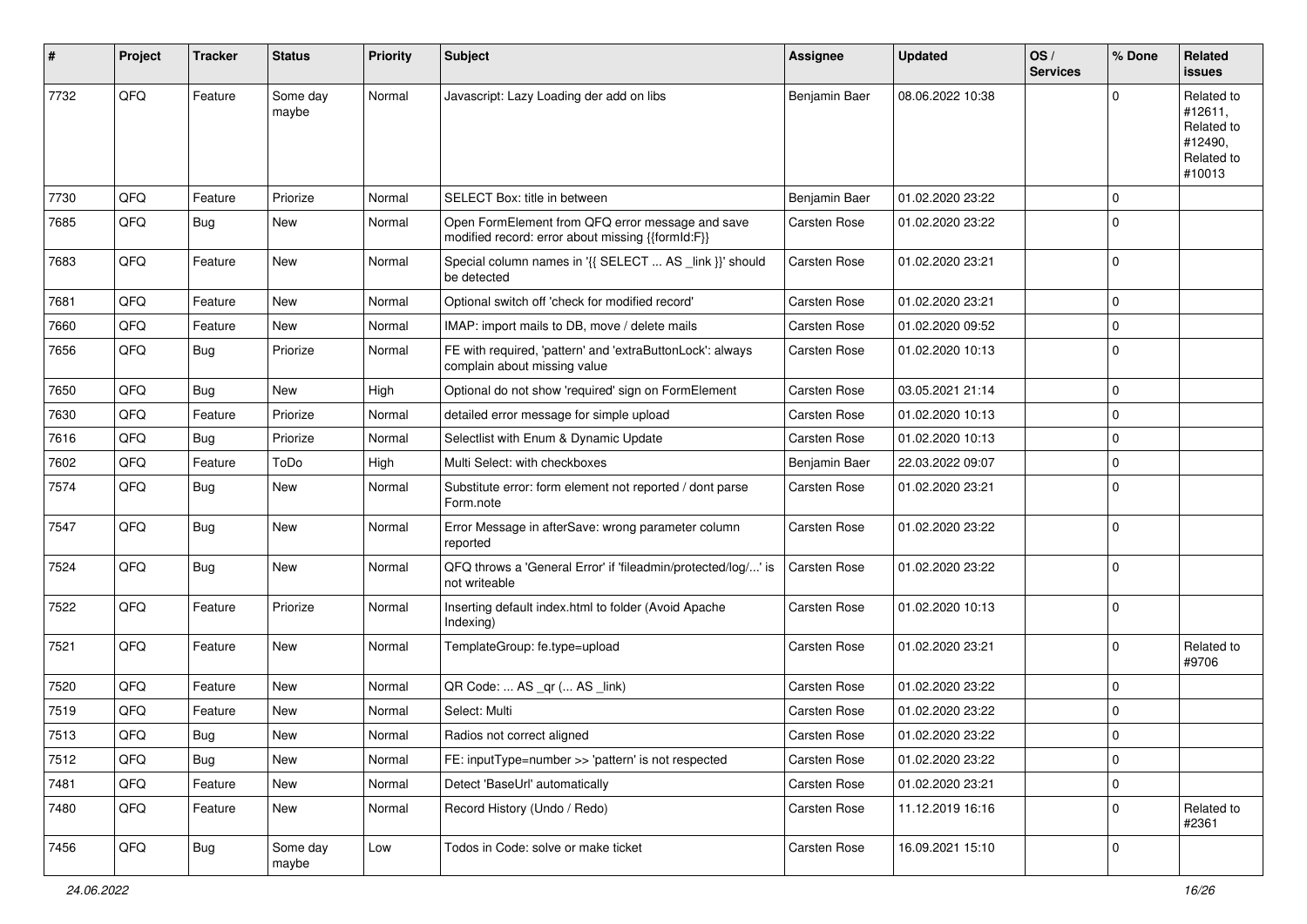| #    | Project | <b>Tracker</b> | <b>Status</b>     | <b>Priority</b> | <b>Subject</b>                                                                                 | <b>Assignee</b>     | <b>Updated</b>   | OS/<br><b>Services</b> | % Done      | Related<br><b>issues</b>  |
|------|---------|----------------|-------------------|-----------------|------------------------------------------------------------------------------------------------|---------------------|------------------|------------------------|-------------|---------------------------|
| 7453 | QFQ     | Feature        | Some day<br>maybe | Normal          | import / export forms QFQ                                                                      | <b>Carsten Rose</b> | 16.09.2021 15:10 |                        | $\Omega$    |                           |
| 7452 | QFQ     | Feature        | Some day<br>maybe | Normal          | automate deployment new QFQ version                                                            | <b>Carsten Rose</b> | 16.09.2021 15:10 |                        | $\Omega$    |                           |
| 7402 | QFQ     | <b>Bug</b>     | Some day<br>maybe | Normal          | thumbnail cache: outdated picture when permission denied<br>and permission resolved.           |                     | 01.02.2020 23:20 |                        | $\mathbf 0$ |                           |
| 7342 | QFQ     | Feature        | New               | Normal          | add content = hide this                                                                        | Carsten Rose        | 01.02.2020 23:21 |                        | $\mathbf 0$ |                           |
| 7336 | QFQ     | Feature        | Some day<br>maybe | Normal          | PDF Upload: disallow PDFs with specific Meta information                                       | Carsten Rose        | 11.12.2019 16:01 |                        | $\Omega$    |                           |
| 7290 | QFQ     | Feature        | Priorize          | Normal          | FormEditor: title as textarea if LEN(title)>60                                                 | Carsten Rose        | 01.02.2020 10:13 |                        | $\Omega$    | Blocked by<br>#7682       |
| 7281 | QFQ     | Bug            | Some day<br>maybe | Normal          | Subrecords: on large screen separator line too short                                           |                     | 01.02.2020 23:19 |                        | $\mathbf 0$ |                           |
| 7280 | QFQ     | Feature        | <b>New</b>        | Normal          | recently used table                                                                            | <b>Carsten Rose</b> | 01.02.2020 23:21 |                        | $\mathbf 0$ |                           |
| 7278 | QFQ     | Feature        | Some day<br>maybe | Normal          | Form: Wert vordefinieren der immer gesetzt wird                                                |                     | 02.05.2021 09:27 |                        | $\mathbf 0$ |                           |
| 7261 | QFQ     | Bug            | <b>New</b>        | Normal          | Report pathFilename for user without path, only the filename                                   | <b>Carsten Rose</b> | 01.02.2020 23:21 |                        | $\mathbf 0$ |                           |
| 7239 | QFQ     | Feature        | <b>New</b>        | Normal          | TinyMCE: html tag whitelist                                                                    | Carsten Rose        | 01.02.2020 23:21 |                        | $\mathbf 0$ | Related to<br>#14320      |
| 7229 | QFQ     | Feature        | Some day<br>maybe | Normal          | New FormElement.type: Button                                                                   |                     | 01.02.2021 12:32 |                        | $\mathbf 0$ |                           |
| 7219 | QFQ     | Bug            | <b>New</b>        | Normal          | typeSheadSql / typeAheadSqlPrefetch: change to curly<br>braces                                 | Carsten Rose        | 01.02.2020 23:21 |                        | $\mathbf 0$ |                           |
| 7217 | QFQ     | Feature        | Priorize          | Normal          | Download: notice User if `_sip=?` is missing                                                   | Carsten Rose        | 01.02.2020 10:13 |                        | $\Omega$    |                           |
| 7175 | QFQ     | Feature        | <b>New</b>        | Normal          | Upload: md5 hash as filename                                                                   | Carsten Rose        | 01.02.2020 23:21 |                        | $\mathbf 0$ |                           |
| 7119 | QFQ     | Feature        | <b>New</b>        | Normal          | Upload: scaleDownWidth, scaleDownHeight                                                        | <b>Carsten Rose</b> | 01.02.2020 23:21 |                        | $\Omega$    |                           |
| 7109 | QFQ     | Feature        | <b>New</b>        | Normal          | Dynamic Updates: row/element hide                                                              | <b>Carsten Rose</b> | 01.02.2020 23:22 |                        | $\mathbf 0$ | Has<br>duplicate<br>#4081 |
| 7108 | QFQ     | Feature        | Some day<br>maybe | Normal          | QFQ Wrap Elements                                                                              |                     | 11.12.2019 16:01 |                        | $\Omega$    |                           |
| 7107 | QFQ     | Feature        | Some day<br>maybe | Normal          | Showcase Registration Tool: Anmeldung / Administration :<br>Liste Anmeldungen / Emaileinaldung | Carsten Rose        | 11.12.2019 16:01 |                        | $\mathbf 0$ |                           |
| 7106 | QFQ     | Feature        | Some day<br>maybe | Normal          | Beispiel Nummerierung von Rows in Report                                                       |                     | 11.12.2019 16:01 |                        | $\mathbf 0$ |                           |
| 7105 | QFQ     | Feature        | Some day<br>maybe | Normal          | Beispiel wie man in einer zweiten Tabelle speichert.                                           |                     | 11.12.2019 16:01 |                        | $\mathbf 0$ |                           |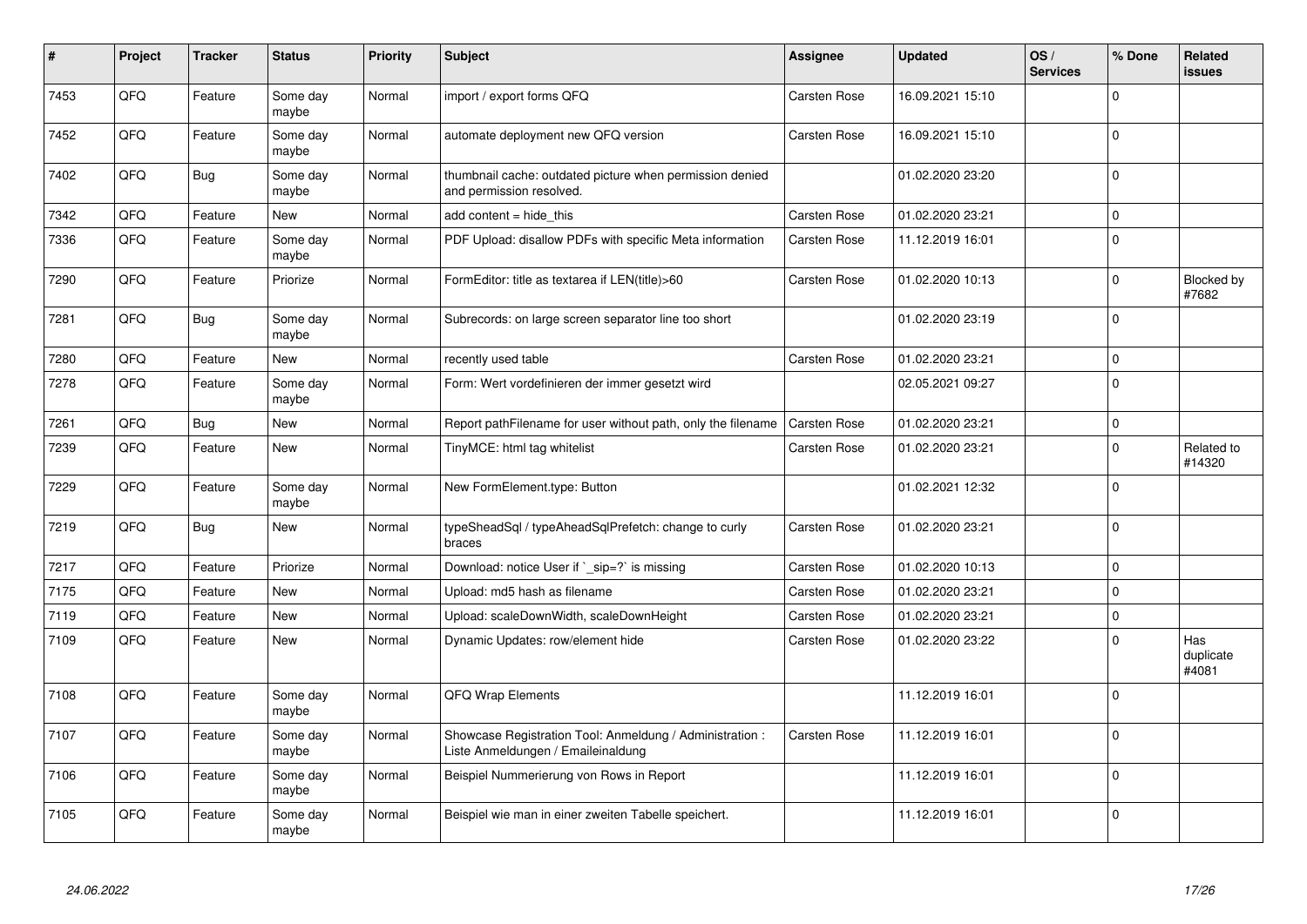| #    | Project | <b>Tracker</b> | <b>Status</b>     | <b>Priority</b> | Subject                                                                                                                    | Assignee            | <b>Updated</b>   | OS/<br><b>Services</b> | % Done      | Related<br><b>issues</b> |
|------|---------|----------------|-------------------|-----------------|----------------------------------------------------------------------------------------------------------------------------|---------------------|------------------|------------------------|-------------|--------------------------|
| 7104 | QFQ     | Feature        | Some day<br>maybe | Normal          | Manual: hint about escaping if '\r' appears in mail body                                                                   |                     | 11.12.2019 16:01 |                        | $\mathbf 0$ |                          |
| 7102 | QFQ     | Feature        | New               | Normal          | Comment sign in report: '#' and '--'                                                                                       | <b>Carsten Rose</b> | 01.02.2020 23:21 |                        | $\mathbf 0$ |                          |
| 7101 | QFQ     | Bug            | Some day<br>maybe | Normal          | 'form' in SIP and 'report' - breaks                                                                                        |                     | 01.02.2020 23:20 |                        | $\mathbf 0$ |                          |
| 7100 | QFQ     | Feature        | Some day<br>maybe | Normal          | Download: log access, max downloads, time limit                                                                            |                     | 01.02.2020 23:19 |                        | $\mathbf 0$ |                          |
| 7099 | QFQ     | Feature        | <b>New</b>        | Normal          | Redesign FormEditor                                                                                                        | Carsten Rose        | 01.02.2020 23:21 |                        | $\mathbf 0$ |                          |
| 7014 | QFQ     | Bug            | <b>New</b>        | Normal          | Sending invalid emails succeeds when<br>debug.redirectAllMailTo is set                                                     | <b>Carsten Rose</b> | 01.02.2020 23:21 |                        | $\mathbf 0$ |                          |
| 7002 | QFQ     | Bug            | <b>New</b>        | Normal          | Dynamic Update: row does not disappear / appear                                                                            | <b>Carsten Rose</b> | 01.02.2020 23:22 |                        | $\mathbf 0$ |                          |
| 6998 | QFQ     | Feature        | Priorize          | Normal          | Form: with debug=on show column information as tooltip of<br>column label                                                  | Carsten Rose        | 01.02.2020 10:13 |                        | $\mathbf 0$ |                          |
| 6992 | QFQ     | Feature        | Some day<br>maybe | Normal          | DB exception: Syntax Highlight                                                                                             |                     | 11.12.2019 16:01 |                        | $\mathbf 0$ | Related to<br>#5450      |
| 6972 | QFQ     | Feature        | Some day<br>maybe | Normal          | Fabric Clipboard / cross browser tab                                                                                       | Benjamin Baer       | 01.02.2020 23:21 |                        | $\mathbf 0$ |                          |
| 6970 | QFQ     | Feature        | Some day<br>maybe | Normal          | tablesorter: default fuer 'sortReset' aendern von 'Ctrl' zu 'Alt'                                                          | Benjamin Baer       | 01.02.2020 23:21 |                        | $\mathbf 0$ |                          |
| 6912 | QFQ     | <b>Bug</b>     | New               | Normal          | error Message Var 'deadline' already set in SIP - in Form<br>with FE.value={{deadline:R:::{{deadlinePeriod:Y}}}}           | Carsten Rose        | 01.02.2020 23:21 |                        | $\mathbf 0$ |                          |
| 6870 | QFQ     | Feature        | Priorize          | Normal          | Click on '_link' triggers an API call                                                                                      | Benjamin Baer       | 03.01.2022 08:25 |                        | $\mathbf 0$ |                          |
| 6855 | QFQ     | Feature        | New               | Normal          | With {{feUser:U}}!={{feUser:T}}: Save / Delete: only possible<br>with {{feUserSave:U}}='yes' and '{{feUserDelete:U}}='yes' | Carsten Rose        | 01.02.2020 23:21 |                        | $\mathbf 0$ |                          |
| 6801 | QFQ     | Feature        | Priorize          | Normal          | Fabric: Maximize / FullIscreen                                                                                             | Benjamin Baer       | 21.03.2022 09:56 |                        | $\mathbf 0$ |                          |
| 6765 | QFQ     | Feature        | New               | Normal          | Moeglichkeit via QFQ eigene Logs zu schreiben                                                                              | Carsten Rose        | 01.02.2020 23:21 |                        | $\mathbf 0$ |                          |
| 6723 | QFQ     | Feature        | New               | Normal          | Report QFQ Installation and Version                                                                                        | <b>Carsten Rose</b> | 12.06.2021 09:07 |                        | $\mathbf 0$ |                          |
| 6715 | QFQ     | Feature        | Some day<br>maybe | Normal          | Code-Refactoring: dbArray vereinheitlichen                                                                                 | Carsten Rose        | 11.12.2019 16:02 |                        | $\mathbf 0$ |                          |
| 6704 | QFQ     | Feature        | Some day<br>maybe | Normal          | Upload Mode: Bilder in Notizen rechts sollen aktuellen<br>Upload repräsentieren.                                           |                     | 01.02.2020 23:19 |                        | $\mathbf 0$ | Related to<br>#3264      |
| 6677 | QFQ     | <b>Bug</b>     | New               | Normal          | Error message FE Action Element: no/wrong FE reference<br>who cause the problem.                                           | <b>Carsten Rose</b> | 01.02.2020 23:21 |                        | 0           |                          |
| 6609 | QFQ     | Feature        | <b>New</b>        | Normal          | Formlet: JSON API erweitern                                                                                                | Carsten Rose        | 01.02.2020 23:21 |                        | 50          |                          |
| 6602 | QFQ     | Feature        | New               | Normal          | Formlet: in Report auf Mausklick ein mini-form oeffnen                                                                     | Carsten Rose        | 11.12.2019 16:16 |                        | $\mathbf 0$ |                          |
| 6594 | QFQ     | Feature        | New               | Normal          | Excel: on download, check if there is a valid sip                                                                          | Carsten Rose        | 01.02.2020 23:21 |                        | $\mathbf 0$ |                          |
| 6574 | QFG     | Bug            | Priorize          | Normal          | qfq.log: Fehlermeldung wurde angezeigt, aber nicht geloggt                                                                 | Carsten Rose        | 01.02.2020 10:13 |                        | $\mathbf 0$ |                          |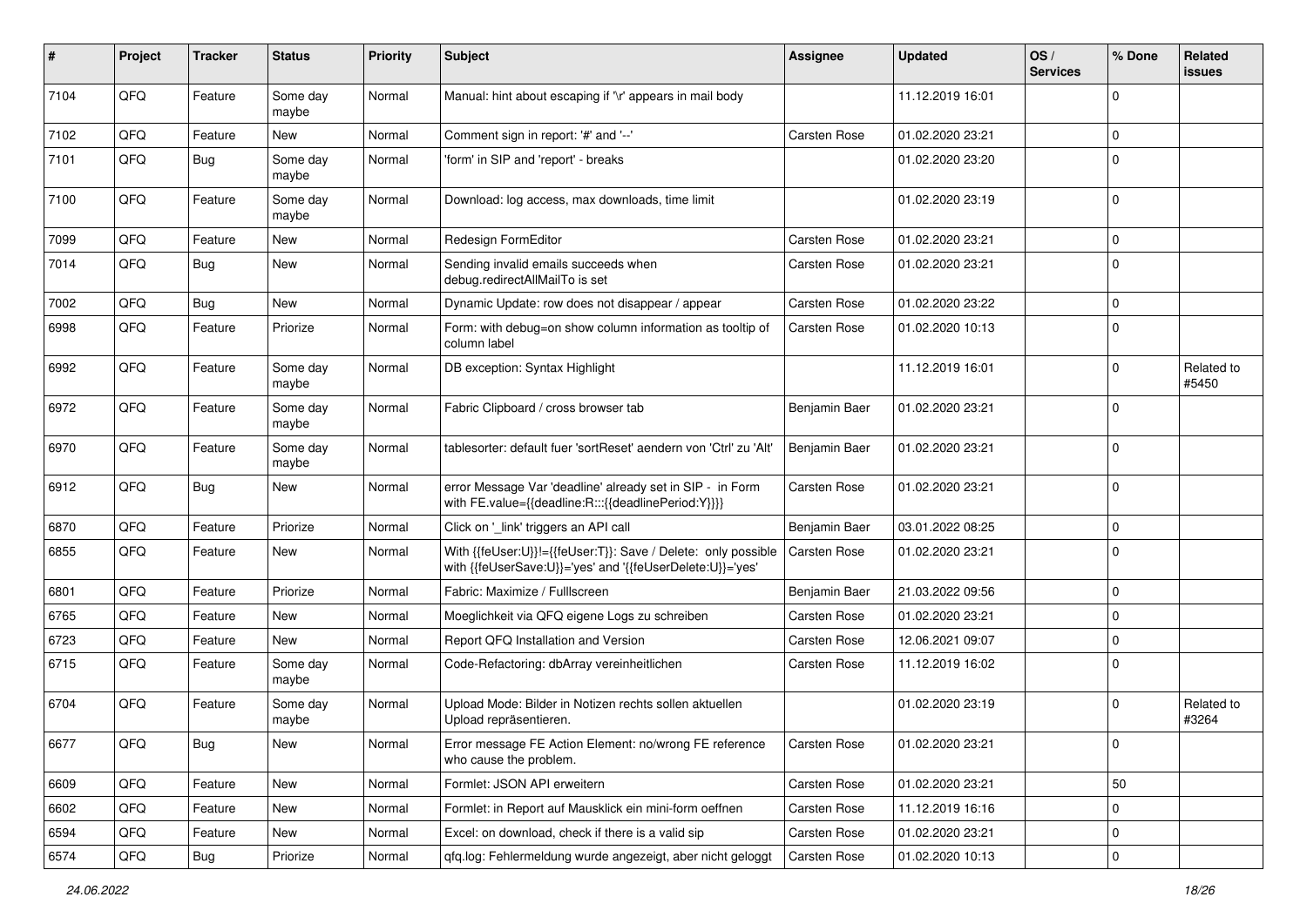| #    | Project | <b>Tracker</b> | <b>Status</b>     | <b>Priority</b> | <b>Subject</b>                                                                                        | Assignee            | <b>Updated</b>   | OS/<br><b>Services</b> | % Done      | Related<br>issues                           |
|------|---------|----------------|-------------------|-----------------|-------------------------------------------------------------------------------------------------------|---------------------|------------------|------------------------|-------------|---------------------------------------------|
| 6566 | QFQ     | <b>Bug</b>     | Priorize          | Normal          | Link Function 'delete': provided parameter missing on page<br>reload                                  | Benjamin Baer       | 03.01.2022 08:08 |                        | $\mathbf 0$ |                                             |
| 6515 | QFQ     | Feature        | Some day<br>maybe | Normal          | Formular: Felder dynamisch ein/ausblenden                                                             |                     | 11.12.2019 16:02 |                        | $\mathbf 0$ |                                             |
| 6483 | QFQ     | <b>Bug</b>     | New               | Normal          | R Store funktioniert nicht bei 'Report Notation' im FE                                                | Carsten Rose        | 01.02.2020 23:21 |                        | $\mathbf 0$ |                                             |
| 6462 | QFQ     | Bug            | New               | Normal          | File Upload: Nutzlose Fehlermeldung wenn Datei zu gross                                               | Carsten Rose        | 01.02.2020 23:21 |                        | $\mathbf 0$ | Related to<br>#6139                         |
| 6437 | QFQ     | Feature        | <b>New</b>        | Normal          | Neuer Mode Button bei FormElementen                                                                   | Carsten Rose        | 01.02.2020 23:21 |                        | $\mathbf 0$ | Related to<br>#9668,<br>Blocked by<br>#9678 |
| 6299 | QFQ     | Feature        | Some day<br>maybe | Normal          | Attack detection: log table with invalid SIP access                                                   |                     | 11.12.2019 16:02 |                        | $\mathbf 0$ | Related to<br>#3947                         |
| 6292 | QFQ     | Feature        | New               | Normal          | Download: File speichern mit Hash aber original Filename in<br>der Datenbank vermerken fuer Downloads | <b>Carsten Rose</b> | 01.02.2020 23:21 |                        | $\mathbf 0$ |                                             |
| 6289 | QFQ     | Feature        | <b>New</b>        | Normal          | Form: Log                                                                                             | <b>Carsten Rose</b> | 01.02.2020 23:21 |                        | $\mathbf 0$ |                                             |
| 6288 | QFQ     | Feature        | Some day<br>maybe | Normal          | Best Practice: Erklaeren wie man ein Formular ganz in<br>'weiss' erstellen kann                       |                     | 11.12.2019 16:02 |                        | $\mathbf 0$ |                                             |
| 6261 | QFQ     | Feature        | New               | Normal          | Persistent SIP                                                                                        | Carsten Rose        | 12.06.2021 09:07 |                        | $\mathbf 0$ | Related to<br>#10819                        |
| 6250 | QFQ     | Feature        | In Progress       | Normal          | Enhance layout: a) Subrecord, b) Subrecord-Title                                                      | <b>Carsten Rose</b> | 01.02.2020 23:22 |                        | $\mathbf 0$ | Related to<br>#5391                         |
| 6224 | QFQ     | Feature        | Priorize          | Normal          | Dynamic update: fade in/out fields                                                                    | Benjamin Baer       | 21.03.2022 09:50 |                        | $\mathbf 0$ |                                             |
| 6140 | QFQ     | <b>Bug</b>     | Priorize          | Normal          | QFQ DnD Sort: Locked fields                                                                           | Benjamin Baer       | 21.03.2022 09:56 |                        | $\mathbf 0$ |                                             |
| 6116 | QFQ     | Bug            | Priorize          | High            | value of checkbox not saved                                                                           | Carsten Rose        | 07.12.2021 17:19 |                        | $\mathbf 0$ |                                             |
| 6084 | QFQ     | Feature        | Some day<br>maybe | Normal          | New escape type: 'D' - convert date                                                                   |                     | 01.02.2020 23:19 |                        | $\Omega$    |                                             |
| 6083 | QFQ     | Feature        | Some day<br>maybe | Normal          | Dynamic Update: Value Check via SQL                                                                   |                     | 11.12.2019 16:02 |                        | $\mathbf 0$ |                                             |
| 5991 | QFQ     | Bug            | Some day<br>maybe | Normal          | URLs with ' ' or long parameter are problematic                                                       | Carsten Rose        | 01.02.2020 23:19 |                        | $\mathbf 0$ |                                             |
| 5983 | QFQ     | Feature        | Some day<br>maybe | Normal          | Form Submit (save & update): normalize date/-time FE                                                  | Carsten Rose        | 01.02.2020 23:19 |                        | $\mathbf 0$ |                                             |
| 5942 | QFQ     | Feature        | Priorize          | Normal          | "L' and 'type': append to links, generate via '_link' by using 'u:' Carsten Rose                      |                     | 01.02.2020 10:13 |                        | $\mathbf 0$ |                                             |
| 5923 | QFO     | Feature        | Some day<br>maybe | Normal          | fillStoreSystemBySqlLate                                                                              |                     | 01.02.2020 23:19 |                        | $\pmb{0}$   |                                             |
| 5895 | QFO     | Feature        | Some day<br>maybe | Normal          | Tutorial: List of all QFQ Features                                                                    |                     | 01.02.2020 23:19 |                        | $\pmb{0}$   |                                             |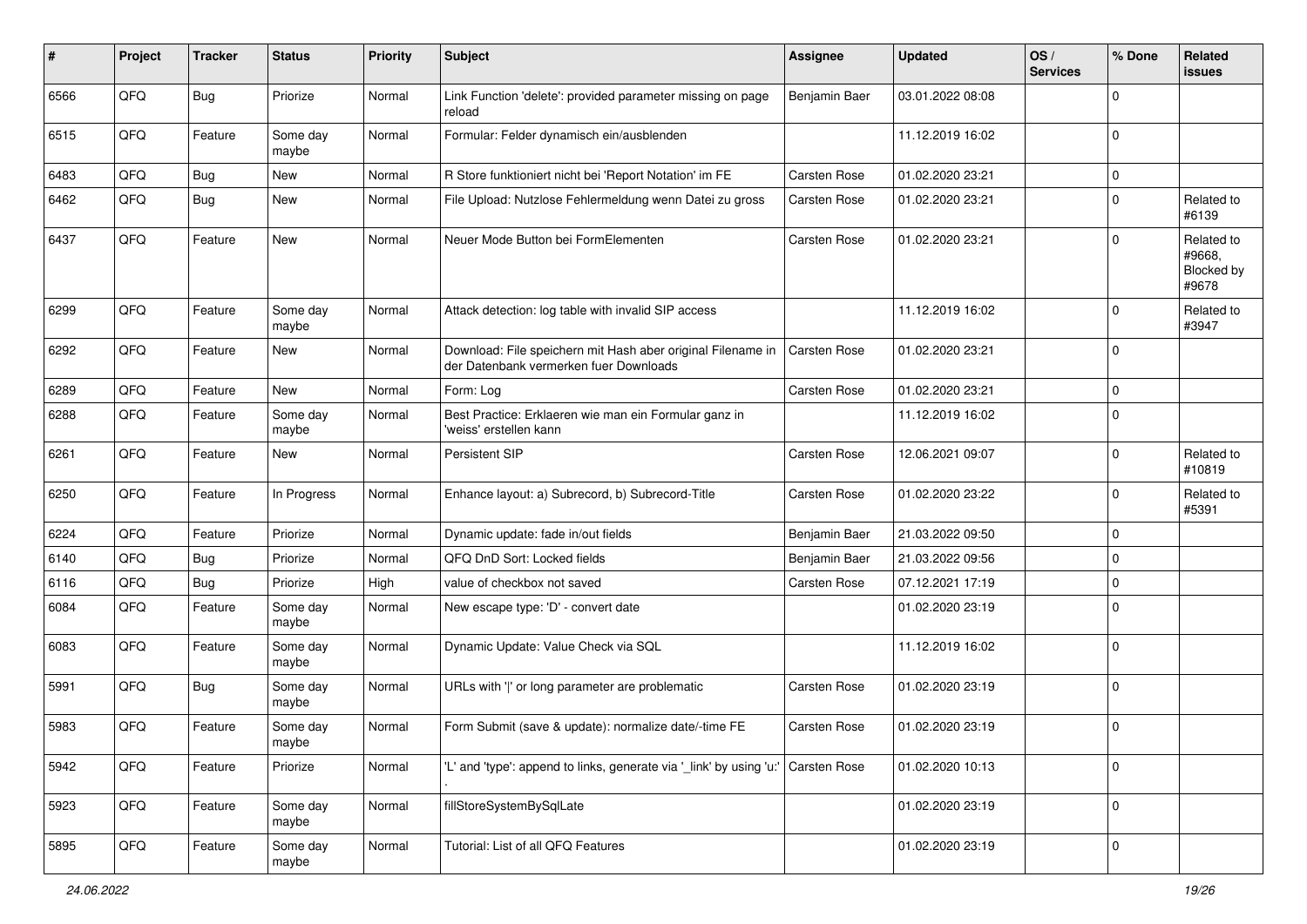| ∦    | Project | <b>Tracker</b> | <b>Status</b>     | Priority | <b>Subject</b>                                                                    | Assignee            | <b>Updated</b>   | OS/<br><b>Services</b> | % Done      | Related<br><b>issues</b>                    |
|------|---------|----------------|-------------------|----------|-----------------------------------------------------------------------------------|---------------------|------------------|------------------------|-------------|---------------------------------------------|
| 5894 | QFQ     | Feature        | Feedback          | Normal   | Typeahead in Report: show/hide rows dynamically                                   | Carsten Rose        | 18.02.2022 08:50 |                        | $\Omega$    | Related to<br>#5893.<br>Related to<br>#5885 |
| 5893 | QFQ     | Feature        | Some day<br>maybe | Normal   | Edit on double-click                                                              |                     | 01.02.2020 23:19 |                        | $\mathbf 0$ | Related to<br>#5894                         |
| 5892 | QFQ     | Feature        | Some day<br>maybe | Normal   | QFQ should use T3 API to manipulate FE GROUP<br>membership                        |                     | 01.02.2020 23:20 |                        | $\mathbf 0$ |                                             |
| 5877 | QFQ     | Bug            | Some day<br>maybe | Normal   | FE.type=note:bsColumn strange behaviour                                           |                     | 01.02.2020 23:19 |                        | $\mathbf 0$ |                                             |
| 5852 | QFQ     | Feature        | Some day<br>maybe | Normal   | Logging: mail.log / sql.log - im FE anzeigen und via AJAX<br>aktualisieren        | <b>Carsten Rose</b> | 01.02.2020 23:19 |                        | $\mathbf 0$ | Related to<br>#5885                         |
| 5851 | QFQ     | Feature        | Some day<br>maybe | Normal   | Queue System implementieren: MQTT, RabbitMQ                                       |                     | 01.02.2020 23:20 |                        | $\mathbf 0$ | Related to<br>#5715                         |
| 5850 | QFQ     | Feature        | Some day<br>maybe | Normal   | Deployment: In QFQ Doc best practice fuer zeitgemaesses<br>Deployment beschreiben |                     | 01.02.2020 23:20 |                        | $\mathbf 0$ |                                             |
| 5805 | QFQ     | Feature        | Some day<br>maybe | Normal   | TypeAHead SQL value instead of key stored                                         |                     | 01.02.2020 23:19 |                        | $\mathbf 0$ | Related to<br>#5444                         |
| 5783 | QFQ     | Feature        | Some day<br>maybe | Normal   | <b>BPMN View/Edit</b>                                                             |                     | 11.12.2019 16:02 |                        | $\mathbf 0$ |                                             |
| 5782 | QFQ     | Feature        | New               | Normal   | NextCloud API                                                                     | <b>Carsten Rose</b> | 01.02.2020 10:02 |                        | $\mathbf 0$ |                                             |
| 5768 | QFQ     | Bug            | Some day<br>maybe | Normal   | '{{pageLanguage:T}}' missing if QFQ is called via api                             | Carsten Rose        | 01.02.2020 23:19 |                        | $\mathbf 0$ |                                             |
| 5715 | QFQ     | Feature        | New               | High     | PDF Caching                                                                       | Carsten Rose        | 03.05.2021 21:14 |                        | $\Omega$    | Related to<br>#5851,<br>Related to<br>#6357 |
| 5706 | QFQ     | Bug            | Some day<br>maybe | Normal   | upload: fileDestination needs to be sanatized                                     | <b>Carsten Rose</b> | 01.02.2020 23:19 |                        | $\mathbf 0$ |                                             |
| 5695 | QFQ     | Feature        | In Progress       | Normal   | Multiform                                                                         | <b>Carsten Rose</b> | 02.01.2021 18:38 |                        | $\mathbf 0$ |                                             |
| 5665 | QFQ     | Feature        | Some day<br>maybe | Normal   | Versuch das '{{!' nicht mehr noetig ist.                                          | Carsten Rose        | 01.02.2020 23:20 |                        | $\mathbf 0$ | Related to<br>#7432,<br>Related to<br>#7434 |
| 5579 | QFG     | Feature        | Some day<br>maybe | Normal   | Enhance Doc / Presentation: variable type 'link column type'                      | Carsten Rose        | 01.02.2020 23:19 |                        | $\mathbf 0$ |                                             |
| 5576 | QFO     | <b>Bug</b>     | New               | Normal   | Using MySQL 'DROP' requires privilege - wich is not really<br>necessary.          | Carsten Rose        | 01.02.2020 23:21 |                        | $\pmb{0}$   |                                             |
| 5562 | QFQ     | Feature        | Priorize          | Normal   | Drag'n'Drop fuer Uploads                                                          | Benjamin Baer       | 21.03.2022 09:52 |                        | $\mathbf 0$ | Related to<br>#9706                         |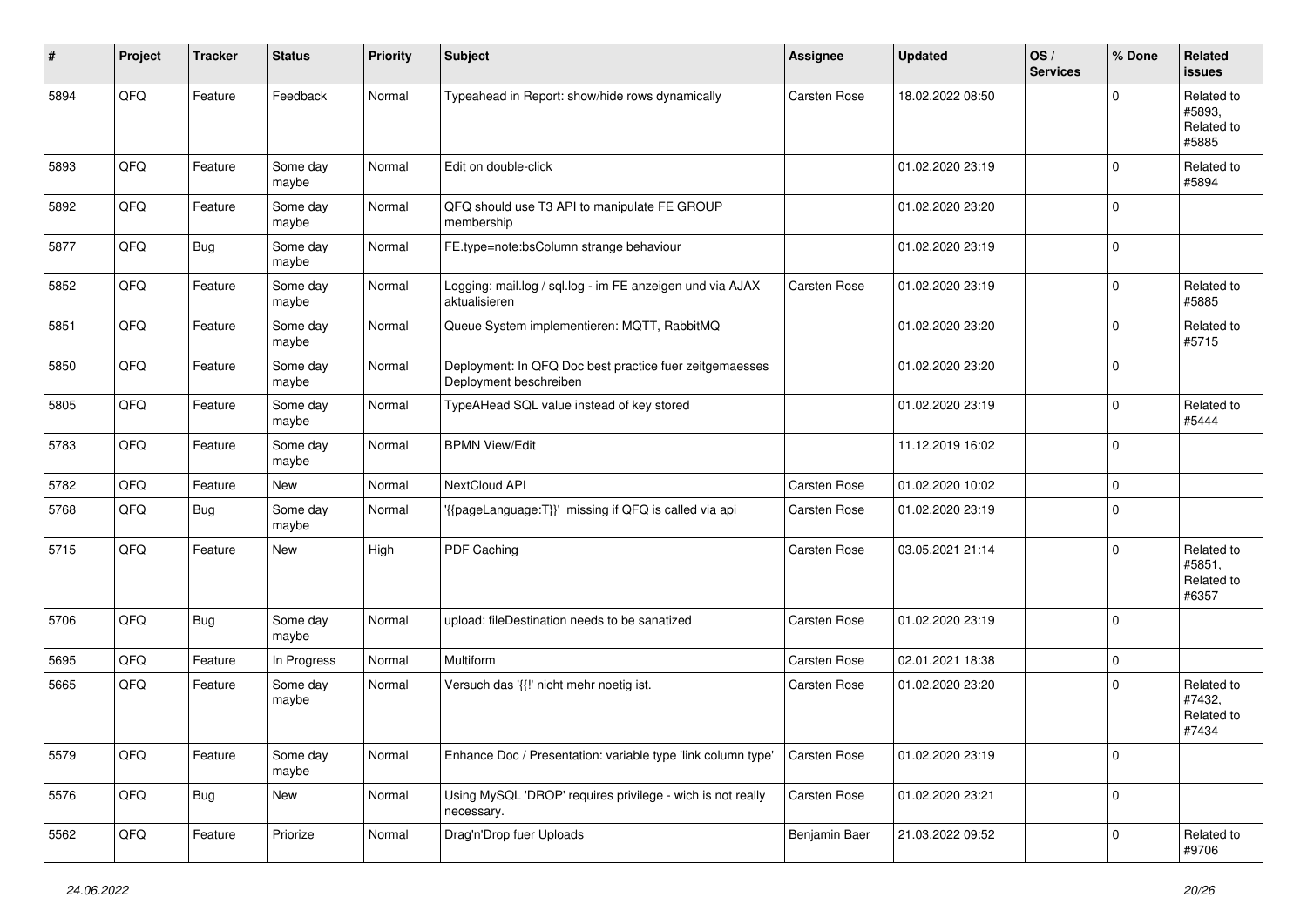| #    | Project | <b>Tracker</b> | <b>Status</b>     | <b>Priority</b> | <b>Subject</b>                                                                                                       | Assignee            | <b>Updated</b>   | OS/<br><b>Services</b> | % Done      | Related<br>issues                           |
|------|---------|----------------|-------------------|-----------------|----------------------------------------------------------------------------------------------------------------------|---------------------|------------------|------------------------|-------------|---------------------------------------------|
| 5559 | QFQ     | Bug            | New               | Normal          | FE.type = Upload: 'accept' might contain variables                                                                   | <b>Carsten Rose</b> | 11.05.2020 21:23 |                        | $\Omega$    |                                             |
| 5557 | QFQ     | Bug            | Some day<br>maybe | Normal          | Form load: STORE_RECORD filled, but should be empty                                                                  | <b>Carsten Rose</b> | 01.02.2020 23:19 |                        | $\Omega$    |                                             |
| 5548 | QFQ     | Feature        | Some day<br>maybe | Normal          | 801 Textfiles/Scriptfiles als Thumbnail                                                                              | <b>Carsten Rose</b> | 07.03.2022 16:26 |                        | $\mathbf 0$ |                                             |
| 5480 | QFQ     | Feature        | Some day<br>maybe | Normal          | QFQ: Dokumentation mit Screenshots versehen                                                                          | <b>Carsten Rose</b> | 01.02.2020 23:20 |                        | $\mathbf 0$ | Related to<br>#9879                         |
| 5459 | QFQ     | <b>Bug</b>     | New               | High            | Multi DB: spread system tables between 'QFQ' and<br>'Data'-DB                                                        | Carsten Rose        | 03.05.2021 21:14 |                        | $\Omega$    | Related to<br>#4720                         |
| 5455 | QFQ     | Feature        | Some day<br>maybe | Normal          | Mail Redirects grld abhaengig                                                                                        |                     | 01.02.2020 23:20 |                        | $\mathbf 0$ |                                             |
| 5452 | QFQ     | Feature        | Some day<br>maybe | Normal          | Thumbnails from PDF: bad quality                                                                                     |                     | 01.02.2020 23:20 |                        | $\mathbf 0$ |                                             |
| 5428 | QFQ     | Feature        | Some day<br>maybe | Normal          | secure thumbnail: late render on access.                                                                             | <b>Carsten Rose</b> | 01.02.2020 23:20 |                        | $\mathbf 0$ |                                             |
| 5389 | QFQ     | Feature        | Some day<br>maybe | Normal          | QFQ Design: Multline label / note                                                                                    | Benjamin Baer       | 01.02.2020 23:19 |                        | $\mathbf 0$ |                                             |
| 5366 | QFQ     | Feature        | Priorize          | Normal          | Saving with keyboard shortcuts                                                                                       | Benjamin Baer       | 21.03.2022 09:47 |                        | $\mathbf 0$ |                                             |
| 5345 | QFQ     | Feature        | New               | Normal          | Report: UPDATE / INSERT / DELETE statements should<br>trigger subqueries, depending on the result.                   | Carsten Rose        | 27.05.2020 16:11 |                        | $\Omega$    |                                             |
| 5342 | QFQ     | Feature        | Some day<br>maybe | Normal          | link - with HTML Attributes                                                                                          |                     | 01.02.2020 23:20 |                        | $\Omega$    | Related to<br>#14077                        |
| 5305 | QFQ     | Bug            | <b>New</b>        | Normal          | Upload FormElement: nicht disabled by readonly Form                                                                  | <b>Carsten Rose</b> | 16.06.2021 13:43 |                        | $\Omega$    | Related to<br>#9347,<br>Related to<br>#9834 |
| 5221 | QFQ     | Bug            | New               | High            | Download Dialog: Bleibt stehen in FF wenn Datei<br>automatisch gespeichert wird.                                     | <b>Carsten Rose</b> | 03.05.2021 21:14 |                        | $\Omega$    |                                             |
| 5160 | QFQ     | Feature        | Some day<br>maybe | Normal          | QFQ collaborative / together.js, ShareJS, y-js, collaborative,                                                       |                     | 11.12.2019 16:02 |                        | $\mathbf 0$ |                                             |
| 5132 | QFQ     | Feature        | Some day<br>maybe | Normal          | Error Message sendmail missing attachment: more details                                                              | <b>Carsten Rose</b> | 01.02.2020 23:19 |                        | $\mathbf 0$ |                                             |
| 5131 | QFQ     | Feature        | <b>New</b>        | Normal          | Activate Spin Gear ('wait/busy' indicator) via LINK attribute                                                        | Carsten Rose        | 01.02.2020 23:21 |                        | $\Omega$    |                                             |
| 5129 | QFQ     | Feature        | Some day<br>maybe | Normal          | Reports: SQL fuer x Achse und y Achse                                                                                |                     | 11.12.2019 16:02 |                        | $\mathbf 0$ |                                             |
| 5024 | QFQ     | Feature        | Some day<br>maybe | Normal          | Fabric: Generate PDF with edits                                                                                      | Benjamin Baer       | 01.02.2020 23:20 |                        | $\mathbf 0$ | Related to<br>#10704                        |
| 5021 | QFQ     | <b>Bug</b>     | Some day<br>maybe | Normal          | FE.typ=extra - during save displays error 'datum2' already<br>filled in STORE_SIP - the value is stored nevertheless | Carsten Rose        | 01.02.2020 23:19 |                        | 0           | Related to<br>#3875                         |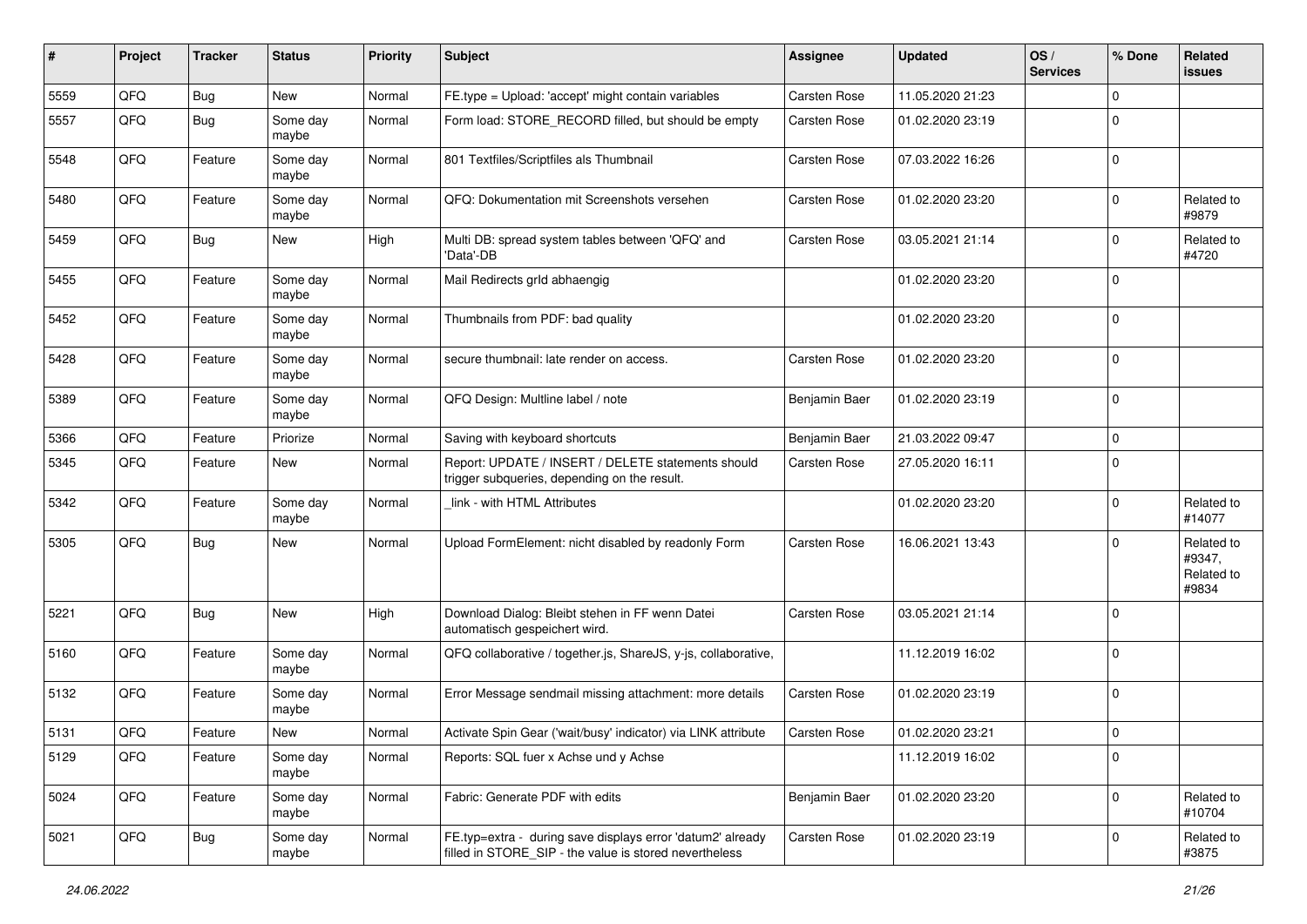| #    | Project | <b>Tracker</b> | <b>Status</b>     | <b>Priority</b> | <b>Subject</b>                                                                                                                                                | <b>Assignee</b>     | <b>Updated</b>   | OS/<br><b>Services</b> | % Done      | Related<br>issues                              |
|------|---------|----------------|-------------------|-----------------|---------------------------------------------------------------------------------------------------------------------------------------------------------------|---------------------|------------------|------------------------|-------------|------------------------------------------------|
| 4974 | QFQ     | Feature        | Some day<br>maybe | Normal          | Long polling - inform all listening clients of changes                                                                                                        |                     | 11.12.2019 16:02 |                        | $\Omega$    |                                                |
| 4956 | QFQ     | Feature        | Some day<br>maybe | Normal          | Sendmail: Benutzerdefinierte Headers                                                                                                                          | Carsten Rose        | 11.12.2019 16:02 |                        | $\mathbf 0$ |                                                |
| 4872 | QFQ     | Feature        | Some day<br>maybe | Normal          | Fields of Typo3 page available in STORE_TYPO3                                                                                                                 | Carsten Rose        | 01.02.2020 23:19 |                        | $\Omega$    |                                                |
| 4869 | QFQ     | Feature        | Some day<br>maybe | Normal          | Dynamic Update (show, hide, readonly?, required?) for<br><b>Template Group Elements</b>                                                                       | Carsten Rose        | 01.02.2020 23:19 |                        | $\mathbf 0$ | Related to<br>#4865                            |
| 4839 | QFQ     | Feature        | Some day<br>maybe | Normal          | qfq-handle in <head> Abschnitt</head>                                                                                                                         | Carsten Rose        | 11.12.2019 16:02 |                        | $\mathbf 0$ |                                                |
| 4816 | QFQ     | Feature        | Some day<br>maybe | Normal          | Templates for QFQ Reports (Tables, Radios, )                                                                                                                  |                     | 01.02.2020 23:20 |                        | $\Omega$    |                                                |
| 4771 | QFQ     | <b>Bug</b>     | Some day<br>maybe | Normal          | qfq: select-down-values empty after save (edit-form for<br>program administrators)                                                                            | <b>Carsten Rose</b> | 01.02.2020 23:20 |                        | $\Omega$    | Related to<br>#4549, Has<br>duplicate<br>#4282 |
| 4757 | QFQ     | Feature        | Some day<br>maybe | Normal          | Test subrecord: download links ok? Links ok?                                                                                                                  | Carsten Rose        | 01.02.2020 23:20 |                        | $\Omega$    |                                                |
| 4756 | QFQ     | Bug            | New               | Normal          | Form dirty even nothing changes                                                                                                                               | <b>Carsten Rose</b> | 11.12.2019 16:16 |                        | $\Omega$    |                                                |
| 4719 | QFQ     | Feature        | Some day<br>maybe | Normal          | Custom Message in Client in case of 'Browser tab close,<br>modification will be lost'                                                                         |                     | 01.02.2020 23:20 |                        | $\mathbf 0$ |                                                |
| 4659 | QFQ     | Bug            | Some day<br>maybe | Normal          | infoButtonExtra                                                                                                                                               | Carsten Rose        | 01.02.2020 23:20 |                        | $\Omega$    |                                                |
| 4652 | QFQ     | Feature        | Some day<br>maybe | Normal          | UZH CD: Weiterleitung auf benutzerdefinierte 403/404 Seite                                                                                                    | Carsten Rose        | 01.02.2020 23:20 |                        | $\Omega$    |                                                |
| 4651 | QFQ     | <b>Bug</b>     | Some day<br>maybe | Normal          | "Loading document" Modal wird angezeigt bei uzhcd type=2<br>Ansicht                                                                                           | Carsten Rose        | 01.02.2020 23:20 |                        | $\Omega$    |                                                |
| 4650 | QFQ     | Feature        | Some day<br>maybe | Normal          | Convert html to doc/rtf                                                                                                                                       | Carsten Rose        | 01.02.2020 23:20 |                        | $\Omega$    | Related to<br>#10704                           |
| 4640 | QFQ     | Feature        | Some day<br>maybe | Normal          | <b>Rename System Forms</b>                                                                                                                                    |                     | 01.02.2020 23:20 |                        | $\Omega$    |                                                |
| 4627 | QFQ     | Feature        | Some day<br>maybe | Normal          | dbupdate: all tables - check 'create', 'modified' if it is possible<br>to change to default 'CURRENT_TIMESTAMP' and modified<br>'ON UPDATE CURRENT_TIMESTAMP' |                     | 01.02.2020 23:20 |                        | $\mathbf 0$ |                                                |
| 4626 | QFQ     | Feature        | Some day<br>maybe | Normal          | Mobile View: 'classBody=qfq-form-right' makes no sense                                                                                                        |                     | 01.02.2020 23:20 |                        | $\mathbf 0$ |                                                |
| 4606 | QFQ     | Feature        | Some day<br>maybe | Normal          | link: qualifier to render bootstrap button                                                                                                                    | Carsten Rose        | 01.02.2020 23:19 |                        | $\mathbf 0$ |                                                |
| 4583 | QFQ     | <b>Bug</b>     | Some day<br>maybe | Normal          | Dynamic Update bei TypeAhead Feldern                                                                                                                          | Carsten Rose        | 01.02.2020 23:19 |                        | $\mathbf 0$ |                                                |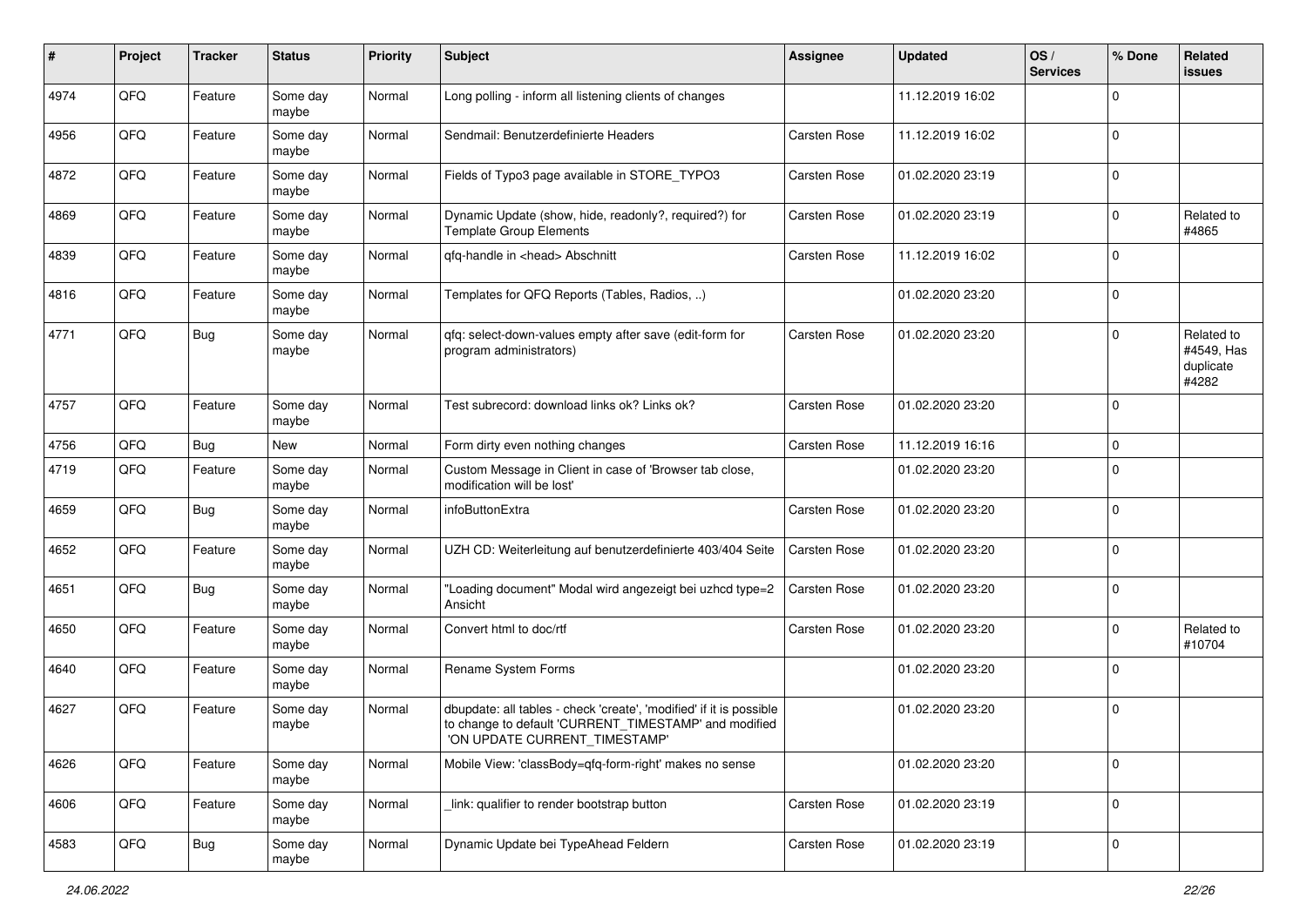| #    | Project | <b>Tracker</b> | <b>Status</b>     | <b>Priority</b> | <b>Subject</b>                                                                                         | <b>Assignee</b> | <b>Updated</b>   | OS/<br><b>Services</b> | % Done      | Related<br><b>issues</b>                    |
|------|---------|----------------|-------------------|-----------------|--------------------------------------------------------------------------------------------------------|-----------------|------------------|------------------------|-------------|---------------------------------------------|
| 4551 | QFQ     | Feature        | Some day<br>maybe | Normal          | Set 'pills' via dynamicUpdate to show/hide/disabled                                                    |                 | 01.02.2020 23:20 |                        | $\Omega$    | Related to<br>#3752                         |
| 4549 | QFQ     | <b>Bug</b>     | Some day<br>maybe | Normal          | TemplateGroups: FE.type SELECT loose selected value<br>after save                                      | Carsten Rose    | 01.02.2020 23:20 |                        | $\mathbf 0$ | Related to<br>#4548,<br>Related to<br>#4771 |
| 4546 | QFQ     | <b>Bug</b>     | Some day<br>maybe | Normal          | NH: SIP storage is destroyed                                                                           |                 | 01.02.2020 23:20 |                        | $\Omega$    |                                             |
| 4536 | QFQ     | Feature        | Some day<br>maybe | Normal          | FE upload: problem with delete if mutliple uploads an<br>FE.name="                                     |                 | 01.02.2020 23:20 |                        | $\Omega$    |                                             |
| 4528 | QFQ     | Bug            | Some day<br>maybe | Normal          | extraButtonLock mit SQLAhead Bug                                                                       | Carsten Rose    | 01.02.2020 23:19 |                        | $\mathbf 0$ |                                             |
| 4457 | QFQ     | Bug            | Priorize          | Normal          | typeahead: pressing return to select an item, saves the form<br>and closes the form.                   | Benjamin Baer   | 03.01.2022 08:01 |                        | $\Omega$    | Related to<br>#4398                         |
| 4454 | QFQ     | Bug            | Some day<br>maybe | Normal          | Required Elements: multiple elements in a row - whole row<br>marked if only one input is empty.        | Benjamin Baer   | 01.02.2020 23:20 |                        | $\mathbf 0$ |                                             |
| 4446 | QFQ     | Feature        | Some day<br>maybe | Normal          | New FE get same feldContainerId as last modifed FE                                                     |                 | 01.02.2020 23:20 |                        | $\mathbf 0$ |                                             |
| 4445 | QFQ     | Feature        | Some day<br>maybe | Normal          | template group: Option to simulate fieldset                                                            |                 | 28.06.2021 14:11 |                        | $\Omega$    |                                             |
| 4444 | QFQ     | Feature        | Some day<br>maybe | Normal          | FE.type=upload: detect mime type                                                                       |                 | 11.12.2019 16:02 |                        | $\mathbf 0$ | Related to<br>#4303                         |
| 4443 | QFQ     | Feature        | Some day<br>maybe | Normal          | Form: multiple secondary tables                                                                        |                 | 01.02.2020 23:20 |                        | $\Omega$    |                                             |
| 4442 | QFQ     | Feature        | Some day<br>maybe | Normal          | Special Column Name: _link - new symbol G (Glyph) to<br>choose any available symbol                    |                 | 11.12.2019 16:02 |                        | $\mathbf 0$ |                                             |
| 4441 | QFQ     | <b>Bug</b>     | Some day<br>maybe | Normal          | \$_SERVER Vars sollten nur aus dem Store genommen<br>werden - Code entsprechend anpassen.              |                 | 11.12.2019 16:02 |                        | $\mathbf 0$ |                                             |
| 4440 | QFQ     | Feature        | Some day<br>maybe | Normal          | Manual.rst: explain how to. expand PHP Session to 4h                                                   |                 | 11.12.2019 16:02 |                        | $\mathbf 0$ |                                             |
| 4439 | QFQ     | Feature        | Some day<br>maybe | Normal          | Log: report all actions fired by an FE Element, incl. the<br>original directive (slaveld, sqllnsert, ) |                 | 01.02.2020 23:20 |                        | $\Omega$    | Related to<br>#4432,<br>Related to<br>#5458 |
| 4435 | QFQ     | Feature        | Some day<br>maybe | Normal          | Report: striptags - specify allowed tags                                                               |                 | 01.02.2020 23:20 |                        | $\mathbf 0$ |                                             |
| 4433 | QFQ     | Feature        | Some day<br>maybe | Normal          | Log when SIP will be destroyed by QFQ for any (security)<br>reason                                     |                 | 01.02.2020 23:20 |                        | $\mathbf 0$ | Related to<br>#4432,<br>Related to<br>#5458 |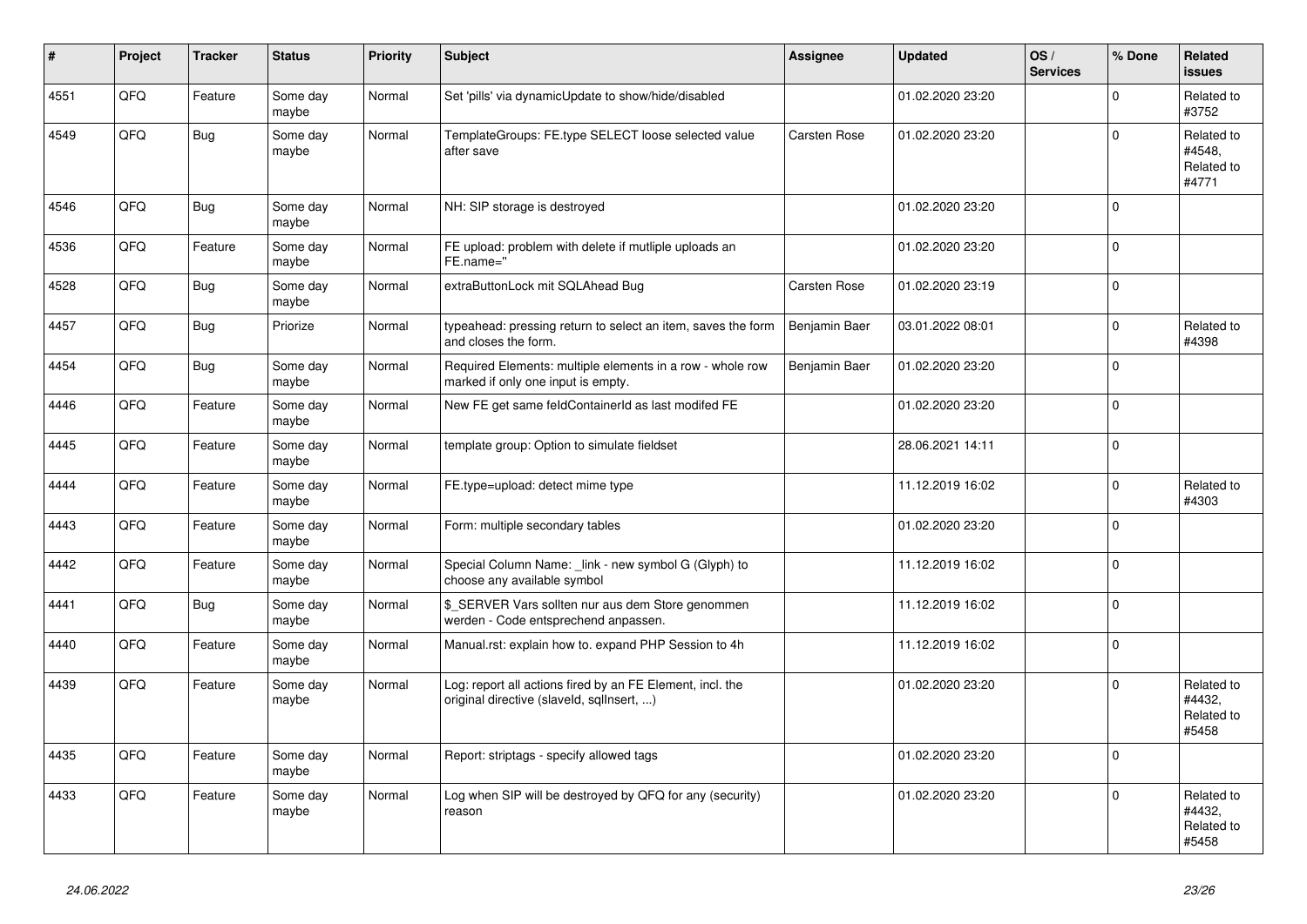| ∦    | Project | <b>Tracker</b> | <b>Status</b>     | <b>Priority</b> | <b>Subject</b>                                                                                                                                           | Assignee            | <b>Updated</b>   | OS/<br><b>Services</b> | % Done      | Related<br><b>issues</b>                    |
|------|---------|----------------|-------------------|-----------------|----------------------------------------------------------------------------------------------------------------------------------------------------------|---------------------|------------------|------------------------|-------------|---------------------------------------------|
| 4420 | QFQ     | Feature        | Some day<br>maybe | Normal          | Client: Local Storage - store the changes of a form, local in<br>the browser.                                                                            | Benjamin Baer       | 11.12.2019 16:02 |                        | $\Omega$    |                                             |
| 4413 | QFQ     | Feature        | <b>New</b>        | Normal          | fieldset: show/hidden, modeSql, dynamicUpdate                                                                                                            | Carsten Rose        | 09.02.2022 15:19 |                        | $\pmb{0}$   |                                             |
| 4398 | QFQ     | <b>Bug</b>     | Some day<br>maybe | Normal          | Typeahead: mouse click in a prefilled input opens a single<br>item dropdown with the current value - click on it seems to<br>set the value, not the key. | Benjamin Baer       | 01.02.2020 23:20 |                        | $\mathbf 0$ | Related to<br>#4457                         |
| 4365 | QFQ     | Feature        | Some day<br>maybe | Normal          | Multi Language: new way of config                                                                                                                        | Carsten Rose        | 01.02.2020 23:20 |                        | $\mathbf 0$ |                                             |
| 4349 | QFQ     | Feature        | Some day<br>maybe | Normal          | link download: downloaded external URL to<br>deliver/concatenate - check mimetipe and handle it correctly                                                | Carsten Rose        | 11.12.2019 16:02 |                        | $\mathbf 0$ |                                             |
| 4343 | QFQ     | Feature        | Some day<br>maybe | Normal          | Link: Classifier to add 'attributes'                                                                                                                     | Carsten Rose        | 01.02.2020 23:20 |                        | $\mathbf 0$ | Related to<br>#14077                        |
| 4330 | QFQ     | Feature        | Some day<br>maybe | Normal          | Error Message: report missing {{ / }} in sqlUpdate, sqlInsert,<br>sqlDelete, sqlAfter, sqlBefore in FE action elements.                                  | <b>Carsten Rose</b> | 01.02.2020 23:20 |                        | $\Omega$    |                                             |
| 4328 | QFQ     | <b>Bug</b>     | Some day<br>maybe | Normal          | Error Message: Show FE name/number on problems in FE                                                                                                     | Carsten Rose        | 01.02.2020 23:20 |                        | $\mathbf 0$ |                                             |
| 4293 | QFQ     | Bug            | Some day<br>maybe | Normal          | Download broken if token 'd:' is missing - but no error<br>message                                                                                       | <b>Carsten Rose</b> | 11.12.2019 16:03 |                        | $\Omega$    | Related to<br>#7514                         |
| 4279 | QFQ     | Bug            | Some day<br>maybe | High            | config.linkVars lost                                                                                                                                     | Carsten Rose        | 03.05.2021 21:14 |                        | $\mathbf 0$ |                                             |
| 4259 | QFQ     | Feature        | Some day<br>maybe | Normal          | Instant trigger a cron job                                                                                                                               | Carsten Rose        | 11.12.2019 16:03 |                        | $\pmb{0}$   |                                             |
| 4258 | QFQ     | Feature        | Some day<br>maybe | High            | <b>System Defaults: Forms</b>                                                                                                                            | Carsten Rose        | 03.05.2021 21:14 |                        | $\Omega$    |                                             |
| 4250 | QFQ     | Feature        | <b>New</b>        | Normal          | AutoCron in QFQ via PHP                                                                                                                                  | Carsten Rose        | 01.02.2020 23:21 |                        | $\mathbf 0$ | Related to<br>#3292,<br>Related to<br>#3291 |
| 4197 | QFQ     | Feature        | Some day<br>maybe | Normal          | Unit Test fuer JSON Stream von QuickFormQuery.php ><br>doForm()                                                                                          | Carsten Rose        | 11.12.2019 16:03 |                        | $\mathbf 0$ |                                             |
| 4194 | QFQ     | Feature        | In Progress       | Normal          | Bootstrap 4 ist jetzt offiziel                                                                                                                           |                     | 03.05.2021 20:47 |                        | $\Omega$    | Related to<br>#10114                        |
| 4138 | QFQ     | <b>Bug</b>     | Some day<br>maybe | Normal          | style fehlt                                                                                                                                              |                     | 11.12.2019 16:03 |                        | $\Omega$    |                                             |
| 4122 | QFQ     | Bug            | Some day<br>maybe | Normal          | file: Render Mode hat keinen Effekt                                                                                                                      |                     | 11.12.2019 16:03 |                        | $\mathbf 0$ |                                             |
| 4092 | QFQ     | <b>Bug</b>     | Some day<br>maybe | Normal          | 1) Logging verbessern wann welches FE warum ausgefuehrt   Carsten Rose<br>wird, 2) Documentation: Best Practice Template Group                           |                     | 01.02.2020 23:19 |                        | $\mathbf 0$ | Related to<br>#3504                         |
| 4082 | QFQ     | Feature        | <b>New</b>        | Normal          | Dynamic Update: modeSql - useful default                                                                                                                 | Carsten Rose        | 01.02.2020 23:22 |                        | $\Omega$    |                                             |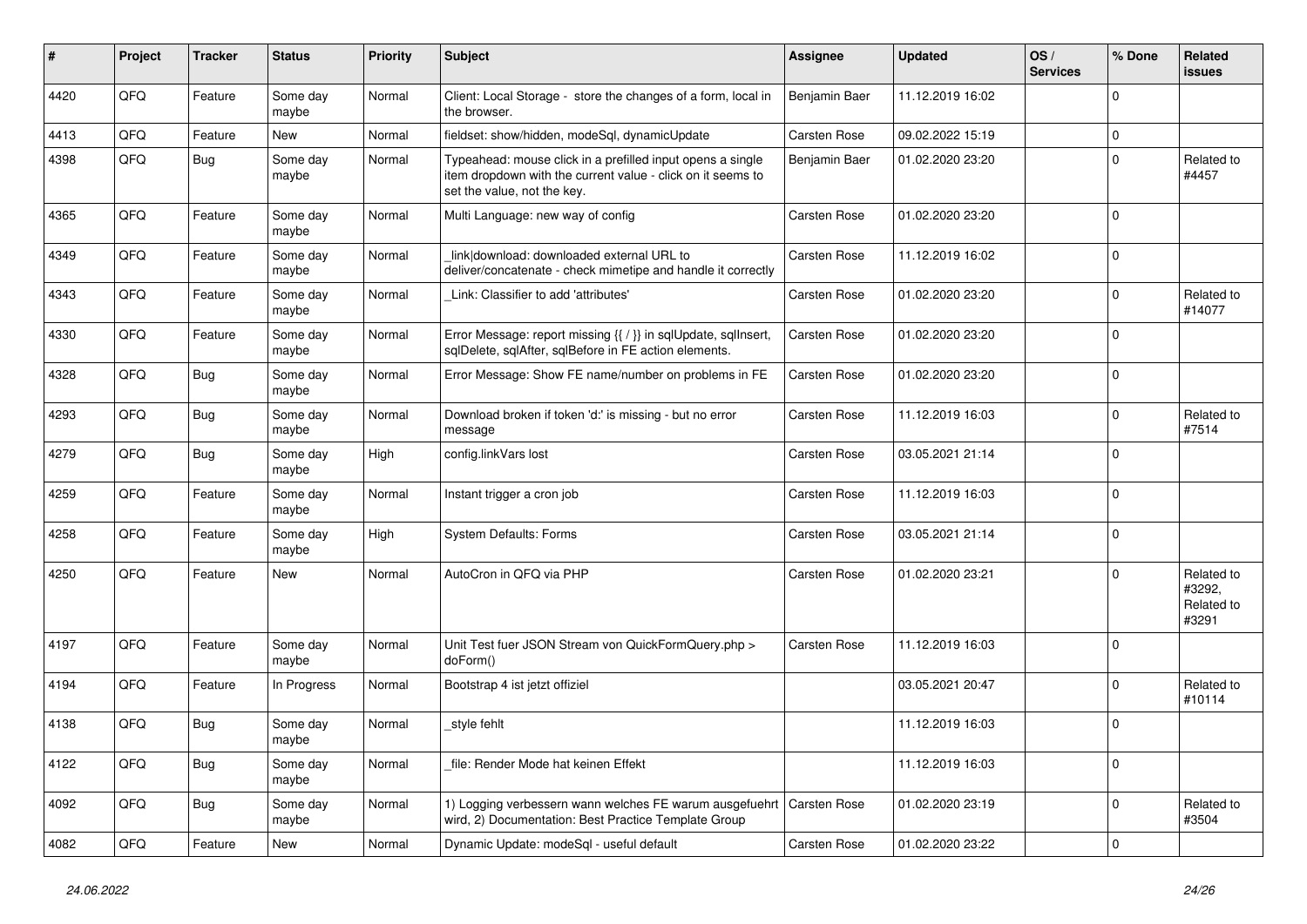| #    | Project | <b>Tracker</b> | <b>Status</b>     | <b>Priority</b> | <b>Subject</b>                                                                                                                                           | <b>Assignee</b>     | <b>Updated</b>   | OS/<br><b>Services</b> | % Done       | <b>Related</b><br><b>issues</b>             |
|------|---------|----------------|-------------------|-----------------|----------------------------------------------------------------------------------------------------------------------------------------------------------|---------------------|------------------|------------------------|--------------|---------------------------------------------|
| 4050 | QFQ     | Feature        | <b>New</b>        | Normal          | sql.log: 1) FormElement ID which causes a specific action,<br>2) Result in the same row.                                                                 | <b>Carsten Rose</b> | 15.04.2020 11:35 |                        | $\mathbf 0$  | Related to<br>#5458                         |
| 4027 | QFQ     | Feature        | Some day<br>maybe | Normal          | Missing: orange 'check' / 'bullet'                                                                                                                       |                     | 11.12.2019 16:03 |                        | $\mathbf 0$  |                                             |
| 4026 | QFQ     | Feature        | Some day<br>maybe | Normal          | sqlLog.sql: log number of FE.id                                                                                                                          | Carsten Rose        | 11.12.2019 16:03 |                        | $\mathbf 0$  | Related to<br>#5458                         |
| 4023 | QFQ     | Feature        | New               | Normal          | prepared statements - FE action: salveld, sqllnsert,<br>sqlUpdate, sqlDelete, sqlBefore, sqlAfter                                                        | Carsten Rose        | 11.12.2019 16:15 |                        | $\Omega$     |                                             |
| 4018 | QFQ     | Feature        | Some day<br>maybe | Normal          | typeahead: solve problem with potential long query<br>parameter                                                                                          | Carsten Rose        | 11.12.2019 16:03 |                        | $\mathbf 0$  |                                             |
| 4008 | QFQ     | <b>Bug</b>     | Some day<br>maybe | Normal          | FormElemen.type=sendmail: wrong 'TO' if 'real<br>name <rea@mail.to>' is used</rea@mail.to>                                                               | Carsten Rose        | 11.12.2019 16:03 |                        | $\mathbf 0$  |                                             |
| 3991 | QFQ     | Feature        | Some day<br>maybe | Normal          | report: Columnname ' skipWrap' skips 'fbeg', 'fend'                                                                                                      | Carsten Rose        | 11.12.2019 16:03 |                        | $\Omega$     |                                             |
| 3990 | QFQ     | Feature        | Some day<br>maybe | High            | custom class definition: add space automatically                                                                                                         | Carsten Rose        | 03.05.2021 21:14 |                        | $\mathbf 0$  |                                             |
| 3967 | QFQ     | Feature        | Some day<br>maybe | High            | Report: Checkbox, Radio, Dropdown, Input welches ohne<br>Submit funktioniert - 'Inline-Form'                                                             | Carsten Rose        | 03.05.2021 21:14 |                        | $\mathbf 0$  |                                             |
| 3947 | QFQ     | Feature        | Some day<br>maybe | Normal          | Attack detectect: logout current user                                                                                                                    | Carsten Rose        | 11.12.2019 16:03 |                        | $\mathbf{0}$ | Related to<br>#5458.<br>Related to<br>#6299 |
| 3942 | QFQ     | Feature        | Some day<br>maybe | Normal          | Action Elemente: neu generierte IDs via FE weitergeben                                                                                                   | <b>Carsten Rose</b> | 11.12.2019 16:03 |                        | $\mathbf 0$  | Related to<br>#3941                         |
| 3941 | QFQ     | Feature        | Some day<br>maybe | Normal          | sqlAfter: es sollten mehrere moeglich sein                                                                                                               | <b>Carsten Rose</b> | 11.12.2019 16:03 |                        | $\mathbf 0$  | Related to<br>#3942                         |
| 3905 | QFQ     | Feature        | Some day<br>maybe | Normal          | Documentation: Best Practice anhand eines Online<br>Bewerbungstools                                                                                      | Carsten Rose        | 11.12.2019 16:03 |                        | $\Omega$     |                                             |
| 3900 | QFQ     | Feature        | Some day<br>maybe | Normal          | Extend documentation of 'Copy / Paste'                                                                                                                   | Carsten Rose        | 11.12.2019 16:03 |                        | $\Omega$     | Related to<br>#3899                         |
| 3895 | QFQ     | Bug            | Some day<br>maybe | Normal          | typeahead pedantic: on lehrkredit Idap webpass - if only one<br>person is in dropdown, such person can't be selected                                     | <b>Carsten Rose</b> | 11.12.2019 16:03 |                        | $\mathbf 0$  |                                             |
| 3882 | QFQ     | <b>Bug</b>     | Some day<br>maybe | Normal          | templateGroup: disable 'add' if limit is reached - funktioniert<br>nicht wenn bereits records existierten                                                | Carsten Rose        | 11.12.2019 16:03 |                        | $\mathbf 0$  |                                             |
| 3880 | QFQ     | Feature        | Some day<br>maybe | Normal          | Form 'Form': anlegen einer Tabelle                                                                                                                       |                     | 14.01.2021 10:12 |                        | $\Omega$     |                                             |
| 3879 | QFQ     | Feature        | Some day<br>maybe | Normal          | Form 'FormElement': Beim Feld 'name' rechts in der Notiz<br>einen Link einblenden - a) aktuelle Definition anzeigen, b)<br>Spalte in der Tabelle anlegen |                     | 11.12.2019 16:03 |                        | $\mathbf 0$  |                                             |